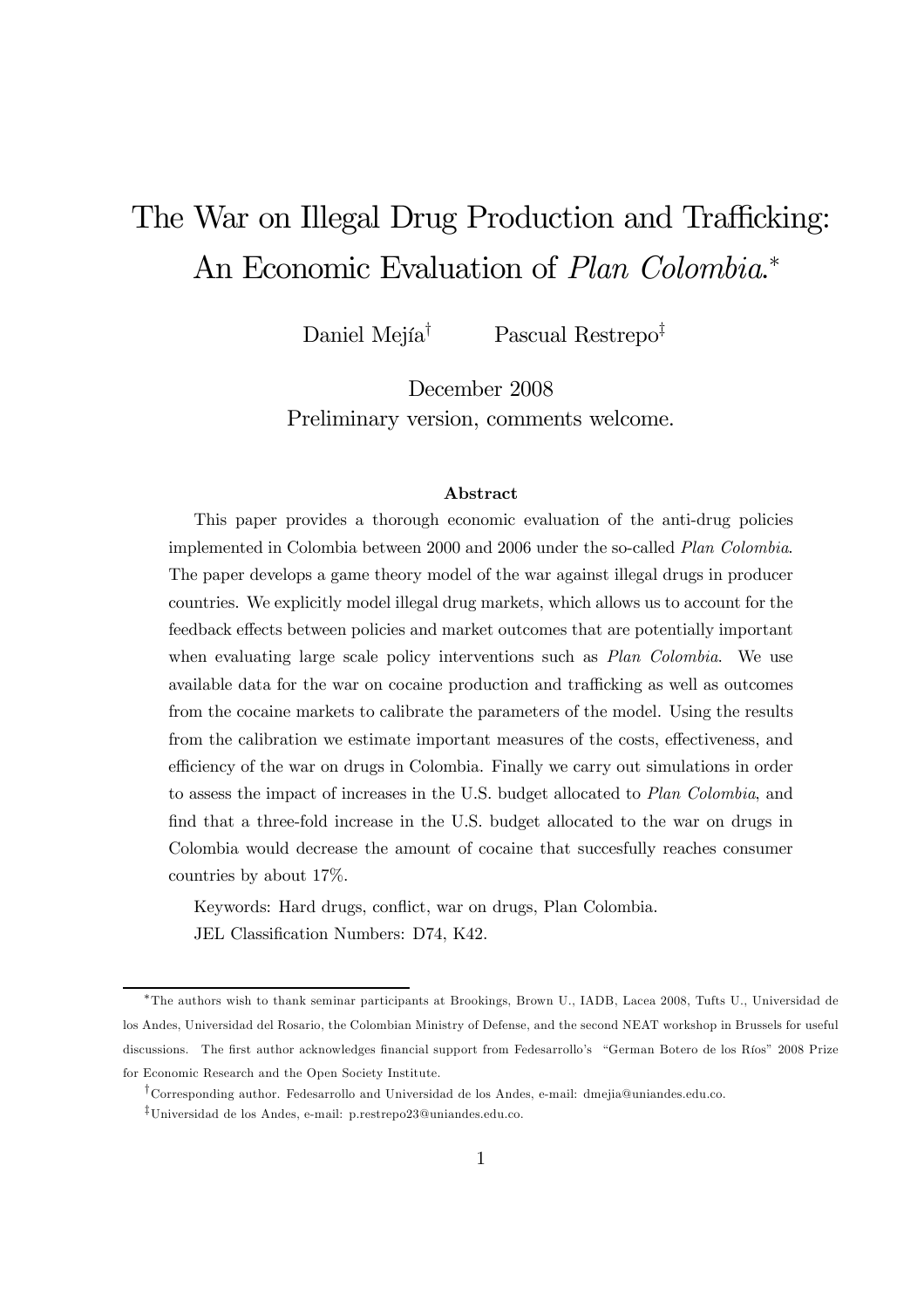# 1 Introduction

Despite the large amount of resources spent over the current decade on the so-called "war on drugs" in cocaine consumer and producer countries, $\frac{1}{2}$  most available measures show that consumption trends have not shown any decreasing tendency, nor have prices increased significantly.<sup>2</sup> On the one hand, "there is increasing acceptance that the fundamental problem for rich countries is their inability to control domestic demand for drugs"; on the other, "the search for ways of controlling production (and trafficking) continues, with rich countries both aiding and coercing poor producer nations in their efforts." (Reuter, 2008, p. 1).

While the general impression is that programs aimed at reducing the production and trafficking of illegal drugs have proved to be relatively ineffective in reducing the amount of drugs that reach consumer countries, little of a systematic nature is known about the effects, costs, effectiveness, and efficiency of these programs.3 The main objective of this paper is at filling this gap. In particular, this paper provides a thorough economic evaluation of anti-drug policies implemented in Colombia between 2000 and 2006 under Plan Colombia. Plan Colombia is the official name of a program that, among other things, provides the institutional framework for the military alliance between the U.S. and Colombia in the war against illegal drug production, trafficking, and the organized criminal groups associated with these activities.

In Colombia, where about 70% of the cocaine consumed in the world is produced, the

<sup>&</sup>lt;sup>1</sup> According to the Office for National Drug Control Policy (ONDCP, 2007, Table 1), the U.S. Federal Government alone spent approximately \$12.5 billion dollars per year between 2005 and 2007 on the war on drugs. Slightly more than 60% of this budget was spent on policies aimed at reducing the supply of drugs (i.e. law enforcement, interdiction and subsidies for the war on drugs in producer countries), and slightly less than 40% on policies aimed at reducing the demand for drugs (i.e. treatment and prevention policies). Colombia, the main cocaine producer country in the world, has spent about \$1 billion dollars per year for the last 7 years on the war on drugs and in combatting the organized criminal organizations associated with illegal drug production and trafficking (see DNP, 2006).

<sup>&</sup>lt;sup>2</sup>Mejía and Posada (2008) provide a thorough description of the main stylized facts of the cocaine markets, both in producer and consumer countries. One of the main stylized facts is that despite the recent intensification of the war on cocaine, market prices at the wholesale and retail levels have remained relatively stable during the last 7 years, and consumption trends do not show any decresing tendency. See also the evidence cited in Caulkins and Hao (2008, p. 253), as well as the United Nations Office for Drug and Crime (UNODC) yearly reports.

<sup>3</sup>See Caulkins (2004), Reuter (2008), and Mejía and Posada (2008).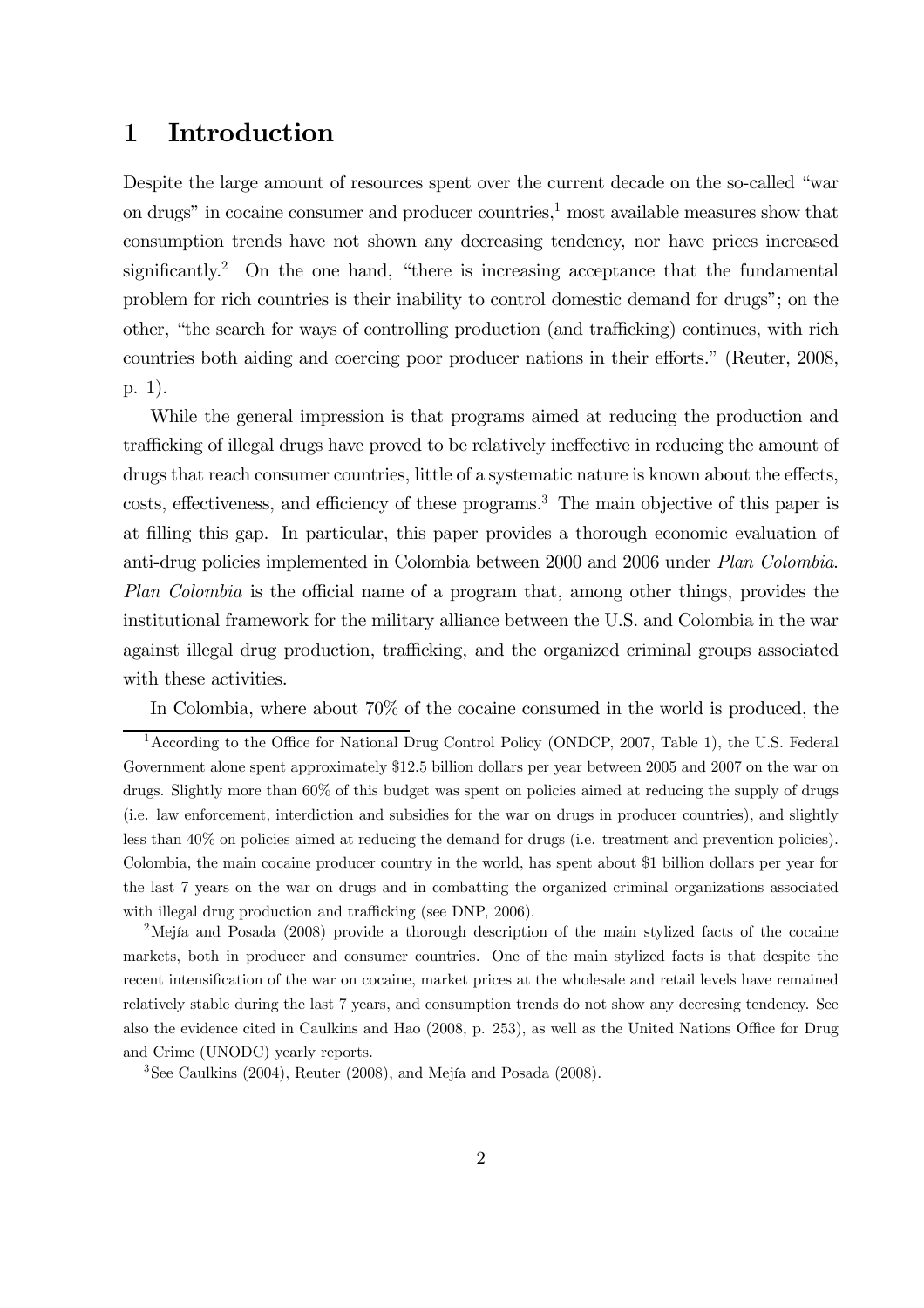United States and the Colombian governments have allocated large amounts of resources to the war on drugs during the current decade under Plan Colombia. According to the Colombian National Planning Department (DNP), between 2000 and 2005, the U.S. government disbursed about \$3.8 billion dollars in subsidies to the Colombian government for its war against illegal drug producers and traffickers. Colombia for its part spent about \$6.9 billion during the same period. About one half of Colombian expenses (about \$3.4 billion) and about three quarters of U.S. subsidies (about \$2.8 billion) have gone directly to the military components of the war against drug production, trafficking, and the organized criminal organizations associated with these activities (DNP, 2006, Table 2). Nevertheless, most available data show that the availability of cocaine in consumer countries has not gone down significantly, nor has the price of cocaine shown any increasing tendency, as might have been anticipated given the intensification of this war (see Mejía and Posada, 2008). While the number of hectares of coca crops cultivated in Colombia has decreased by about half (from about 163,000 hectares in 2000 to about 80,000 hectares in 2006) as a result of aerial eradication campaigns, potential cocaine production in Colombia has only decreased from 687,500 kilograms per year in 2000 (right before Plan Colombia was initiated) to about 645,000 kilograms per year in 2006. This apparently paradoxical outcome - that is, the large decrease in the cultivation of the coca crops necessary to produce cocaine chlorhydrate, the relatively small decrease in potential cocaine production, and the relatively stable trend in the wholesale and retail prices for cocaine - can be explained, to a large extent, by a significant increase in the yields per hectare resulting from the adoption of certain measures aimed at increasing the productivity in the production of cocaine.4 These increases in productivity have taken many different forms. Among others, the use of stronger and bigger coca plants, a higher density of coca plants per hectare, better planting techniques, the use of coca plants that have been modified to make them resistant to the active ingredients of the herbicide used in aerial eradication campaigns,<sup>5</sup> and the spraying of coca plants with molasses in order to prevent the active component of the herbicides used in the eradication campaigns from destroying the leaves of the coca plants. There is

<sup>4</sup>Caulkins and Hao (2008) provide an alternative explanatuion for this apparently paradoxical result. Namely, they argue that reductions in source country supply would affect different downstream markets in different ways depending on each market's elasticity of demand for exports. However, for the case of the war on drugs in Colombia, the large reductions observed in coca cultivation have not directly translated into reductions in the supply of cocaine, as drug producers have responded strategically to the aerial eradication campaigns by increasing the yields per hectare of land cultivated with coca crops.

 ${}^5$ McDermott  $(2004)$ .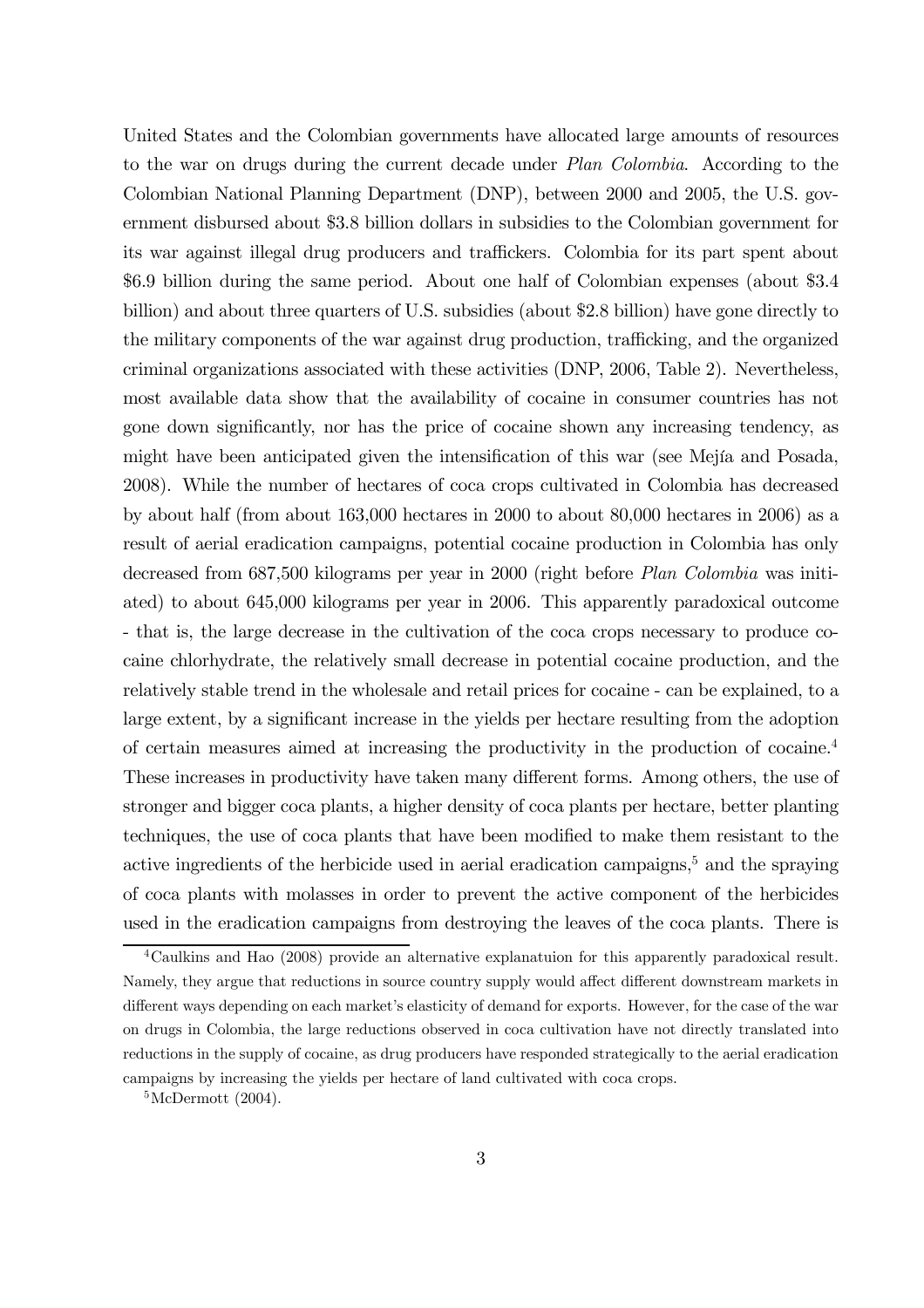also evidence that illegal drug producers intermingle coca plants with legal crops in order to avoid the aerial eradication campaigns; likewise, the illegal drug producers have reduced the size of coca plantations in order to avoid their being detected by satellite images used to detect illegal crops. As a result of these strategic responses to the intense eradication campaigns implemented under Plan Colombia, drug producers in Colombia have found ways to increase the yields per hectare from about 4.2 kilograms of cocaine per hectare per year in 2000 to more than 7.8 kilograms of cocaine per hectare per year in 2006. Thus, cocaine production in 2006 was almost the same as in 2000, right before Plan Colombia was initiated. The large productivity increases induced by the endogenous strategic responses of drug producers as described above are not surprising once one looks at the profit margins associated with the production and trafficking of cocaine: in consumer countries, at the retail level, a pure gram of cocaine is worth as much as ten times its weight in gold; in producer countries, however, the same gram is worth, on average, only slightly more than one tenth its weight in gold.

The stylized facts described in the previous paragraph have led many observers to assert that the war against drugs is "self-defeating." Whether this is true or not, however, is not the relevant policy question. Instead, we argue that the relevant policy question is, at what cost? - that is, what is the cost of making "significant" advances in the war on drugs?

Most of the available literature on the effects of anti-drug policies has focused on partial equilibrium analysis.<sup>6</sup> However, the market for illegal drugs hides complex interactions that should be addressed using models that can account for the feedback effects between policies, prices, and the consequent strategic reactions of the actors involved in this war, specially when one is evaluating large scale policy interventions such as *Plan Colombia*. Important exceptions are Chumacero (2007), Costa-Storti and De Grauwe (2008), and Mejía (2008). These papers explicitly model illegal drug markets when analyzing the effects of anti-drug policies. While the focus of Chumacero (2007) is on the effects of three alternative antidrug policies (making illegal activities riskier, increasing the penalties to illegal activities, and legalization), Costa-Storti and De Grauwe (2008) and Mejía (2008) focus on the interrelationship between anti-drug policies aimed at reducing the demand for drugs (such as

<sup>&</sup>lt;sup>6</sup>See Rydell et al. (1996) and Tragler et. al (1991) for partial equilibrium studies on the trade-off between treatment vs. enforcement policies in reducing the consumption of illegal drugs. Grossman and Mejía (2008) study the relative efficiency and effectiveness of eradication and interdiction efforts in a partial equilibrium game theory model. For a thorough survey of the literature on the effects of source country control interventions and the effects of treatment and prevention policies in reducing the demand for illegal drugs, see Caulkins (2004).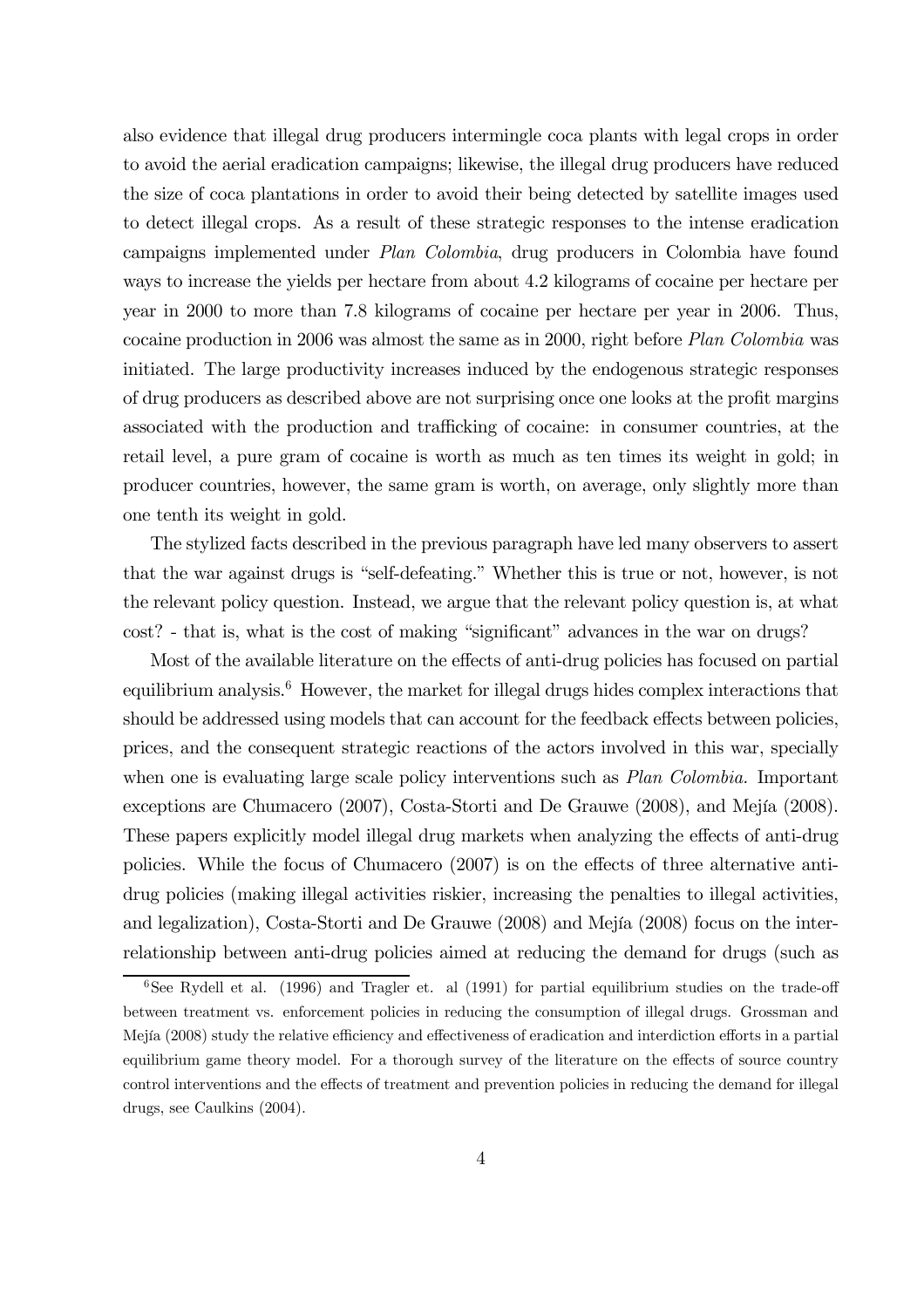treatment and prevention policies) and policies aimed at reducing the supply of drugs (by means of interdiction and increased enforcement).7 However, none of these contributions focuses on evaluating the costs, effectiveness, and future prospects of the war on illegal drugs, as this paper does, nor are they aimed at evaluating actual anti-drug policies, as this paper is.

In this paper, we construct a model of the war against illegal drug production and trafficking which incorporates strategic interactions between the actors involved. We also explicitly model illegal drug markets, in the producer and the consumer countries, which allows us to account for the feedback effects between policies, market outcomes, and the strategic responses of the actors involved that are potentially important when evaluating such large-scale policy interventions as *Plan Colombia*. Importantly, we use data from the war on drugs in Colombia (before and after Plan Colombia) as well as the observed outcomes from the cocaine markets in order to calibrate the unobservable parameters of the model. We then use the results from the calibration exercise to estimate important variables that are relevant for policy purposes. Among others, we estimate variables such as the marginal cost, both for the U.S. government and for Colombia, of reducing the supply of cocaine in consumer countries by 1 kilogram, the relative effectiveness of the resources allocated by the Colombian government to the war on illegal drugs, and the costs to the Colombian government arising from the production and trafficking of cocaine. The results from the calibration of the model are then used to carry out simulation exercises, wherein we assess the effects of increasing the U.S. and Colombian budgets allocated to the war against cocaine production and trafficking. The results from these simulations shed some light on the costs of making "important advances" on the war on drugs in the future. Based on the theoretical model as well as the calibration results, we identify the key factors behind the high costs/low effectiveness of the war on drugs.

The paper is organized as follows: section 2 presents the model; section 3, the calibration strategy, results, robustness checks, as well as the results from the simulations; section 4 discusses the key factors that make the war against illegal drug production and trafficking more costly/less effective, together with other interesting results; section 5 concludes.

<sup>7</sup>Costa-Storti and De Grauwe (2008) also address the issue of how globalization has reduced the retail price of illegal drugs during the last few decades, thus stimulating consumption.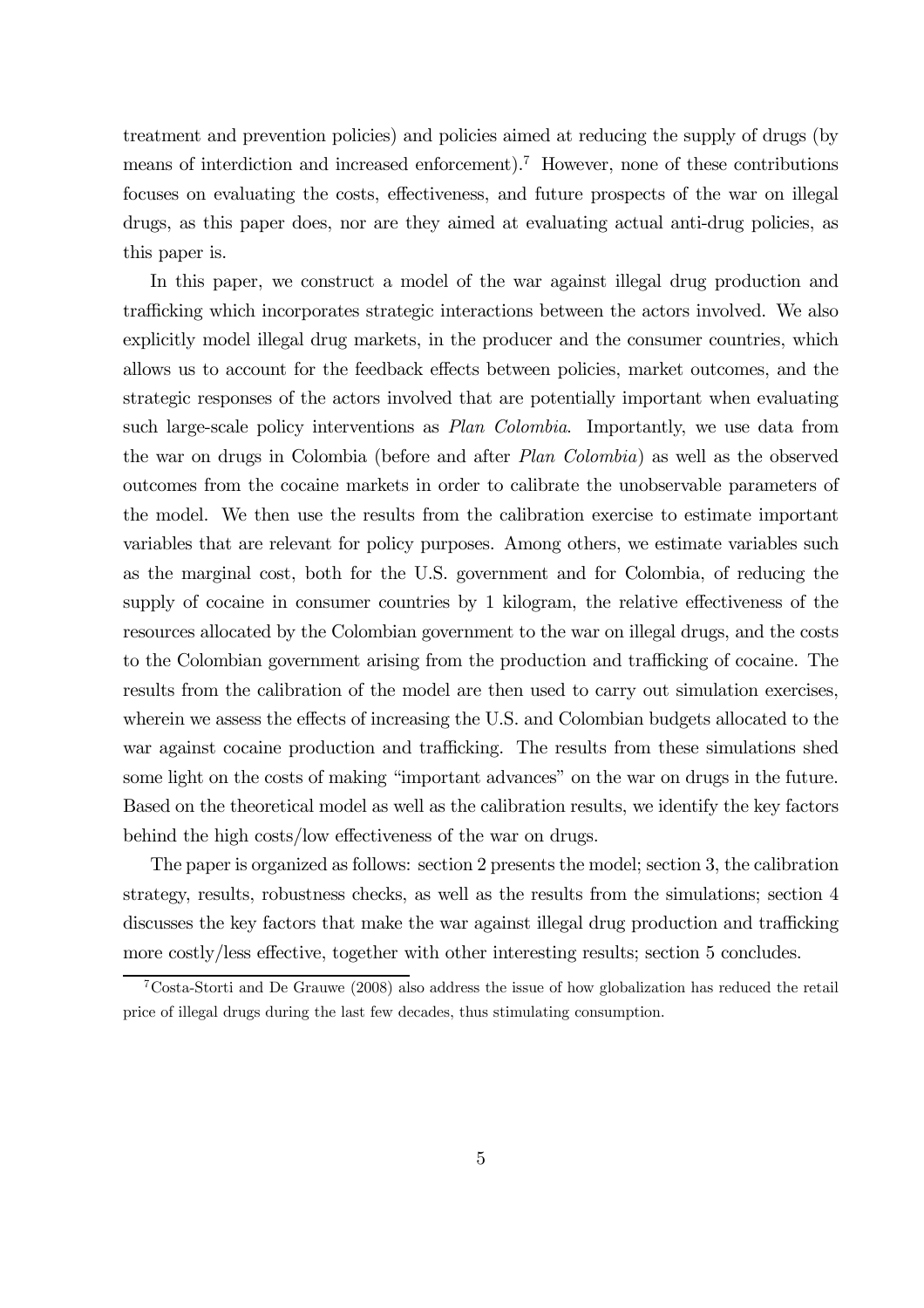# 2 The Model

We model the war against drug production and trafficking as a sequential game, in which there are  $4 + n$  actors involved. These actors are the government of the drug producing country (henceforth the government), the government of the drug consumer country (henceforth the interested outsider), the drug trafficker, n illegal drug producers, and a wholesale buyer who is located at the border of the consumer country.

We assume that the government faces a net cost per unit of income that drug producers are able to obtain from illegal drug production; additionally, that it also faces a (perhaps different) net cost per unit of income that the drug trafficker is able to obtain from illegal drug trafficking.<sup>8</sup> We also assume that the interested outsider grants the military forces of the government two types of subsidies in an attempt to strengthen their resolve in the war against illegal drug production and against illegal drug trafficking. These subsidies consist of a fraction  $(1 - \omega) \in [0, 1)$  of the resources that the government spends on the conflict with drug producers over the control of land suitable for cultivating illegal crops, and a fraction  $(1 - \Omega) \in [0, 1)$  of the resources that the government spends trying to interdict the illegal drug shipments.

The war against drug production and trafficking proceeds as follows:

1. The interested outsider grants subsidies  $1 - \omega$  and  $1 - \Omega$  to strengthen the resolve of the government in the war against illegal drug production and trafficking, respectively.

2. The government engages the n illegal drug producers in a conflict over the control of arable land suitable for cultivating the crop necessary to produce the illegal drug. We assume that, initially, there are n disjoint pieces of land of size  $L/n$ , each of which is contested by each one of the  $n$  drug producers with the government.

3. The n drug producers fight against each other over the control of the land that the government does not control.

4. Once the illegal drug producers know how much land they control (that is, how much raw material they have to produce illegal drugs), they have to decide the amount of resources they invest in those factors that are complementary to land in the production of illegal drugs, such as chemicals, workshops, and other materials necessary for their

<sup>&</sup>lt;sup>8</sup>These costs need not be the same for many different reasons. For instance, drug producers, as it is the case in Colombia, finance their terrorist activities against the government (at least in part) from the income they receive from illegal drug production. Drug traffickers, on the other hand, might use a different fraction of the proceeds from illegal drug trafficking to corrupt politicians, bribe the anti-narcotics police, and so forth.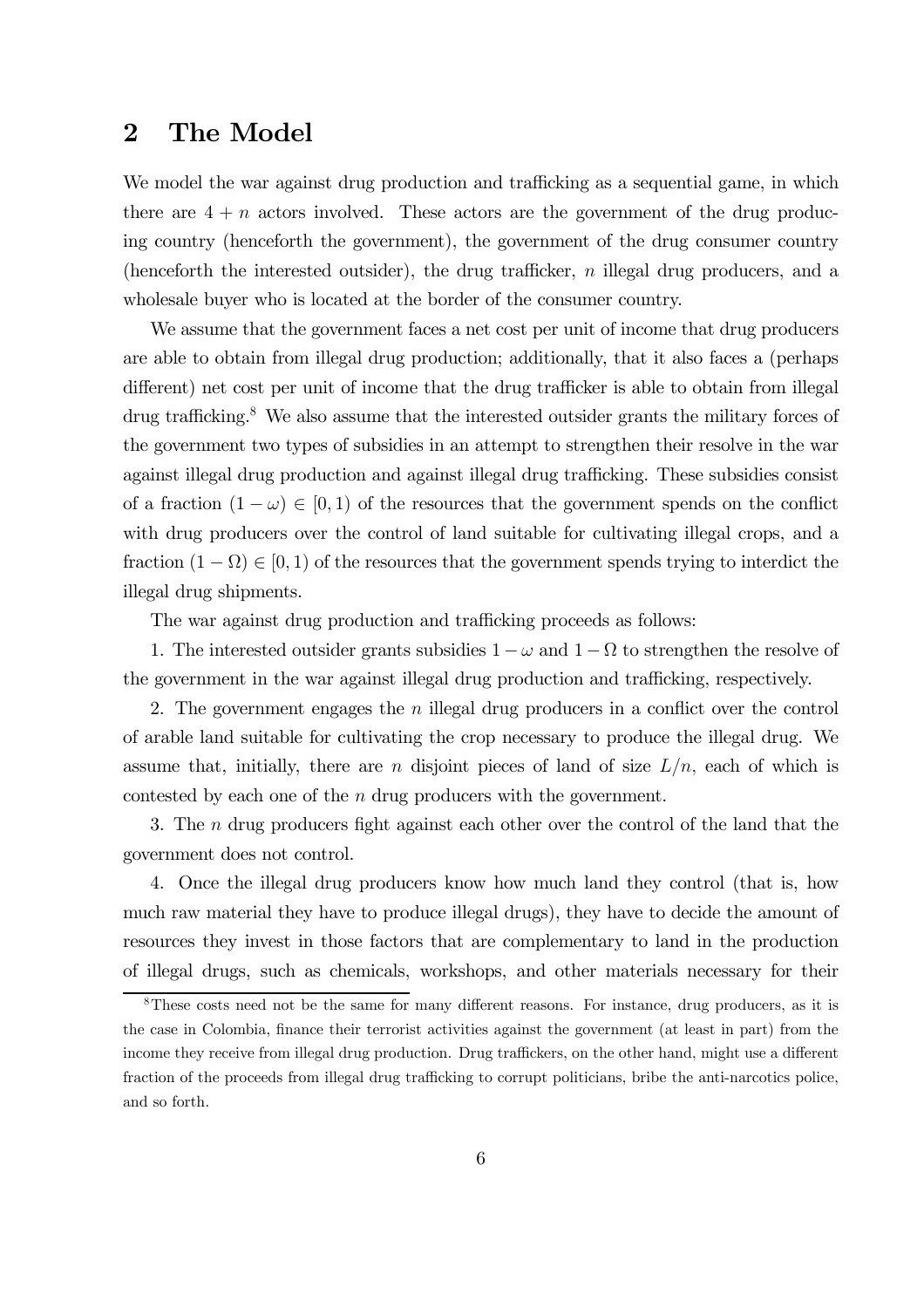production. Combining these complementary factors with the land they control, they are able to produce illegal drugs.

5. At this stage of the game, the drug trafficker and the government engage in an interdiction sub-game, whereby the government tries to capture illegal drug shipments by blocking the routes used by the drug trafficker to transport them, and the drug trafficker tries to avoid the interdiction of its drug shipments.

6. Once the drug trafficker knows the expected probability that a drug shipment will survive the government's interdiction efforts, he has to decide how much illegal drugs to buy from the drug producers.

7. Finally, in the last stage of the game, the drug trafficker sells the illegal drugs that survive the government's interdiction efforts at the border of the consumer country to a wholesale drug dealer.

While the objective of drug producers and the drug trafficker is to maximize the profits from their activities (which are described in detail below), the government's objective is to minimize the costs associated with illegal drug production, trafficking, and the war against these two activities. In turn, the interested outsider's objective is to minimize the amount of illegal drugs reaching the consumer country.

We now turn to a description of each one of the stages of the game described above, wherein we describe in detail the problems faced by each agent involved in the game, their objective functions and restrictions, as well as the production, conflict, and trafficking technologies. As it is usual in the analysis of sequential games, we start with the last stage of the game.

### 2.1 The demand for drugs at the border of the consumer country

In order to simplify the analysis that follows, and inasmuch as the main purpose of this paper is to study the war on illegal drug production and trafficking.<sup>9</sup> we assume that the

 $9$ Mejia (2008) develops a model of the war on drugs in both consumer and producer countries, and studies how anti-drug policies implemented in consumer countries affect the effectiveness of anti-drug policies in producer countries. Specifically, the main argument in that paper is that those policies aimed at reducing the demand for drugs in consumer countries (treatment and prevention policies) reduce the price of illegal drugs, thus making anti-drug policies implemented in producer countries more effective and less costly; conversely, policies aimed at reducing the supply of drugs in consumer countries (enforcement, stiffer penalties for dealers and consumers, etc.) render the policies implemented in producer countries less effective and more costly, as they increase the price of illegal drugs, as well as the incentive for more illegal drug production and trafficking.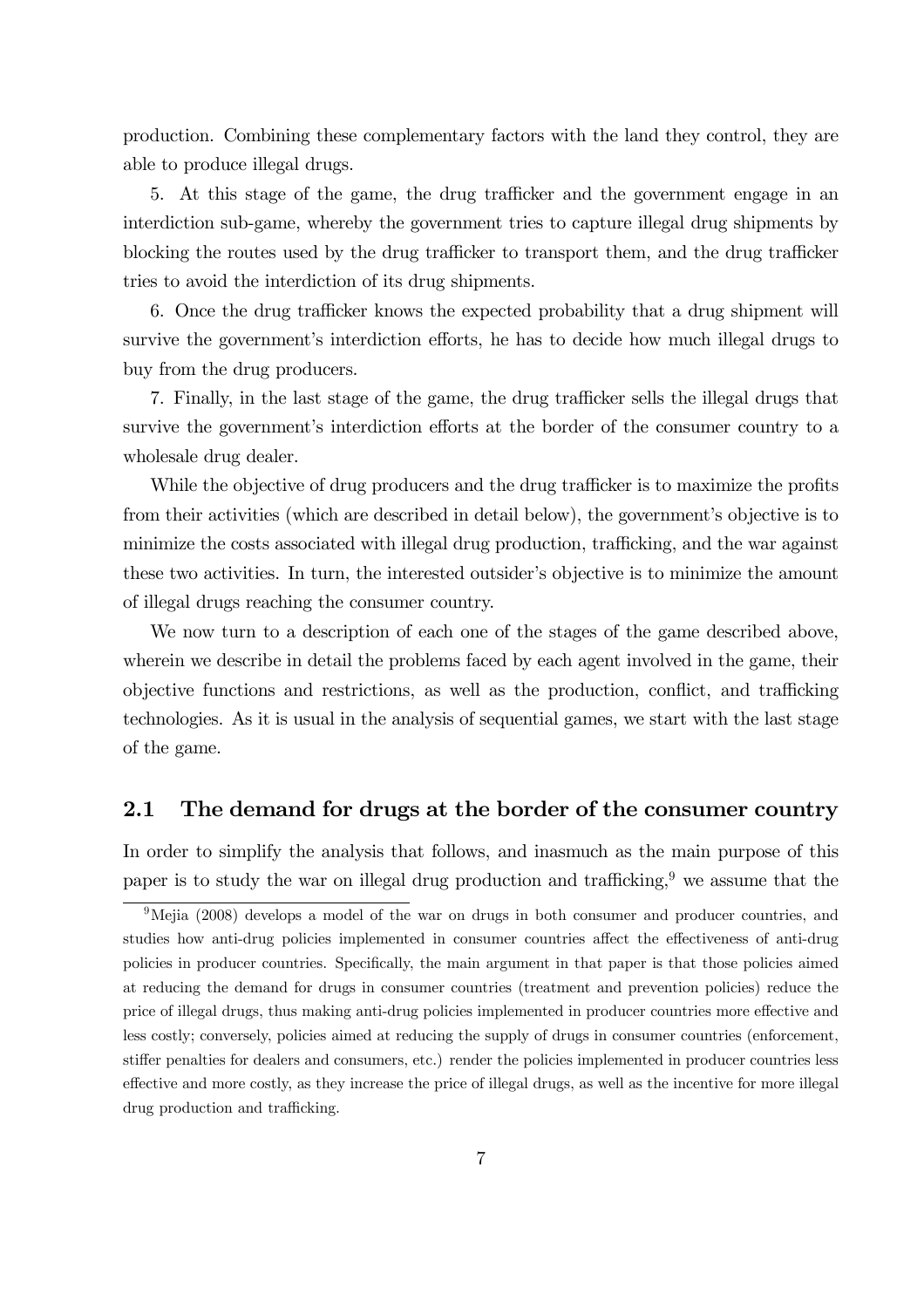demand for drugs at the border of the consumer country is given by a general demand function of the form:

$$
Q_f^d = \frac{a}{P_f^b},\tag{1}
$$

where  $Q_f^d$  denotes the demand for drugs,  $a \geq 0$  is a scale parameter of the demand function,  $P_f$  is the wholesale price of the illegal drug at the border of the consumer country, and  $b$  is the price elasticity of the demand for drugs at the border of the consumer country.

In this paper, we abstract from modelling the war on drugs inside the consumer country, and instead assume that the demand function in equation 1 corresponds to the demand for drugs of a wholesale drug dealer, who buys at the wholesale price at the border of the consumer country,  $P_f$ , and then distributes the illegal drug to cities where they are sold at retail levels (and prices).

### 2.2 The drug trafficking sub-game

### 2.2.1 The drug trafficking technology

We assume that the drug trafficker combines routes,  $\kappa$ , with the illegal drugs bought in the producer country,  $Q_d$ , to "produce" illegal drug shipments to the border of the consumer country,  $Q_f$ . However, we assume that only a fraction  $h \in [0,1]$  of the possible routes are not interdicted by the government.<sup>10</sup> Formally, we assume that the drug trafficking technology is given by:

$$
Q_f = (\kappa h)^{1 - \eta} Q_d^{\eta},\tag{2}
$$

where  $\eta \in (0,1)$  captures the relative importance of the the illegal drugs bought in the producer country in the trafficking technology, and  $1 - \eta \in (0, 1)$  captures the relative importance of the drug trafficking routes. The trafficking technology in equation 2 implies that, at the aggregate level, it does not make a difference whether there is only one or many drug traffickers, as long as they are all of equal size.<sup>11</sup>

 $10$ The drug trafficker might be thought of as being located in the middle of a circle with a given number,  $\kappa$ , of lines (routes) connecting the middle of the circle with its circumference; the latter might be interpreted as representing the border of the consumer country. The drug trafficker sends drug shipments along these routes and,  $ex\text{-}post$ , a fraction,  $1 - h$ , of these routes are discovered by the government authorities.

<sup>&</sup>lt;sup>11</sup>If we have N drug traffickers, each contesting with the government disjoint sets of  $\kappa/N$  routes, then,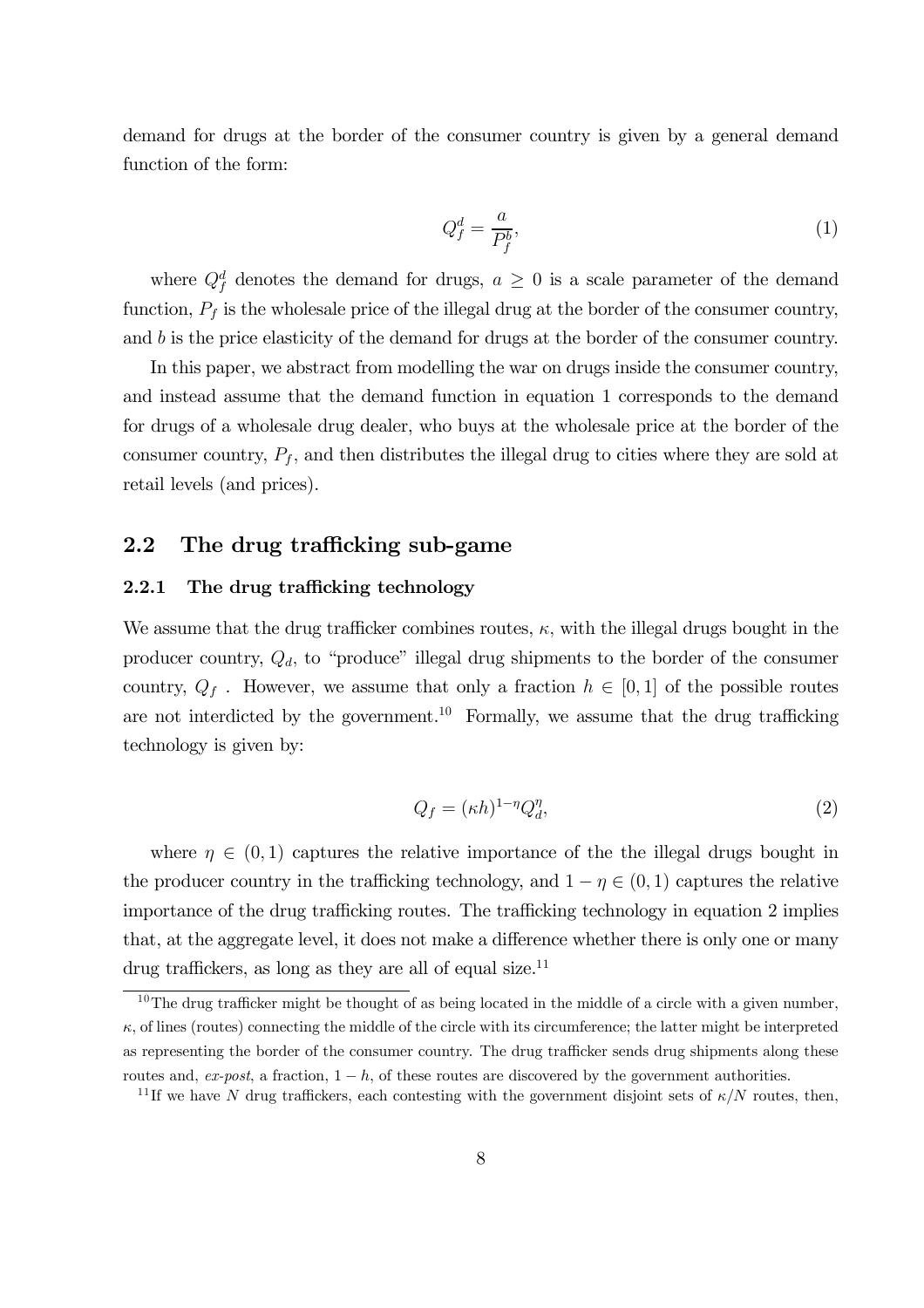#### 2.2.2 The interdiction technology

The interdiction technology is such that  $h$ , the fraction of routes that, ex-post, survive the government's interdiction efforts, is determined endogenously by a standard context success function, $^{12}$  by:

$$
h = \frac{\gamma t}{\gamma t + s},\tag{3}
$$

where s is the amount of resources that the government invests in interdiction such as radars, airplanes, go-fast boats, etc.;  $t$  is the amount of resources that the drug trafficker invests in trying to avoid the interdiction, for instance, in submarines, go-fast boats, airplanes, pilots, drug mules, corrupting government officials to avoid being captured, etc.;  $\gamma > 0$  is a parameter that captures the relative effectiveness of the resources invested by the drug trafficker in avoiding the government's interdiction efforts. Note that the fraction h in equation 3 is an increasing and concave function of the ratio  $\frac{\gamma t}{\gamma}$  $\frac{1}{s}$ .

If we assume that all illegal drug shipments are of the same size, then  $h$  can also be thought as the fraction of illegal drugs that survive the government's interdiction efforts.<sup>13</sup>

### 2.2.3 The drug trafficker's problem

We first start with the second choice that the drug trafficker has to make, namely, the amount of drugs to buy from the drug producers. The drug trafficker takes as given the government's choices and drug market prices, both in the producer country,  $P_d$ , and in the consumer country,  $P_f$ . More formally, the drug trafficker's problem is given by:

at the aggregate level, their demand for drugs in the producer country and the supply of drugs in the consumer country would be exactly the same, as in the case where there is only one drug trafficker. The details of this claim are available from the authors upon request.

 $12A$  contest success function (CSF) is "a technology whereby some or all contenders for resources incur costs in an attempt to weaken or disable competitors" (Hirshleifer, 1991). In this particular case, the CSF determines the fraction of illegal drugs that is succesfully exported to the consumer country as a function of the government's interdiction efforts and the drug trafficker's efforts to avoid the government's interdiction of drug shipments. See Skaperdas (1996) and Hirshleifer (2001) for a detailed explanation of the different functional forms of CSF.

<sup>&</sup>lt;sup>13</sup>This is, of course, a simplifying assumption that we make for tractability. In reality, different illegal drug shipments have a different size that depends, in turn, on the size of the vehicles being used to transport them (go-fast boat, airplane, drug mule, etc.). However, given our interest in looking at the aggregate problem of drug trafficking, the assumption of equally-sized drug shipments is innocous.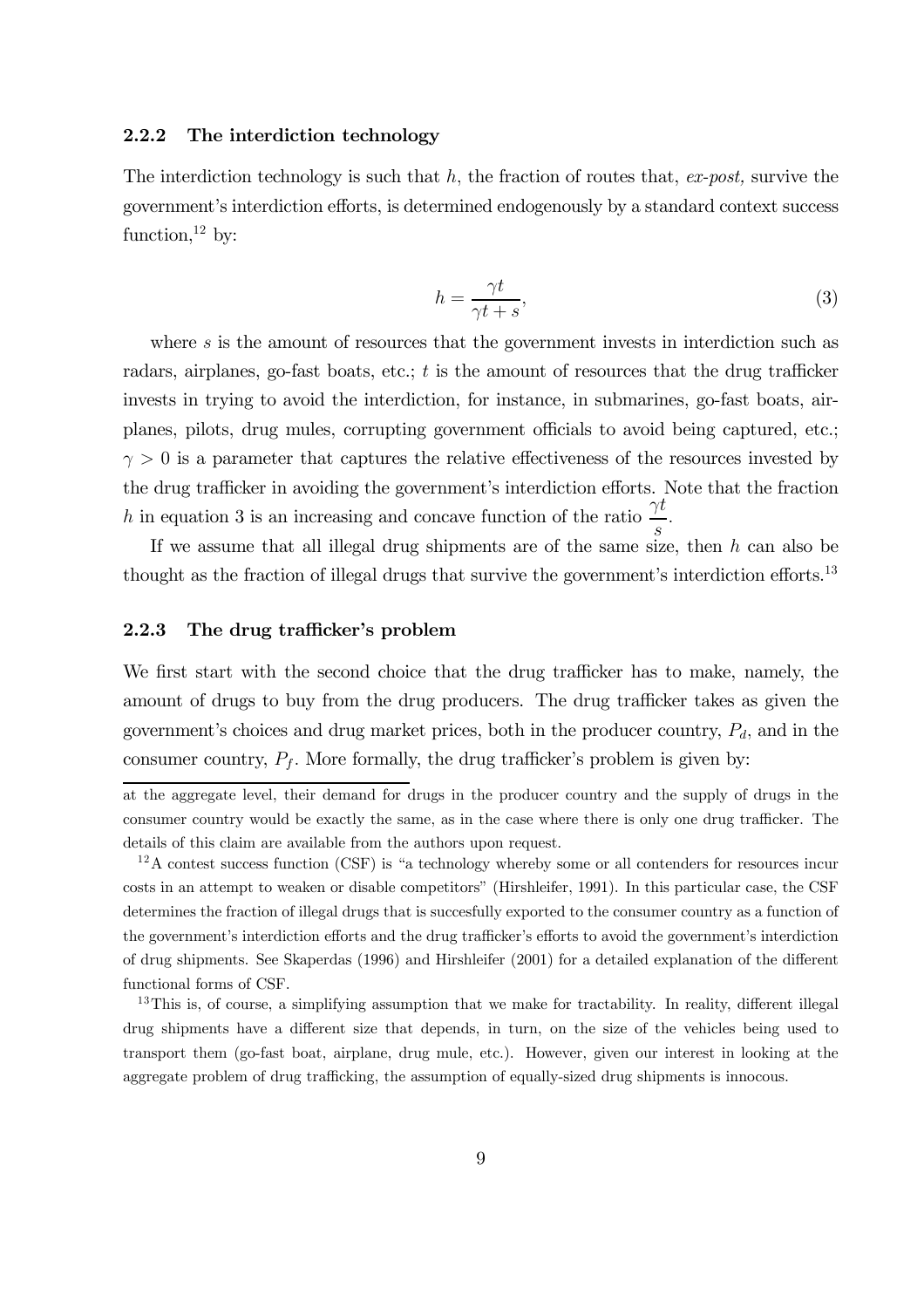$$
\max_{\{Q_d\}} \pi = P_f Q_f - P_d Q_d - t. \tag{4}
$$

The first term in equation 4 is the total income derived from drug trafficking, where  $P_f$ is the wholesale price of drugs in the consumer country and  $Q_f$  is the quantity of drugs successfully exported. The second term is the cost of buying drugs in the producer country, where  $P_d$  is the price of drugs at the farm gate in the producer country. The last term, t, is the amount of resources invested by the drug trafficker in trying to avoid the interdiction of illegal drug shipments.

Using equations 2 and 3, the demand for illegal drugs from the drug trafficker in the producer country is determined by the following first order condition:

$$
\frac{\partial \pi_T}{\partial Q_d} = 0 \Longleftrightarrow Q_d^* = \kappa h \left(\frac{\eta P_f}{P_d}\right)^{\frac{1}{1-\eta}}
$$
(5)

Inserting the optimal demand for drugs in the producer country,  $Q_d^*$ , from equation 5 back into the expression for the drug trafficker's profits (equation 4), we get that the drug trafficker's problem regarding the choice of resources for avoiding interdiction efforts,  $t$ , is given by:

$$
\max_{\{t\}} \pi_T^* = \frac{\rho \kappa h P_f^{\frac{1}{1-\eta}}}{P_d^{\frac{\eta}{1-\eta}}} - t,\tag{6}
$$

where  $\rho = \eta^{\frac{\eta}{1-\eta}} - \eta^{\frac{1}{1-\eta}}$ . Replacing h from equation 3 in equation 6, the optimal amount of resources invested by the drug trafficker in trying to escape the interdiction of drug shipments is determined by the following first order condition:

$$
\frac{\partial \pi_T^*}{\partial t} = 0 \Longleftrightarrow t^* = \sqrt{\frac{\rho \kappa P_f^{\frac{1}{1-\eta}} s}{\gamma P_d^{\frac{\eta}{1-\eta}}} - \frac{s}{\gamma}}
$$
(7)

Note that equations 5 and 7 describe the best reaction functions for the drug trafficker with respect to every possible choice of resources by the government in its interdiction efforts, s.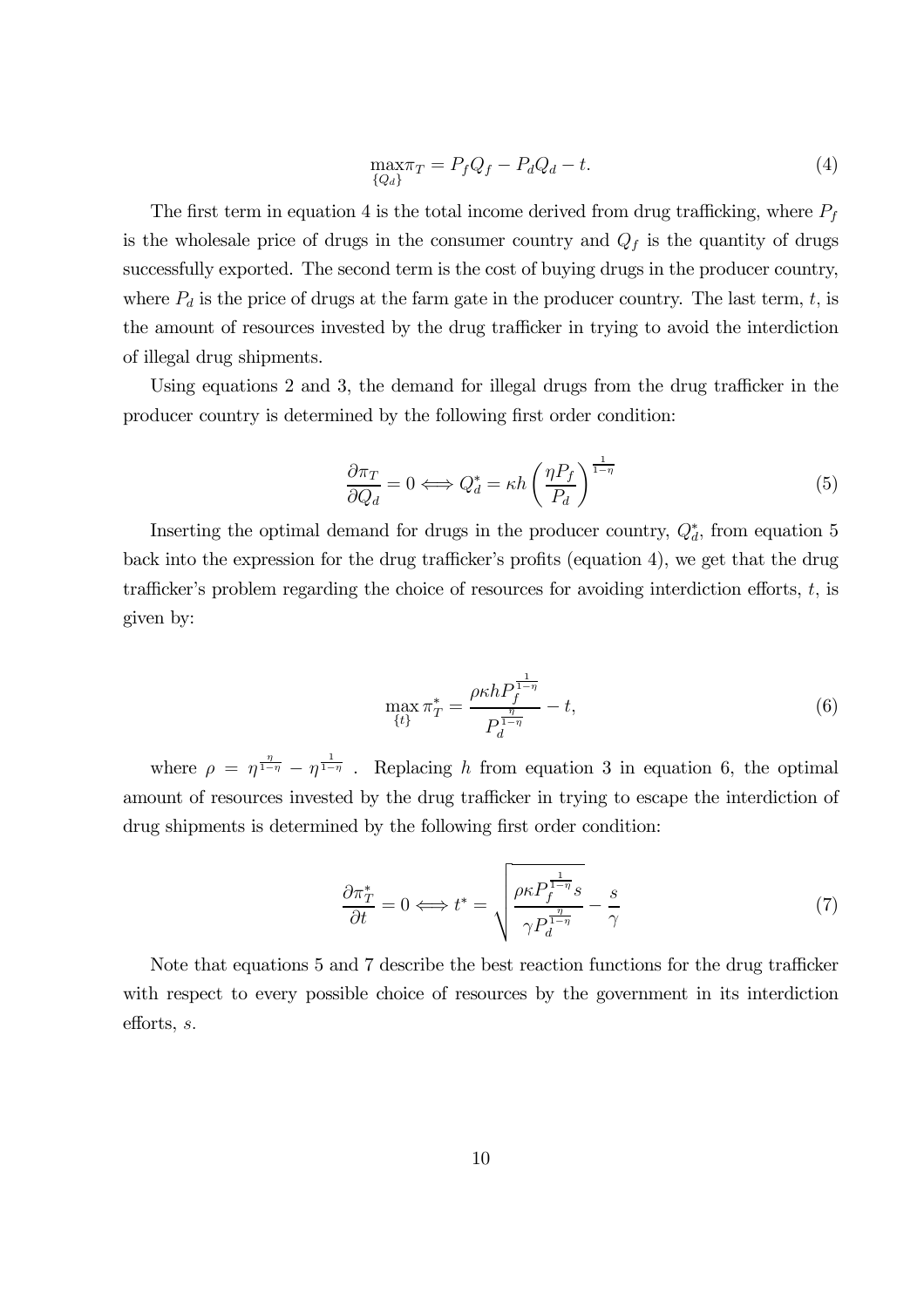#### 2.2.4 The government's problem: interdiction

Recall that at the beginning of the game, the interested outsider grants a subsidy to the producer country's government in an attempt to strengthen its resolve in the war against illegal drug trafficking. This subsidy corresponds to a fraction,  $1 - \Omega \in [0, 1)$ , of the resources that the government allocates to interdiction efforts.

We will assume that the government faces a net cost,  $c_2$ , per unit of income that the drug trafficker is able to obtain from trafficking illegal drugs.

The government's problem in the game as a whole is to minimize the costs associated with illegal drug production, drug trafficking and the overall expenses of the two fronts of the war on drugs. At this stage of the game, however, the government's objective is to determine the amount of resources that should be allocated to interdiction efforts in order to minimize only the sum of the costs associated with illegal drug trafficking. The government takes as given the choices made by the drug trafficker,  $Q_d$  and t, the price of drugs at the border of the consumer country,  $P_f$ , the net cost to the government of illegal drug trafficking,  $c_2$ , and the subsidy from the interested outsider,  $1 - \Omega$ , and determines the amount of resources to invest in interdiction efforts, s, so as to minimize the costs associated with illegal drug trafficking. More precisely, the government's problem at this stage of the game is:

$$
\min_{\{s\}} \ C_T = c_2 P_f Q_f + \Omega s \tag{8}
$$

where  $Q_f$  is determined by equation 2. Solving the problem in equation 8, the government's optimal choice of resources allocated to interdiction efforts is determined by the following first order condition:

$$
\frac{\partial C_T}{\partial s} = 0 \Longleftrightarrow s^* = \sqrt{\frac{\eta^{\frac{\eta}{1-\eta}} c_2 \kappa P_f^{\frac{1}{1-\eta}} \gamma t}{P_d^{\frac{\eta}{1-\eta}}} - \gamma t}.
$$
\n(9)

Equation 9 denotes the government's best reaction function to every possible choice made by the drug trafficker with respect to  $Q_d$  and t.

#### 2.2.5 The drug trafficking equilibrium

Using the reaction functions for the drug trafficker and the government (equations 5, 7 and 9), the Nash equilibrium for the drug trafficking sub-game is described by the following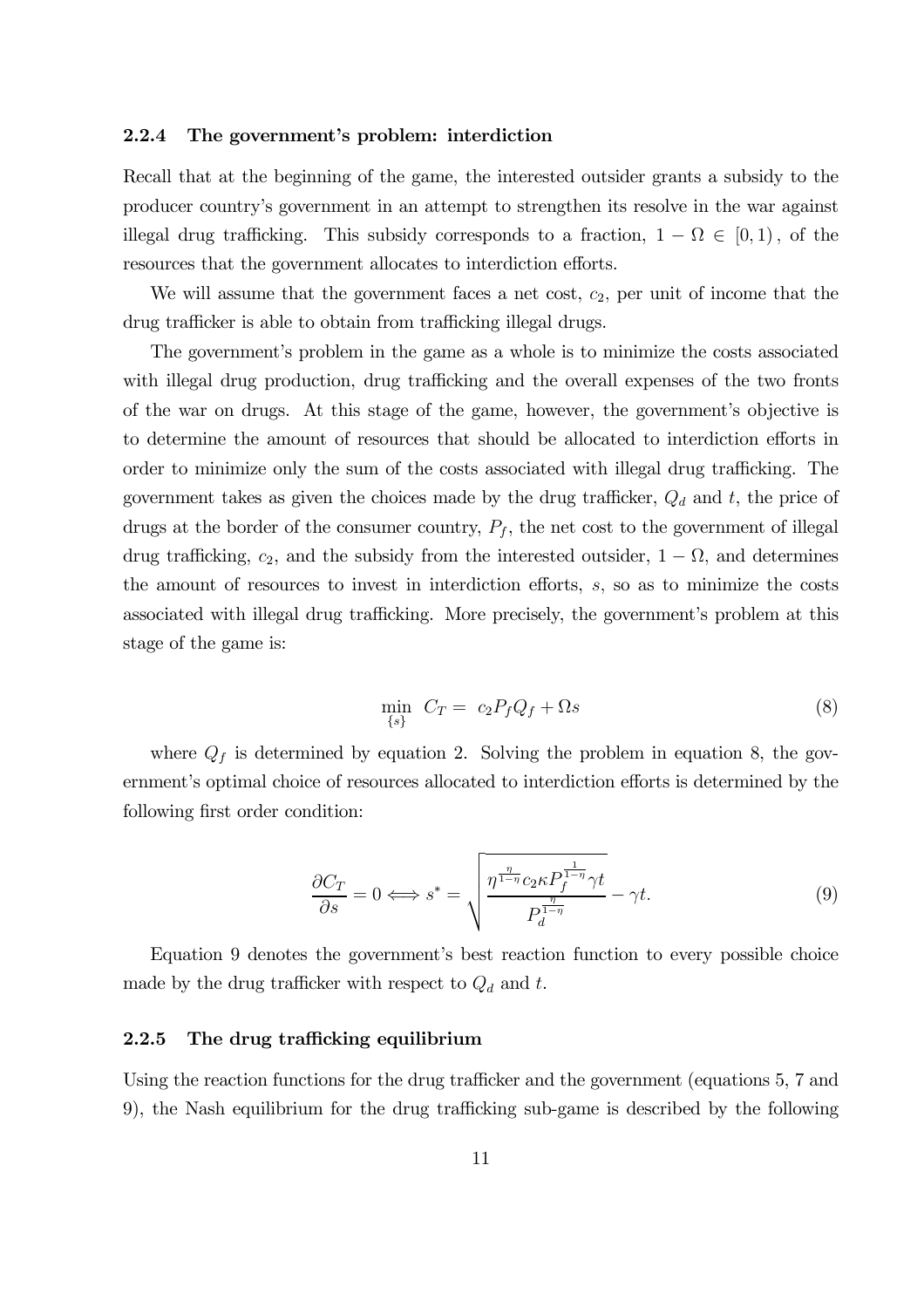equations:

$$
t^* = \frac{h^{*2} c_2 \eta^{\frac{\eta}{1-\eta}} \kappa P_f^{\frac{1}{1-\eta}}}{\gamma \Omega P_d^{\frac{\eta}{1-\eta}}},\tag{10}
$$

$$
s^* = \frac{h^{*2} c_2^2 \eta^{\frac{\eta}{1-\eta}} \kappa P_f^{\frac{1}{1-\eta}}}{(1-\eta)\gamma \Omega^2},\tag{11}
$$

$$
h^* = \frac{\gamma \Omega(1-\eta)}{c_2 + \gamma \Omega(1-\eta)},\tag{12}
$$

$$
Q_d^d(P_d, P_f) = h^* \kappa \left(\frac{\eta P_f}{P_d}\right)^{\frac{1}{1-\eta}}, \text{ and} \qquad (13)
$$

$$
Q_f^s(P_d, P_f) = h^* \kappa \left(\frac{\eta P_f}{P_d}\right)^{\frac{\eta}{1-\eta}}.
$$
\n(14)

Equations 10 and 11 describe the amount of resources that the drug trafficker and the government, respectively, spend on the interdiction sub-game as a function of market prices and technology parameters. Equation 12 is the fraction of drug routes that are not interdicted. Recall that h<sup>∗</sup> also represents the fraction of illegal drugs successfully exported to the consumer country in equilibrium. Equation 13 is the demand for drugs of the drug trafficker in the producer country, and equation 14 is the supply of drugs from the drug trafficker at the border of the consumer country.

A few things are worth noting at this stage. First, a higher subsidy from the interested outsider for the government's interdiction efforts (that is, a lower  $\Omega$ ) decreases the fraction of drugs that the drug trafficker is able to successfully export to the consumer country. Additionally, the result regarding the cost faced by the government per unit of income that the drug trafficker is able to obtain from his activity is not surprising - namely, given the market prices, a higher  $c_2$  will induce the government to fight relatively harder against illegal drug trafficking; as a result, the equilibrium fraction of drugs successfully exported will be lower. Note that the wholesale price of drugs at the border of the consumer country,  $P_f$ , does not affect the fraction of drugs successfully exported. This is because both the government's loss and the drug trafficker's profits depend on this price in exactly the same way (equations 10 and 11). As a result,  $P_f$  does not affect h, as the two effects (of t and s on h) cancel each other out. A higher  $\gamma$  (that is, a higher relative effectiveness of the resources that the drug trafficker allocates to the avoidance of interdiction efforts) increases the fraction of drugs successfully exported in equilibrium.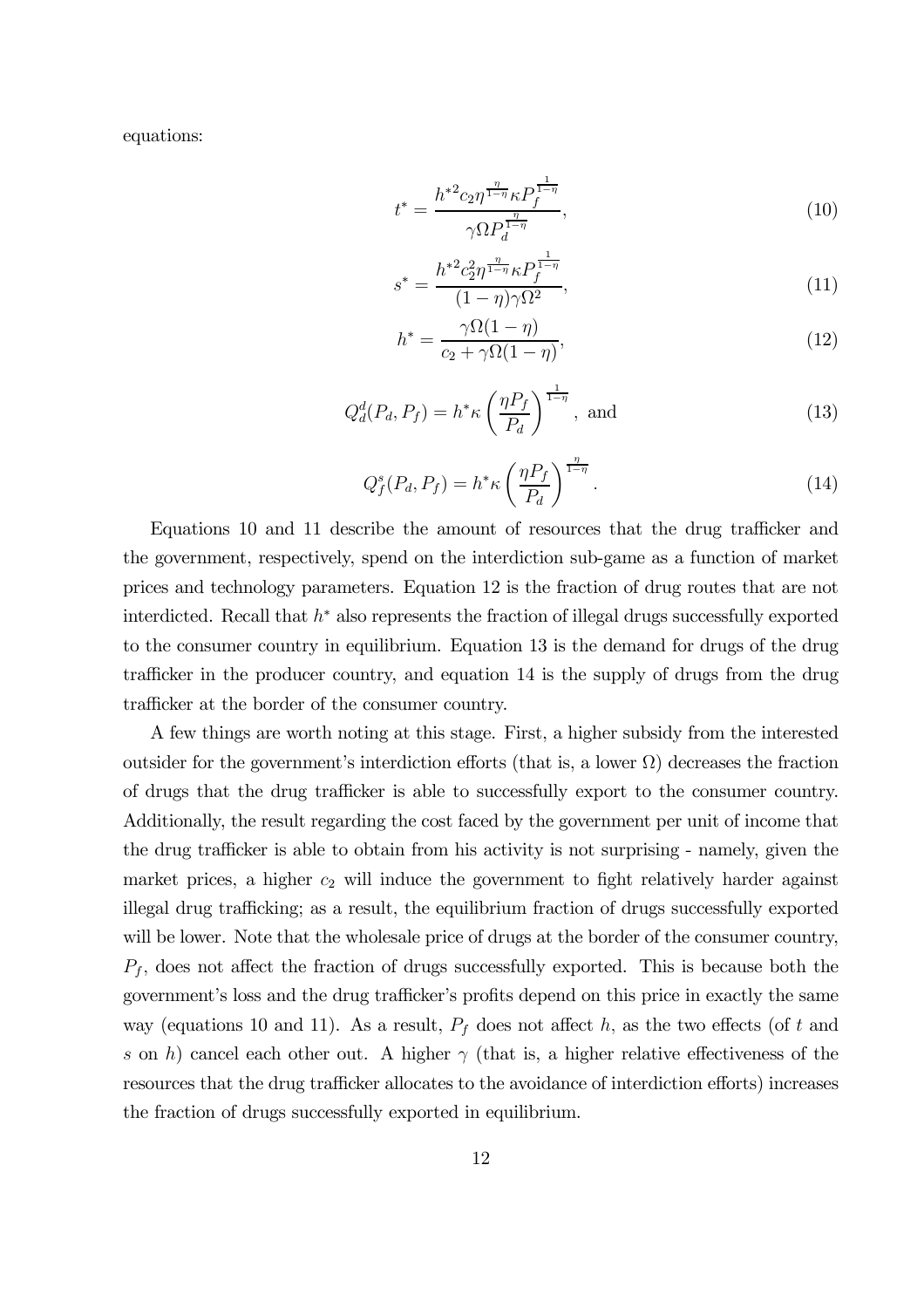### 2.3 The drug production sub-game

### 2.3.1 The technology of conflict over arable land: The government versus drug producers

One of the main fronts in the war against drugs is the conflict over the control of arable land suitable for cultivating the crops necessary to produce illegal drugs.<sup>14</sup> We assume that each one of the n drug producers initially controls  $L_i = L/n$  hectares of land, and that  $L_i$ and  $L_i$  comprise disjoint sets of land  $\forall i, j$ . L is the total land that can potentially be used to cultivate illegal crops in the producer country.

We assume that the outcome of the conflict over arable land between the government and each drug producer is such that the government controls a fraction  $g_i$  of the land  $L_i$ , where the fraction  $g_i$  is determined according to a standard contest success function, by:

$$
g_i = \frac{z_i}{z_i + \phi x_i},\tag{15}
$$

where  $z_i$  and  $x_i$  denote the resources that the government and drug producer  $i - th$ allocate to the conflict over the control over arable land, respectively.  $\phi > 0$  captures the relative efficiency of the resources that drug producer  $i - th$  allocates to the conflict with the government over the control of arable land. Note that the fraction of land controlled by the government is an increasing and concave function of the ratio  $\frac{z_i}{z_i}$  $\phi x_i$ .

### 2.3.2 The technology of conflict over arable land: drug producers versus drug producers

After the conflict over land between the government and drug producers, the latter also engage in a dispute with each other over the control of land that the government does not control.<sup>15</sup> This land consists of  $\sum_{n=1}^{\infty}$  $i=1$  $(1 - g_i)L_i$  hectares. We denote the fraction of land not under the government's control by  $q$ , which is given by:

 $14$  For instance, cocaine is produced from the alkaloid extracted from the leaves of coca plants, whereas heroin is produced from oppium poppy seeds.

<sup>&</sup>lt;sup>15</sup>This is an assumption that matches the Colombian experience quite well. There are numerous examples in Colombia of military confrontations between illegal drug producers for the control of land not controlle by the government. For instance, in the Catatumbo and Sierra Nevada regions, the FARC and the AUC (the two main illegal drug producers) had military confrontations in 2004 for the control of more than 30.000 hectares of land planted with coca bushes (see Revista Cambio, "Tiempo de muerte y de cosecha," 8/8/2004, and El Tiempo, 18/01/2005).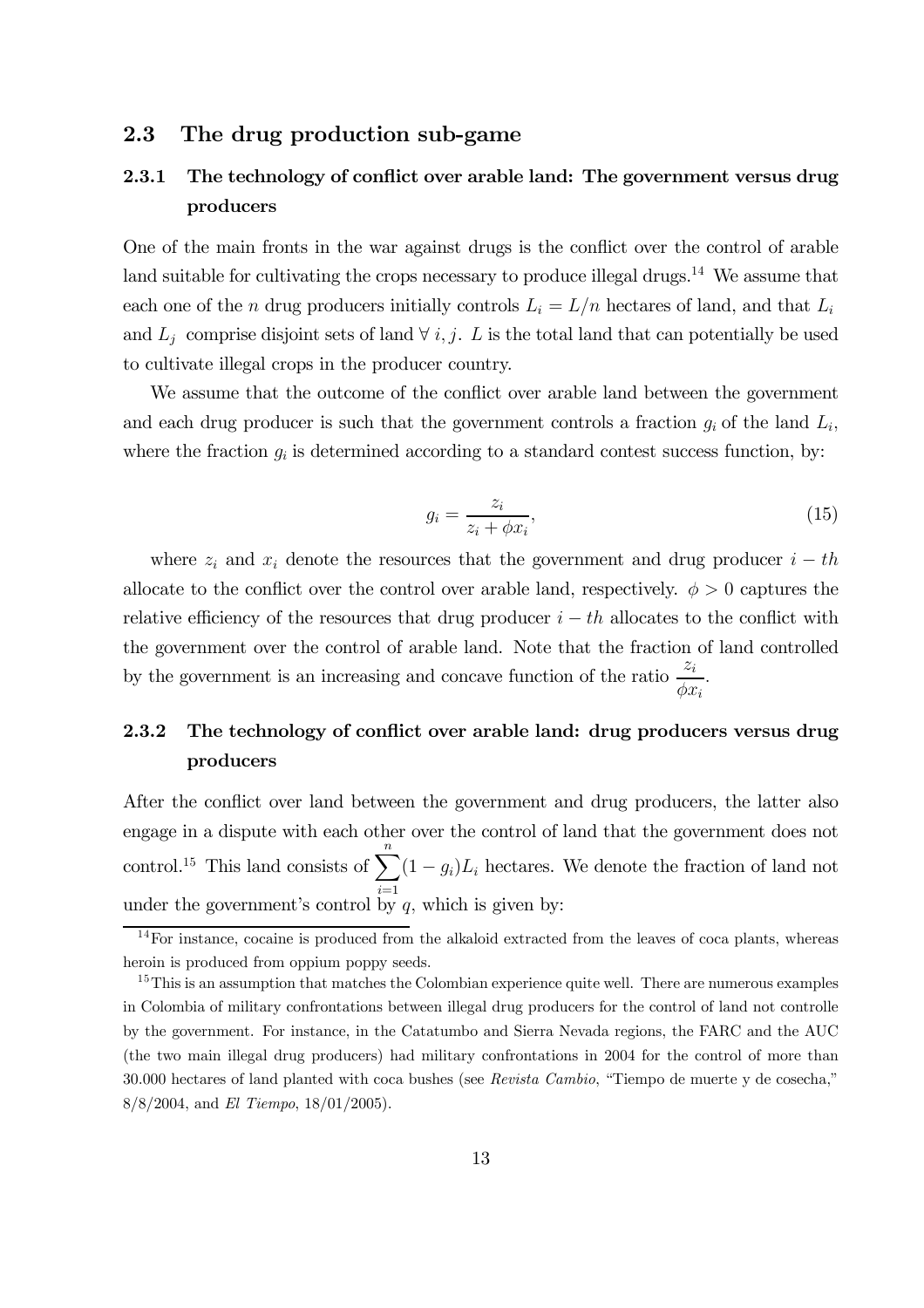$$
q = \frac{1}{L} \sum_{k=1}^{n} (1 - g_k) L_k = \frac{1}{n} \sum_{k=1}^{n} (1 - g_k).
$$
 (16)

In the conflict between drug producers for the land that the government does not control, we assume that drug producer i ends up controlling, on average, a fraction  $f_i$ , where  $f_i$  is determined by the following contest success function:

$$
f_i = \frac{y_i}{y_i + \sum_{k \neq i} y_k},\tag{17}
$$

where  $y_i$  and  $y_k$  denote the resources allocated by  $i - th$  and  $k - th$  drug producers respectively, to this conflict. The contest success function in equation 17 implicitly assumes that each drug producer is equally efficient in this conflict.

### 2.3.3 The drug production technology

We assume that illegal drugs are produced by combining two factors - arable land,  $l$ , necessary for cultivating the illegal crop; and other material resources (workshops, chemicals, microwaves, labor, etc.), r. These two factors are combined according to the following production technology in order to produce the illegal drug:

$$
Q_{d,i} = \lambda r_i^{\alpha} l_i^{1-\alpha}, \quad \text{where } 0 < \alpha < 1,\tag{18}
$$

where  $Q_{d,i}$  is the amount of drugs produced by the  $i - th$  drug producer,  $\lambda > 0$  is a productivity parameter,  $r_i$  is the amount of resources complementary to land such as chemicals, workshops, etc., and  $l_i$  is the amount of land that the  $i - th$  drug producer controls. The latter, in turn, is determined by:

$$
l_i = qf_i L,\tag{19}
$$

where  $q$  and  $f_i$  are determined by equations 16 and 17, respectively.

#### 2.3.4 The drug producers' problem

We assume that there is a competitive market for illicit drugs in the producer country, where each one of the producers takes the price of drugs in the producer country,  $P_d$ , as given. The  $i - th$  drug producer first chooses the amount of resources that to allocate to the conflict with the government over the control of arable land,  $x_i$ ; he then has to choose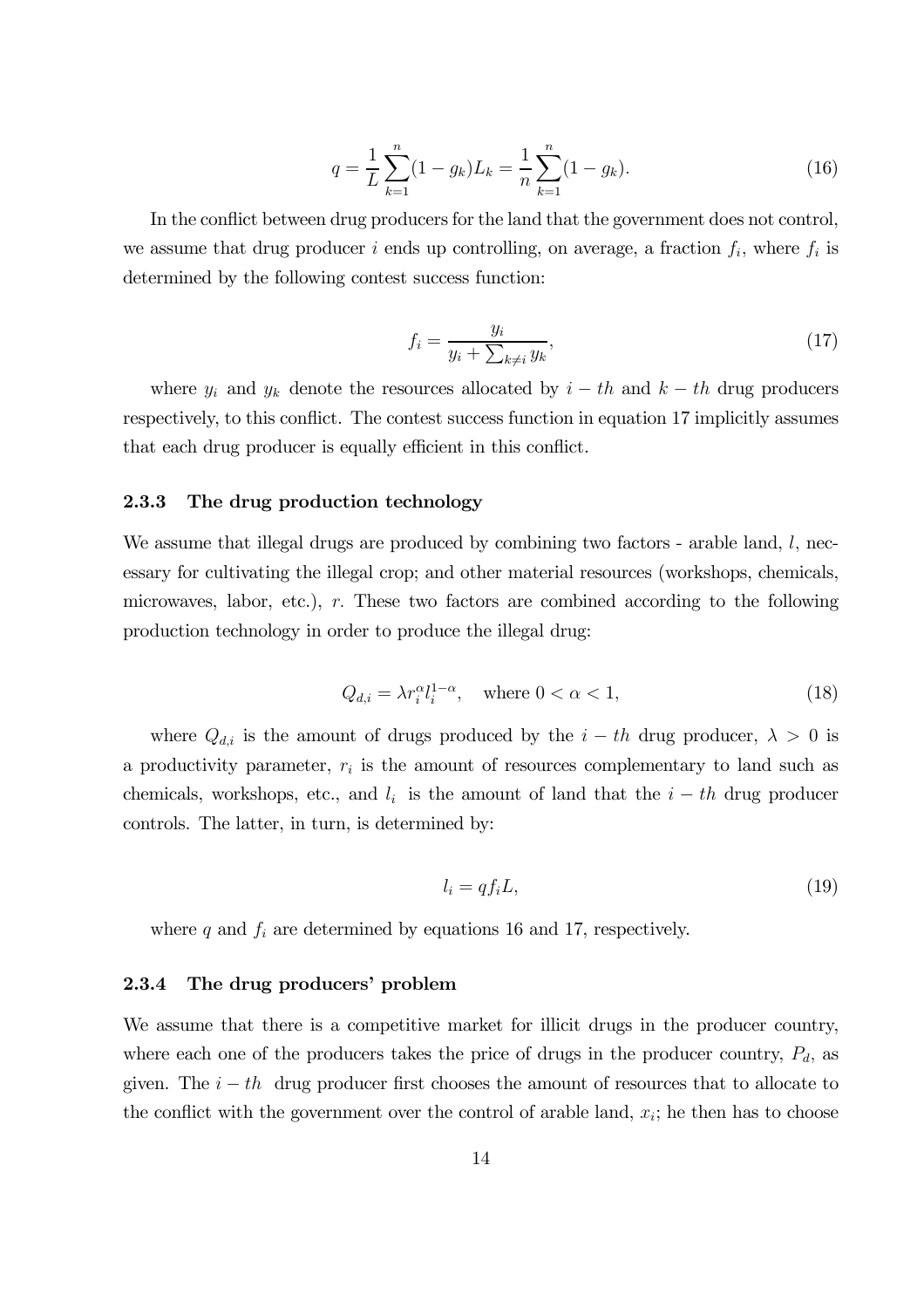the amount of resources to allocate to the conflict with the other drug producers over the control of the arable land that the government does not control,  $y_i$ ; finally, once he knows how much land he controls, he has to choose how much to invest in those factors that are complementary to land in the production of illegal drugs,  $r_i$ .

We start with the last stage of the drug production sub-game, where the drug producer already knows how much land he controls and has to choose  $r_i$ . The drug producer's problem at this stage is given by:

$$
\max_{\{r_i\}} \pi(x_i, y_i, r_i) = P_d Q_{d,i} - (x_i + y_i + r_i). \tag{20}
$$

The optimal choice of  $r_i$ , given the amount of land that he controls, is determined by the following first order condition:

$$
\frac{\partial \pi_i}{\partial r_i} = 0 \iff r_i^* = (\alpha \lambda P_d)^{\frac{1}{1-\alpha}} q f_i L. \tag{21}
$$

Plugging equation 21 back into the profits for the  $i - th$  drug producer (equation 20), we have:

$$
\pi_i^* = \sigma(\lambda P_d)^{\frac{1}{1-\alpha}} q f_i L - (x_i + y_i),\tag{22}
$$

where  $\sigma = \alpha^{\frac{\alpha}{1-\alpha}} - \alpha^{\frac{1}{1-\alpha}} > 0$ .

In step 3 of the game, illegal drug producer  $i$  has to choose the optimal allocation of resources to the conflict he is engaged in with other producers over the control of arable land that the government does not control,  $y_i$ , in order to maximize profits (equation 22). The first order condition associated with the choice of  $y_i$  is given by:

$$
\frac{\partial \pi_i^*}{\partial y_i} = 0 \iff y_i^* = \sqrt{\sigma(\lambda P_d)^{\frac{1}{1-\alpha}} q L \sum_{j \neq i} y_j} - \sum_{j \neq i} y_j.
$$
 (23)

Equation 23 describes the best reaction function for drug producer  $i$  to every possible choice of resources by other drug producers,  $y_j \forall j \neq i$ , in the conflict over the control of land that the government does not control.

Inasmuch as we have assumed that all drug producers are equally effective in the conflict over arable land that the government does not control, the optimal choice of  $y_i$  will be the same for all drug producers (that is  $y_i^* = y^* \,\forall i$ ), where: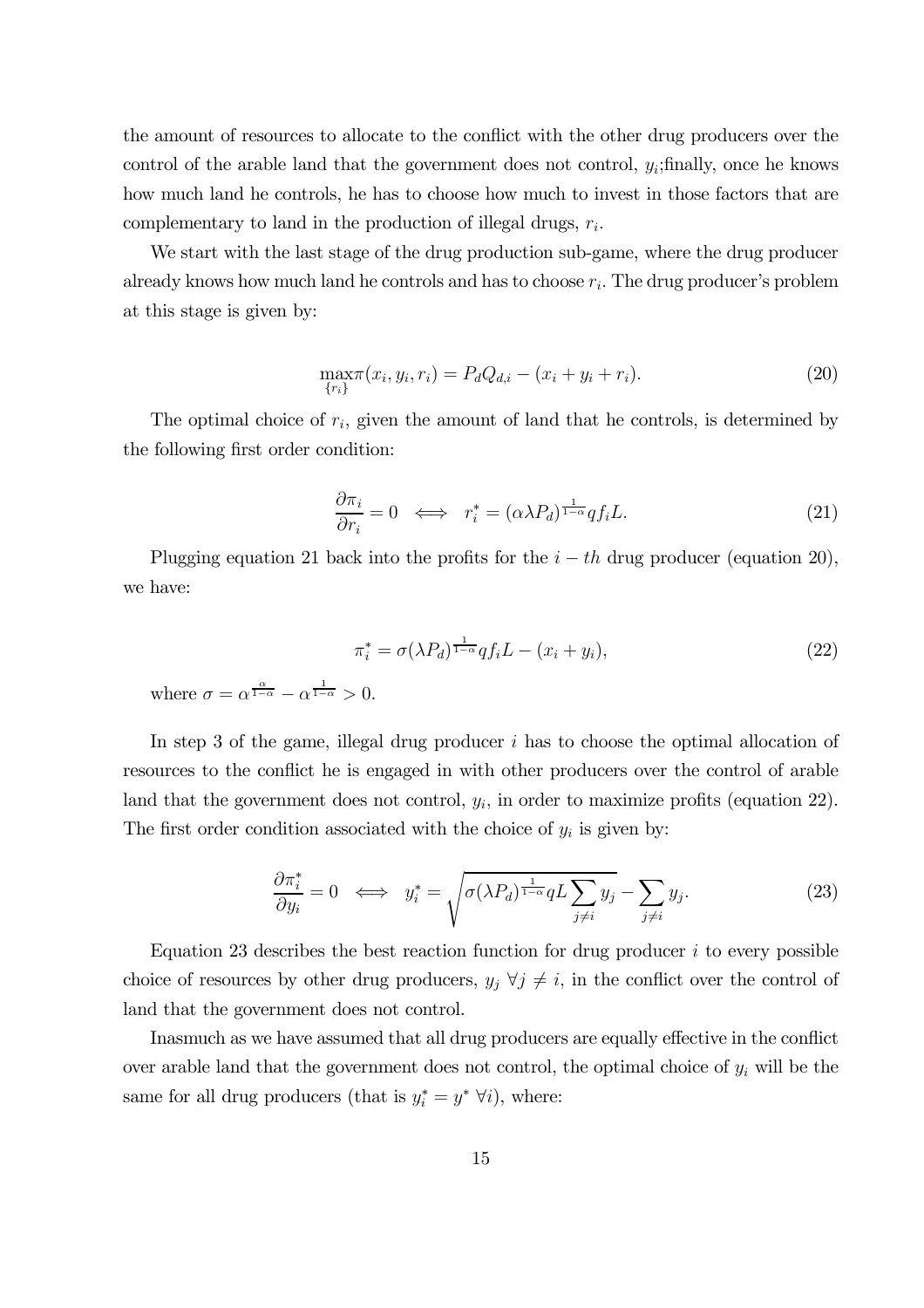$$
y^* = \frac{\sigma(\lambda P_d)^{\frac{1}{1-\alpha}} q L(n-1)}{n^2}.
$$
\n(24)

Plugging the optimal choice of  $y_i$  from equation 23 into equation 22, the profits of drug producer  $i - th$  at this stage are given by:

$$
\pi_i^{**} = \frac{\sigma(\lambda P_d)^{\frac{1}{1-\alpha}} qL}{n^2} - x_i.
$$
\n(25)

In the conflict over the control of arable land with the government, each drug producer chooses  $x_i$  to maximize profits at this stage (equation 25). The optimal choice of resources allocated by drug producer  $i - th$  to this conflict with the government,  $x_i$ , is determined by the following first order condition:

$$
\frac{\partial \pi_i^{**}}{\partial x_i} = 0 \iff x_i^* = \sqrt{\frac{\sigma(\lambda P_d)^{\frac{1}{1-\alpha}} L z_i}{\phi n^3} - \frac{z_i}{\phi}}.
$$
\n(26)

Equation 26 is the best reaction function for drug producer  $i - th$  in the conflict over arable land with the government to all possible allocations by the latter in this conflict.

#### 2.3.5 The government's problem: the conflict over the control of arable land

In the conflict with drug producers over the control of arable land, the government chooses the amount of resources to allocate to this conflict,  $z_i$ , in order to minimize the sum of the costs associated with illegal drug production and the costs of fighting against the  $n$ drug producers over the control of arable land. The government takes as given the drug producers' choices of  $r_i$ ,  $x_i$  and  $y_i$ , the price of illegal drugs in the producer country,  $P_d$ , the cost associated with each unit of resources that drug producers are able to obtain from illegal drug production,  $c_1$ , and the subsidy from the interested outsider towards the government's expenses on this front of the war on drugs,  $1-\omega$ . The government's problem at this stage is given by:

$$
\min_{\{z_i\}} C_P = c_1 \alpha^{\frac{\alpha}{1-\alpha}} (\lambda P_d)^{\frac{1}{1-\alpha}} qL + \omega \sum_{i=1}^n z_i,
$$
\n(27)

where  $\alpha^{\frac{\alpha}{1-\alpha}}(\lambda P_d)^{\frac{1}{1-\alpha}}qL$  is the drug producers' income at this stage of the game. The government's optimal choice of  $z_i$  is determined by the following first order condition: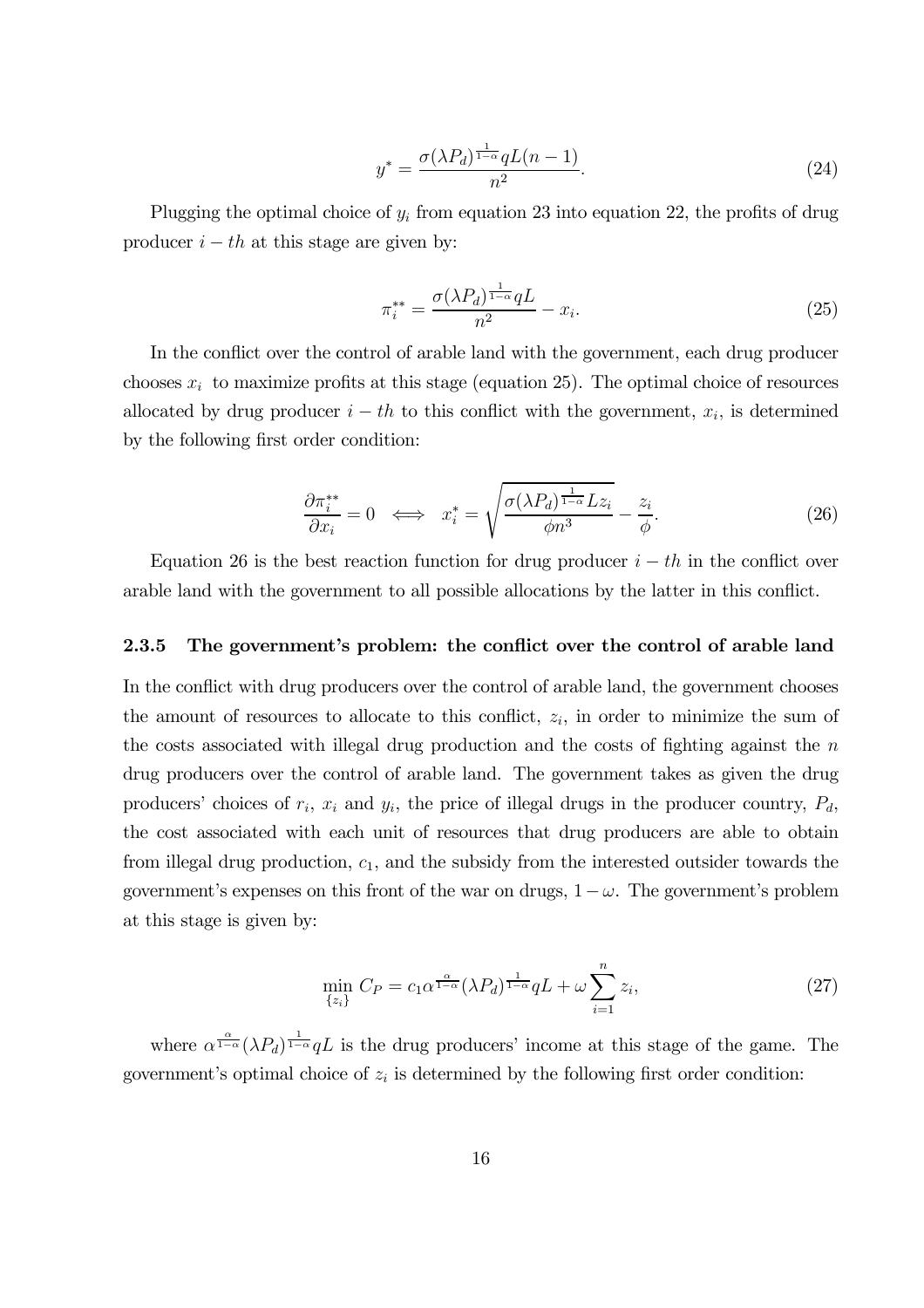$$
\frac{\partial C_P}{\partial z_i} = 0 \Longleftrightarrow z_i^* = \sqrt{\frac{c_1 \alpha^{\frac{\alpha}{1-\alpha}} (\lambda P_d)^{\frac{1}{1-\alpha}} L \phi x_i}{n\omega}} - \phi x_i.
$$
\n(28)

Equation 28 is the government's best reaction function in the conflict over the control of arable land with each illegal drug producer.

#### 2.3.6 The drug production equilibrium

The Nash equilibrium of the drug production sub-game is given by the intersection of the reaction functions of the drug producers (equation 26) and the government (equation 28), and the equilibrium outcome of the conflict between drug producers for the control of land that the government does not control. On the one hand, the conflict between producers is characterized by an equilibrium outcome whereby each drug producer ends up controlling an equal fraction,  $1/n$ , of the land that the government does not control. This is because we have assumed that all drug producers are equally efficient in this conflict. On the other hand, the equilibrium allocation of resources to the conflict over arable land between the government and drug producers is obtained using equations 26 and 28, and is characterized by the following allocation of resources by drug producers and the government, respectively:

$$
x_i^* = \frac{q^{*2}c_1\sigma^2(\lambda P_d)^{\frac{1}{1-\alpha}}L}{\alpha^{\frac{\alpha}{1-\alpha}}n\phi\omega(1-\alpha)^2},\tag{29}
$$

and,

$$
z_i^* = \frac{q^{*2}c_1^2 n\sigma(\lambda P_d)^{\frac{1}{1-\alpha}}L}{\phi\omega^2(1-\alpha)^2}.
$$
\n(30)

Correspondingly, the equilibrium fraction of land not under the government's control is given by:

$$
q^* = \frac{\phi\omega(1-\alpha)}{c_1n^2 + \phi\omega(1-\alpha)}.\tag{31}
$$

According to equation 31, the fraction of land that the government does not control is an increasing function of the drug producers' relative efficiency in the conflict for land,  $\phi$ ; the relative importance of land in the production of illegal drugs,  $1 - \alpha$ ; a decreasing function of the subsidy from the interest outsider to the drug producer country's government in the conflict over land,  $1 - \omega$ ; the cost to the government from illegal drug production,  $c_1$ ; and the number of illegal drug producers,  $n$ .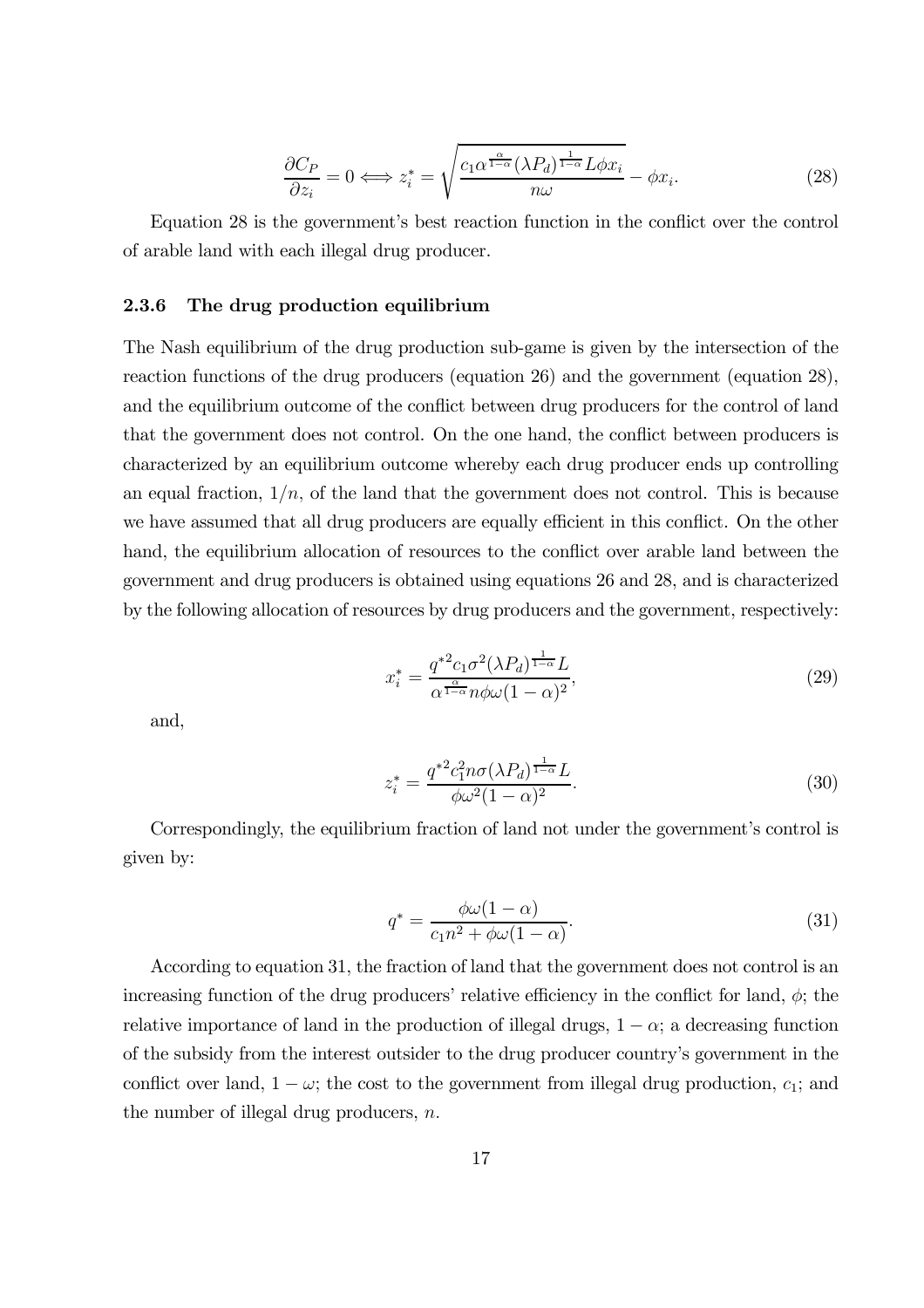Substituting equation 31 into equations 24 and 21, we obtain the equilibrium values for the drug producers' allocation of resources to the conflict over arable land with other drug producers, as well as to the resources complementary to land in the production of illegal drugs:

$$
y_i^* = \frac{q^*(n-1)\sigma(\lambda P_d)^{\frac{1}{1-\alpha}}L}{n^2},\tag{32}
$$

and:

$$
r_i^* = \frac{q^*(\alpha \lambda P_d)^{\frac{1}{1-\alpha}} L}{n}.\tag{33}
$$

Finally, replacing the value of  $r_i$  from equation 33 and  $f_i = 1/n$  into equation 18 (and adding over the  $n$  drug producers), we get an equation that describes the total supply of illegal drugs in the producer country:

$$
Q_d^s(P_d) = \sum_{i=1}^n Q_{d,i} = q^* \alpha^{\frac{\alpha}{1-\alpha}} \lambda^{\frac{1}{1-\alpha}} P_d^{\frac{\alpha}{1-\alpha}} L,
$$
\n(34)

where, again,  $q^*$  is determined by equation 31.

### 2.4 The drug market equilibrium

In this section of the paper we close the model by deriving the drug market equilibrium conditions. These market equilibrium conditions, together with the Nash equilibrium derived above for each one of the two sub-games, characterize the equilibrium of the model as a whole.

From the drug production sub-game, we get the supply of drugs in the producer country as a function of the price of drugs in the producer country,  $Q_d^s(P_d)$  (equation 34). From the drug trafficking sub-game, we get the demand for drugs in the producer country (from the drug trafficker) as a function of the price of drugs in both the producer country and the consumer country,  $Q_d^d(P_d, P_f)$  (equation 13). Equating the supply and the demand for drugs in the producer country, we get the following the drug market equilibrium condition in the producer country:

$$
q^* \Delta P_d^{\frac{\alpha}{1-\alpha}} = h^{*1-\frac{1}{\eta+b(1-\eta)}} \Lambda P_d^{\frac{-b}{\eta+b(1-\eta)}},
$$
  
where  $\Delta = \alpha^{\frac{\alpha}{1-\alpha}} \lambda^{\frac{1}{1-\alpha}} L$ , and  $\Lambda = (a\eta^b \kappa^{\eta+b(1-\eta)-1})^{\frac{1}{\eta+b(1-\eta)}}$ . (35)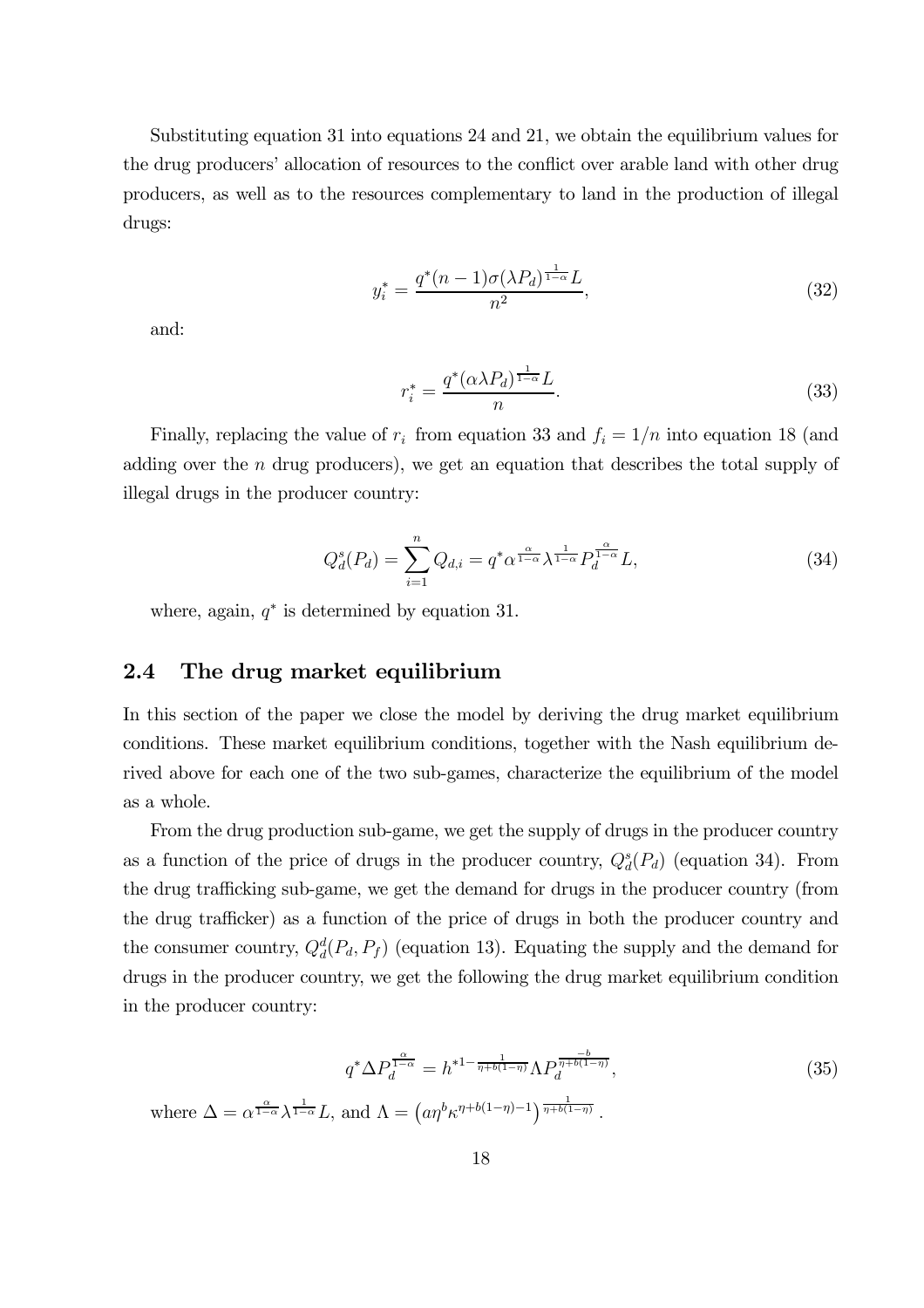From the drug trafficking sub-game, we get the supply of illegal drugs in the consumer country as a function of the price of drugs in both the producer country and the consumer country,  $Q_f^s(P_d, P_f)$ . Equating the supply of drugs in equation 14 with the demand for drugs in the consumer country (equation 1), we get the drug market equilibrium condition at the border of the consumer country:

$$
h^{*\frac{1-\eta}{1-\alpha\eta}}q^{*\frac{\eta(1-\alpha)}{1-\alpha\eta}}\Pi P_f^{\frac{\alpha\eta}{1-\alpha\eta}} = \frac{a}{P_f^b},\tag{36}
$$

where  $\Pi = (\alpha^{\alpha\eta} \lambda^{\eta} L^{(1-\alpha)\eta} \eta^{\alpha\eta} \kappa^{1-\eta})^{\frac{1}{1-\alpha\eta}}$ .

The analytic solution to these two equations, and the corresponding quantities of drugs transacted in equilibrium in both producer and consumer countries, are presented in the appendix.

### 2.5 The interested outsider's problem

In the first stage of the game, the interested outsider determines the optimal allocation of subsidies to the two fronts of the war on drugs - namely, the conflict over the control of arable land and the interdiction front. The total cost to the interested outsider,  $M_o$ , is given by:

$$
M_o = n(1 - \omega)z^* + \Omega s^*.
$$
 (37)

Replacing the equilibrium values of  $z^*$  and  $s^*$  (from equations 30 and 11, respectively) as well as the equilibrium values for  $P_d^*, P_f^*$ , and  $Q_f^*$ , derived in the appendix, the total cost to the interested outsider can be expressed as a function of  $q$ ,  $h$ , and the parameters of the model. After some algebraic manipulation, the total cost to the interested outsider can be written as:

$$
M_o = A(1-q) \left( \frac{\Upsilon(1-q)}{q} - 1 \right) q^{-\Gamma} h^{-\psi} + B(1-h) \left( \frac{\Theta(1-h)}{h} - 1 \right) q^{-\Gamma} y^{-\psi}, \tag{38}
$$

where: Γ,  $\psi$ , Υ, Θ, A, and B are themselves functions of the parameters of the model (presented in the appendix).

Additionally, the quantity of drugs successfully produced and exported in equilibrium can be expressed as a function of  $q$ ,  $h$ , and the parameters of the model, by: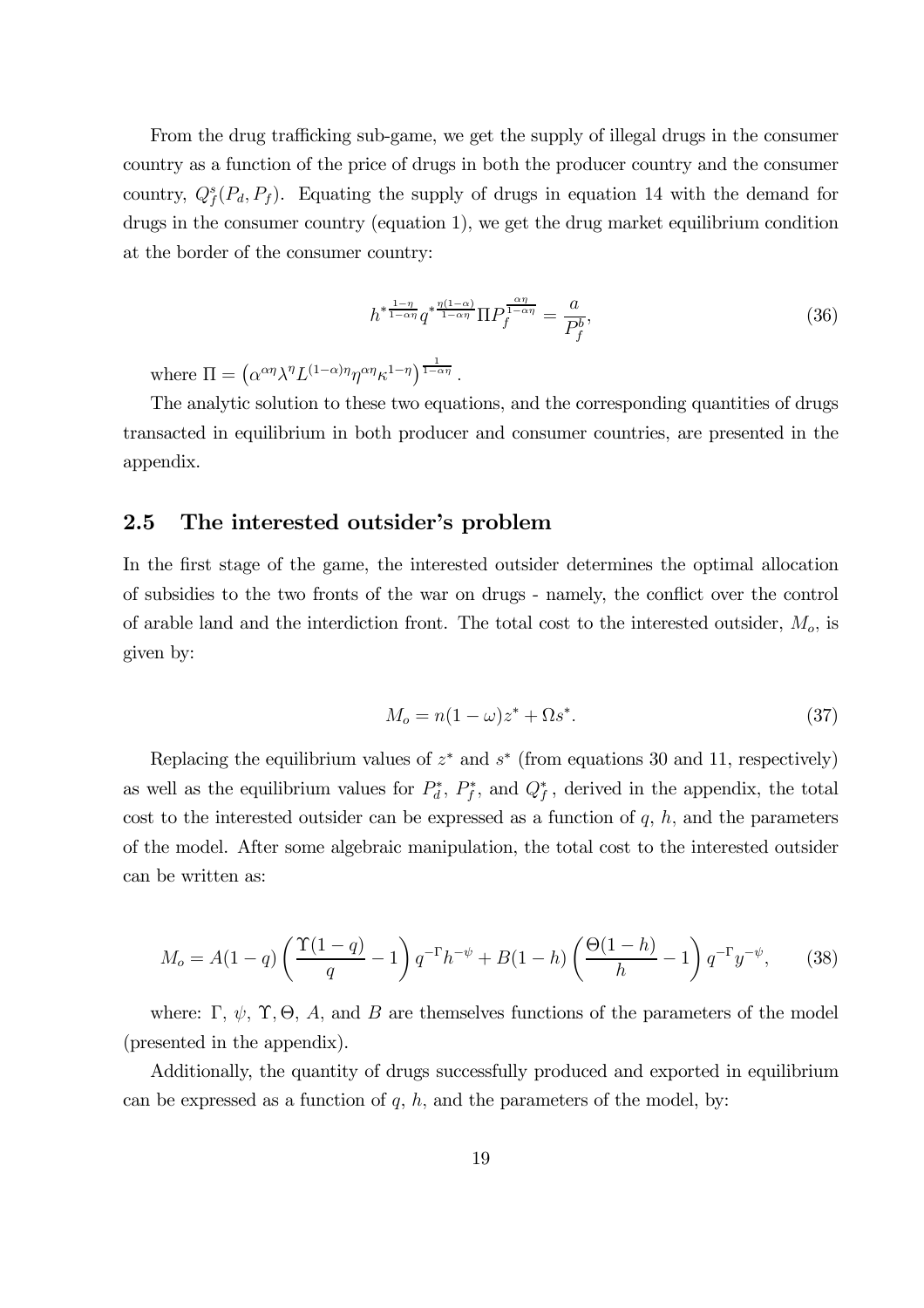$$
Q_f^* = Cq^{\zeta}h^{\chi},\tag{39}
$$

where, again,  $\zeta$ ,  $\chi$ , and C are combinations of the structural parameters of the model (presented in the appendix).

The interested outsider's problem in the first stage of the game is to choose the optimal allocation of subsidies to the two fronts of the war on drugs in order to minimize the supply of drugs reaching the consumer country subject to a budget constraint. More precisely, the interested outsider's problem is given by:

$$
\min_{\{\omega,\Omega\}} Q_f^*
$$
\nsubject to

\n
$$
M_o \leq \overline{M}.
$$
\n(40)

where  $Q_f^*$  is given by equation 39,  $M_o$  by equation 38, and  $\overline{M}$  is the total budget for subsidies aimed at strengthening the government's resolve in its war against illegal drug production and trafficking.

Choosing  $\omega \in [0, 1]$  and  $\Omega \in [0, 1]$  is equivalent to choosing  $q \in [0, \frac{\phi(1-\alpha)}{\cos^2 \theta^2 + \phi(1-\alpha)}]$  $\frac{\varphi(1-\alpha)}{c_1n^2 + \phi(1-\alpha)}$  and  $h \in [0, \frac{\gamma(1-\eta)}{c_2 + \gamma(1-\eta)}]$  $c_2 + \gamma(1 - \eta)$ <sup>16</sup> Hence, the problem for the interested outsider can be rewritten as:

$$
\min_{\{q,h\}} Q_f^* \tag{41}
$$

subject to :  $M_o \le M$ , (42)

$$
0 < q < \frac{\phi(1-\alpha)}{c_1 n^2 + \phi(1-\alpha)}
$$
, and (43)

$$
0 < h < \frac{\gamma(1 - \eta)}{c_2 + \gamma(1 - \eta)}.\tag{44}
$$

In any internal solution, the following optimality condition must hold:

$$
\left(\frac{\partial Q_f}{\partial M_o}\right)_q = \left(\frac{\partial Q_f}{\partial M_o}\right)_h = \frac{1}{\Lambda},\tag{45}
$$

<sup>&</sup>lt;sup>16</sup>Note that  $q(w)$  is a continuous biyection from [0, 1] to  $[0, \frac{\phi(1-\alpha)}{c_1n^2+\phi(1-\alpha)}]$ ; likewise,  $h(\Omega)$  is a continuous biyection from [0, 1] to  $[0, \frac{\gamma(1-\eta)}{c_2+\gamma(1-\eta)}]$ .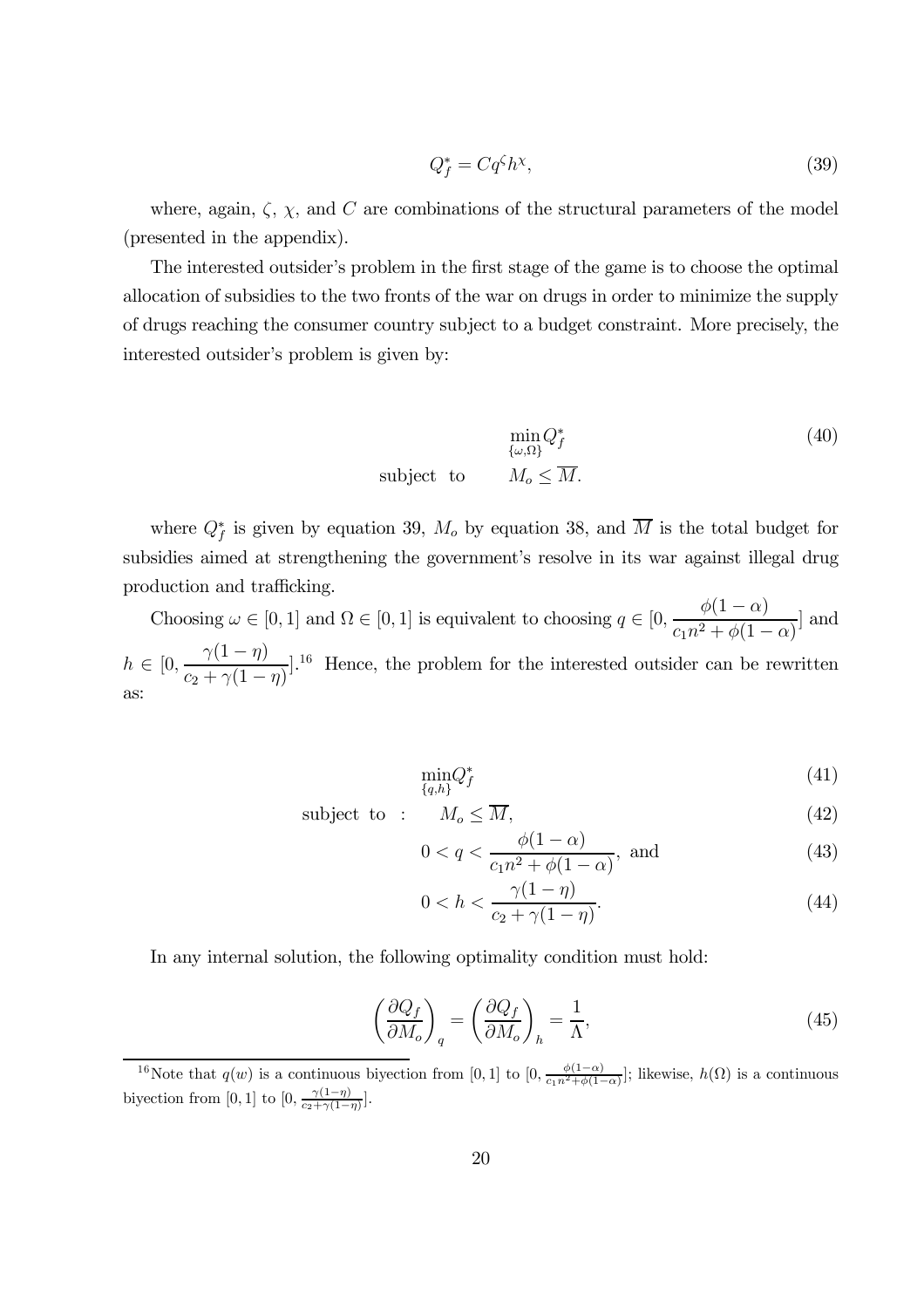or, equivalently:

$$
\left(\frac{\partial M_o}{\partial Q_f}\right)_q = \left(\frac{\partial M_o}{\partial Q_f}\right)_h = \Lambda,\tag{46}
$$

where,  $\Lambda$  is the marginal cost of reducing  $Q_f^*$  by one unit when the subsidies to the two fronts of the war on drug production and trafficking are allocated efficiently.<sup>17</sup>

On the one hand, we have that  $\left(\frac{\partial M_o}{\partial \Omega}\right)$  $\partial Q_f$  $\setminus$ q  $=\frac{\partial M_o/\partial q}{\partial Q^*/Q}$  $\frac{\partial M_{\partial f}(\partial q)}{\partial Q_f^*/\partial q}$  is the marginal cost of reducing the production and trafficking of illegal drugs by one unit by marginally increasing  $1 - \omega$ (decreasing  $\omega$ ), which is the subsidy that the interested outsider grants to the government in its war against drug producers for the control of arable land.

On the other hand, the term  $\left(\frac{\partial M_o}{\partial \Omega}\right)$  $\partial Q_f$  $\setminus$ h  $=\frac{\partial M_o/\partial h}{\partial Q_s^*/\partial L}$  $\frac{\partial \Omega_{f}}{\partial Q_{f}^{*}/\partial h}$  is the marginal cost of reducing the production and trafficking of illegal drugs by one unit by marginally increasing  $1 - \Omega$ (decreasing  $\Omega$ ), which is the subsidy that the interested outsider grants to the government in its efforts to interdict illegal drug shipments.

Using expressions 39 and 38 we can explicitly calculate each one of these terms. On the one hand, the marginal cost of reducing the quantity of drugs that reach the consumer country by one unit by marginally increasing  $1 - \omega$  is given by:

$$
\left(\frac{\partial M_o}{\partial Q_f}\right)_q = \frac{q^{-\Gamma-\zeta+1}h^{-\psi-\chi}}{\zeta C} \left( \begin{array}{c} -\frac{A\Gamma(1-q)}{q} \left(\frac{\Upsilon(1-q)}{q}-1\right) \\ -A\left(\frac{\Upsilon(1-q)}{q}-1\right) - \frac{A\Upsilon(1-q)}{q^2} - \frac{B\Gamma(1-h)}{q} \left(\frac{\Theta(1-h)}{h}-1\right) \end{array} \right). \tag{47}
$$

On the other hand, the marginal cost of reducing the quantity of drugs that reach the consumer country by one unit by marginally increasing  $1 - \Omega$  is given by:

$$
\left(\frac{\partial M_o}{\partial Q_f}\right)_h = \frac{q^{-\Gamma - \zeta} h^{-\psi - \chi + 1}}{\chi C} \left( -B \left( \frac{\Theta(1-h)}{h} - 1 \right) - \frac{B\psi(1-h)}{h^2} - \frac{A\psi(1-q)}{h} \left( \frac{\Upsilon(1-q)}{q} - 1 \right) \right).
$$
\n(48)

# 3 Calibration strategy

To calibrate the parameters of the model we use data from the market for cocaine as well as available data on the well documented *Plan Colombia* (henceforth PC). Under this

 $171/\Lambda$  is the Lagange multiplier associated with the restriction  $M_o \leq \overline{M}$  of the problem in equation 41.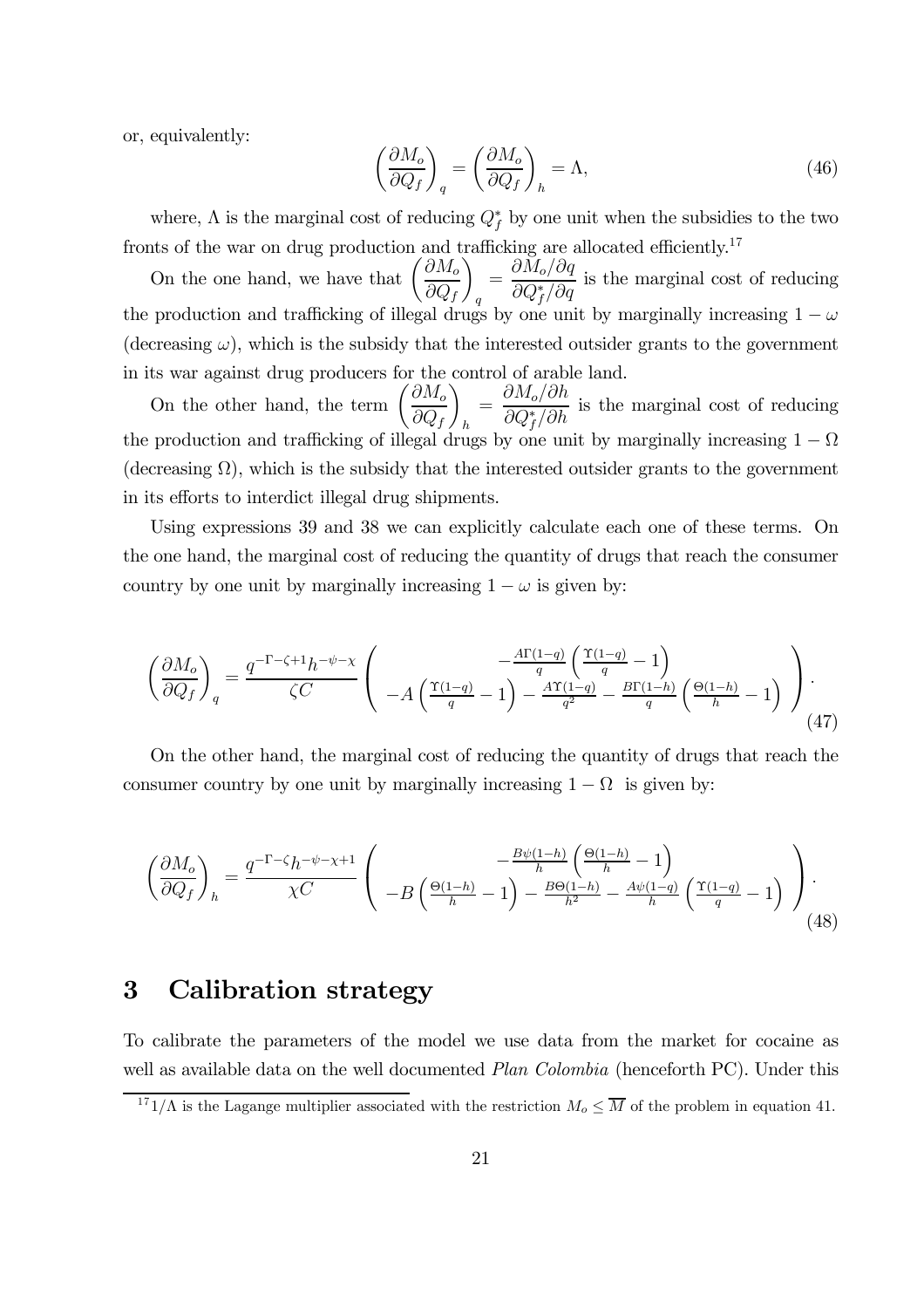Plan the U.S. government has provided about \$600 million per year since 2000 to the Colombian government for its fight against illegal drug production and trafficking. Most of these subsidies have taken the form of military equipment (helicopters, planes, chemicals to spray the illegal crops, radars, etc.) and training. We take some observed outcomes of the cocaine markets from the United Nations Office for Drug Control (UNODC) such as the number of hectares cultivated with coca crops, the price of cocaine at the farm gate in Colombia and the wholesale price of cocaine in consumer countries, data on drug seizures before and after PC, and available estimates on productivity per hectare. We also use data from the Colombian Government for estimates of U.S. and Colombian military expenditures under PC. We will take an average of the outcomes observed between 1999 and 2000 as the reference point before PC and averages for 2005 and 2006 as the reference point after PC.18

We will denote all variables before PC (that is, all average for years 1999 and 2000) with a subscript  $B$ . In order to keep the notation as simple as possible, all variables after PC (averages for years 2005 and 2006) will not have a subscript. In the remaining of this section we describe the main equations from the model that we will use to recover the parameters of the model. As it will become clear, the calibration strategy follows recursively.

### 3.1 A brief description of the data

Using satellite images, UNODC estimates that the average number of hectares cultivated with coca crops,  $q^*L$ , before PC was about 161,700 and, after PC, this number had decreased to about 82,000 hectares. Using an estimated value for  $L \approx 500,000$ , which is the number of hectares that can potentially be used to cultivate coca (from Grossman and Mejía, 2008) and the figures for coca cultivation just described, the percentage of land under the effective control of the drug producers,  $q^*$ , was about 32,3% before PC and 16,4% after PC.

The figures on productivity per hectare are estimated by UNODC using field studies in a sample of workshops in the cocaine producing regions.<sup>19</sup> Although there is a large variance in productivity per hectare across different regions in Colombia, on average, one

<sup>18</sup>Although there is available data for 2007, UNODC usually makes revisions to their estimates of the illegal drug markets for the previous year and therefore it is more convinient to use data that has already been thoroughly revised.

<sup>&</sup>lt;sup>19</sup>See UNODC's crop monitoring reports for different years.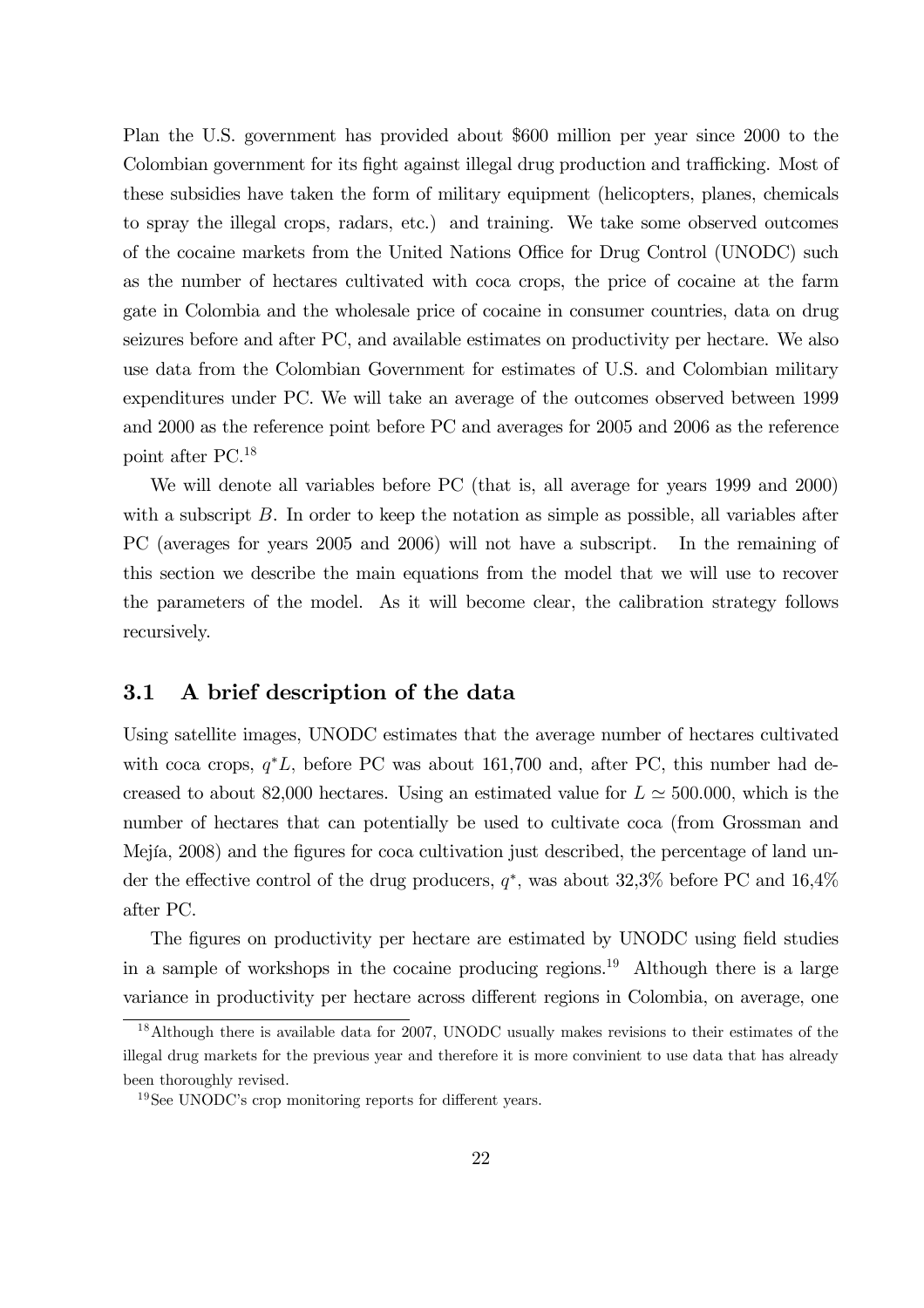hectare of land cultivated with coca crops before PC produced about 4.25 kilograms of pure cocaine. After PC this number was estimated at about 7.8 kilograms per hectare per year. Potential cocaine production in Colombia was about 687,500 kilograms before PC and about  $645,000$  kilograms after PC.<sup>20</sup> Using the estimates of drug seizures in Colombia calculated by UNODC as well as the data on potential cocaine production, we can recover the fraction of drugs that are note seized (in Colombia). Reported seizures of pure cocaine were about 87 metric tons before PC and about 116 metric tons after  $PC^{21}$  This implies that before PC the fraction of cocaine not seized,  $h^*$ , was about 87.3% whereas after PC it was about 81.9%. Once one takes into account drug seizures of Colombian cocaine outside of Colombia, the Colombian supply of cocaine, net of total interdiction, was about 561,000 kilograms before PC and about 474,000 kilograms after PC. When estimating some of the parameters of the model we need to control for the fact that Colombia is not the sole supplier of cocaine in the world. In fact, potential cocaine production in the world, that is adding to Colombian production that of Bolivia and Peru, was about 902,000 kilograms and 982,000 kilograms before and after PC respectively. In other words, while Colombian potential cocaine production decreased between 2000 and 2006, the production of Bolivia and Peru together increased. Before PC the share of total cocaine supplied by Colombia was about 78%, whereas after PC this share had decreased to about 63%.

According to UNODC, the average price of a kilogram of cocaine at the wholesale level in consumer countries,  $P_f^*$ , was about \$37,900 before PC and, after PC, about \$35,800.<sup>22</sup> In Colombia, the price of a kilogram of cocaine at the farm gate,  $P_d^*$ , was approximately \$1,500 before PC and \$1,860 after PC.

According to Colombia's National Planning Department (DNP, 2006), the total military component of Colombian expenses in the war on drugs under PC has been about \$566

 $20$ UNODC estimates potential cocaine production multiplying the estimates for productivity per hectare per year (kilograms of cocaine obtained from one hectare of land cultivated with coca crops in one year) obtained from samples of filed work in workshops in producer countries, and the estimated number of hetares of land cultivated with coca crops. For a thorough description of these estimates see UNODC crop monitoring reports for Colombia fro different years. These methodologies as well as possible biases are also discussed in some detail in Mejia and Posada (2008).

 $21$ These are estimates for seizures of pure cocaine inside Colombia.

 $22$  For these price figures at the wholesale level in consumer country we take a weighted average of reported prices in Europe and the US, with the weights before PC being 1/4 for Europe and 3/4 for the US. The weights we use after PC are 45% and 55% respectively. These weights are approximately equal to the share of total cocaine consumers in Europe and the US before and after PC.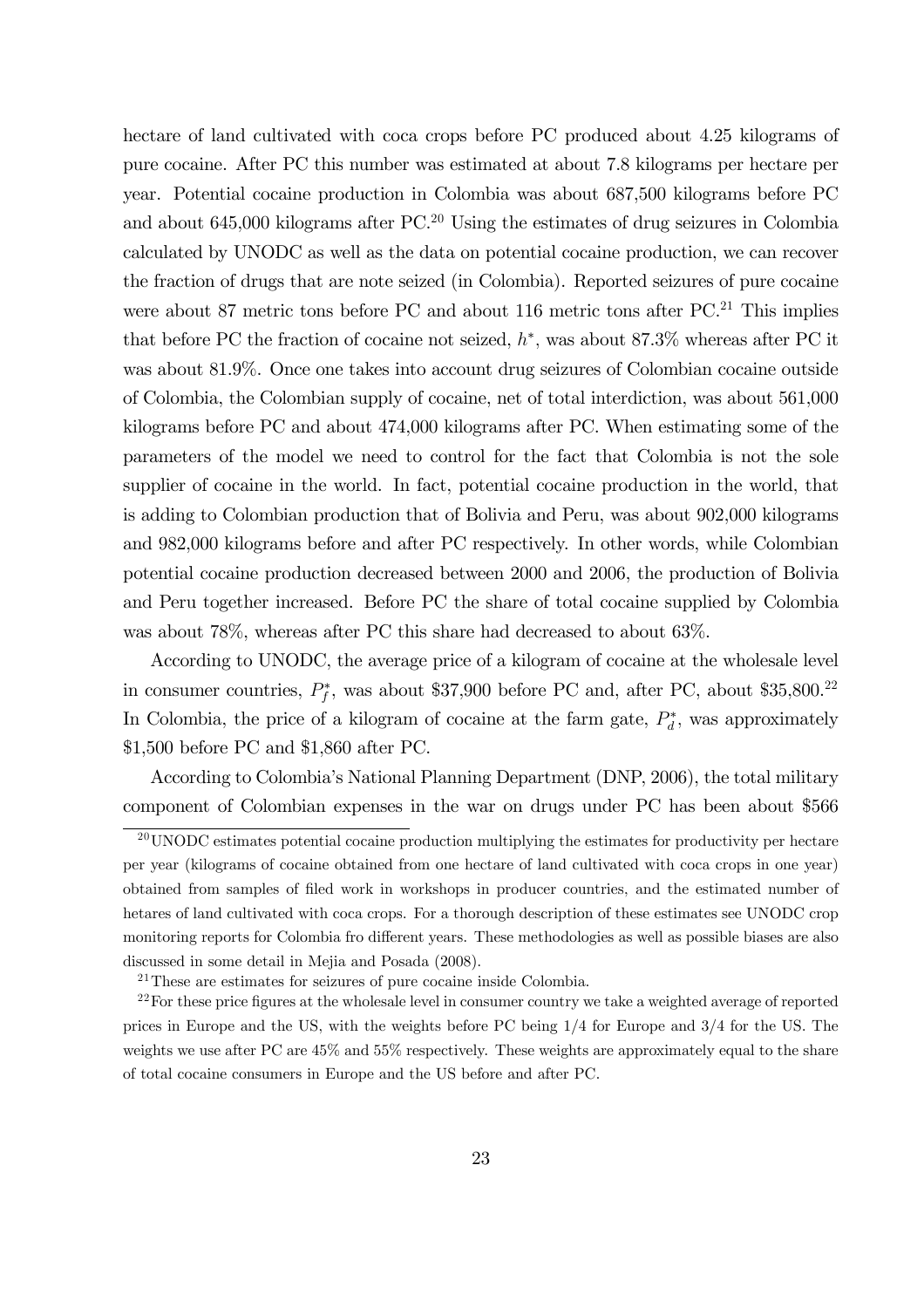million per year since  $2000<sup>23</sup>$  Although we don't have direct estimates for every year, we take this average as the baseline for the expenses in the war on drugs after PC. We don't have an official estimate for the level of Colombian expenses in the war against drug production and trafficking before PC. However, we do have estimates for military and defense expenditures as a share of GDP. Before PC this share was about 3.25% and, after PC, this share had increased to about 4.3%. That is, between 1999-2000 and 2005-2006 total military and defense expenditures as a share of GDP increased by about 32%. We also have an estimate for the number of members of the military forces per 1.000 inhabitants in Colombia. Before PC this number was about 3,5 and after PC it had increased to about 4.7, that is, a 37% increase between 1999-2000 and 2005-2006. Based on these two proxies we make the assumption that Colombian expenses in the war on drugs increased by about 35% between 1999-2000 and 2005-2006. Combining this assumption and the figure for Colombian expenses in the war on drugs after PC, we arrive at an estimate for Colombian expenses in the war on drugs before PC of about \$420 million. The United States, on the other hand, has spent about \$465 million per year in subsidies to the military forces of Colombia in order to strengthen their resolve in the war against illegal drug production and trafficking (see DNP, 2006).

Finally, we take  $n = 2$ , to be the number of illegal drug producers after PC. There is wide agreement among Colombian and foreign observers<sup>24</sup> that Fuerzas Armadas Revolucionarias de Colombia (FARC) and the Autodefensas Unidas de Colombia (AUC), notwithstanding their historical origins as left-wing guerrillas and right-wing paramilitaries respectively, act as the new drug producers and are the residual claimants of the profits from cocaine

In a recent interview Salvatore Mancuso, once the head of the AUC and now serving prision in the US for drug trafficking, admits that the AUC and the FARC now control the business of cocaine production (and part of the trafficking) in Colombia. He also explicily states, while mentioning some facts, that the split of production between the two groups is about equal (see Revista Semana, 'Las Cuentas de Mancuso,' available at: http://www.semana.com/wf\_InfoArticulo.aspx?idArt=115092).

 $^{23}$ The other two broad components on Plan Colombia (in addition to the military component) are institutional strenghthening and social programs.

 $^{24}$ Rabasa and Chalk (2001), Echeverry (2004), Thoumi (2003), and UNODC (2003). Bottía (2003) and Diaz and Sanchez (2004) use data from municipalities to confirm the high correlation between cocaine production and the control of arable land by the FARC and the AUC. Rangel (2000) tells us that at one time the FARC only taxed and provided security for those stages related to drug production and exportation – the cultivation of coca, the manufacturing of cocaine from coca base, and the trafficking of cocaine – but that subsequently, the FARC began, as it does now, to organize and direct the production and exportation of cocaine.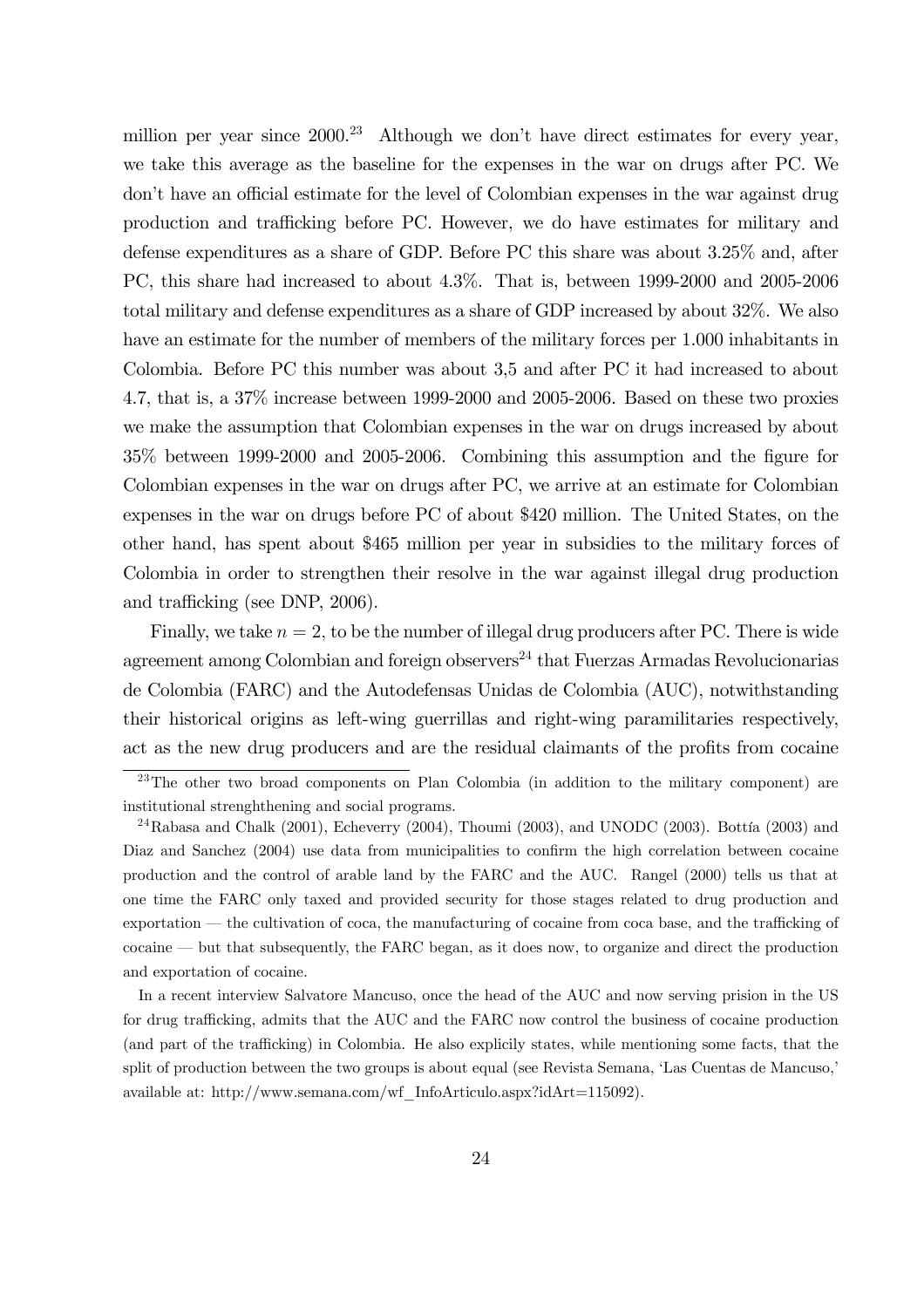production and from cocaine trafficking (at least in the initial stages of the trafficking network).

Table 1 summarizes the main stylized facts described above about the cocaine market and the war on drugs in Colombia before and after PC that will be used in the calibration of the model.

[Insert Table 1 here].

### 3.2 Results and discussion

We now consider the calibration of the model. As the reader shall see, the calibration follows recursively. That is, using the observed data described in the previous section, we start with the equations of the model where we can estimate parameters with the information that we have and then turn to other equations of the model in order to estimate the remainder parameters. We first calibrate the model without the assumption that the interested outsider (i.e., the U.S. government) chooses an efficient allocation of subsidies between the two fronts of the war on drugs. In other words, we allow the available information to determine whether the subsidies granted by the U.S. government for the war on drugs in Colombia have been assigned efficiently; if not, we estimate the efficiency cost of this misallocation. As discussed in the previous section, the condition for an efficient allocation of subsidies is that the marginal cost (again, to the U.S.) of decreasing the successful production and exportation of drugs by one kilogram through subsidizing the Colombian military's efforts against illegal drug production (equation 47) should be equal to the marginal cost (to the U.S.) of decreasing the successful production and exportation of drugs by one kilogram through subsidizing the Colombian military's efforts against illegal drug trafficking (equation 48).

We first estimate the parameters of the drug trafficking technology.<sup>25</sup> From equation 2, we get:

$$
(h\kappa)^{1-\eta}Q_d^{\eta} = Q_f \tag{49}
$$

Also, from equation 5, the drug trafficker's demand for drugs becomes:

 $^{25}$ In order to keep the notation as simple as possible, we abstract from including and  $*$  to the endogenous variables in equilibrium. Of course, all endogenous variables observed in the data (prices, quantities,  $h$ ,  $q$ , etc.) are equilibrium values.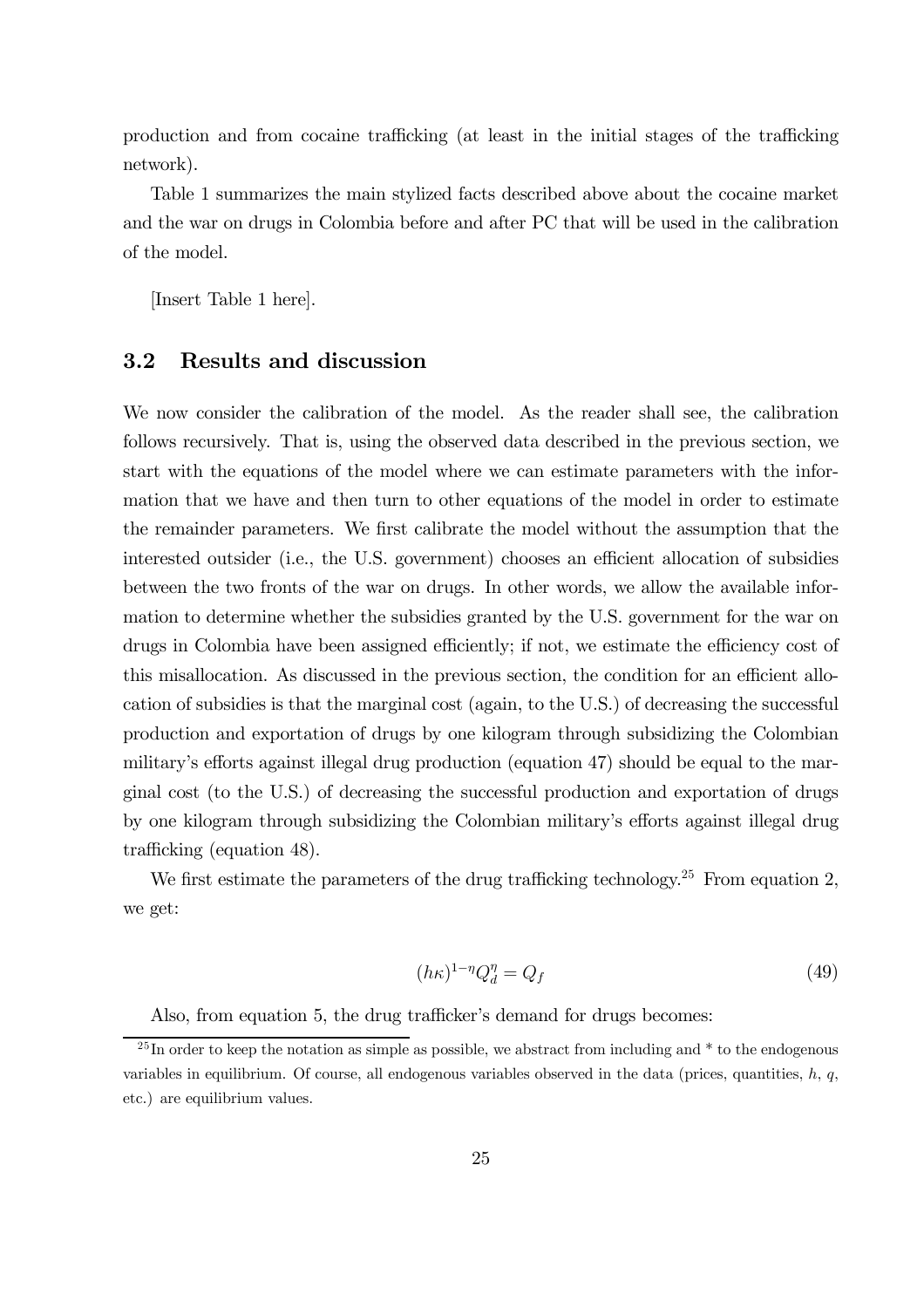$$
Q_d = h\kappa \left(\frac{\eta P_f}{P_d}\right)^{\frac{1}{1-\eta}}.\tag{50}
$$

Replacing equation 50 into equation 49, simplifying, and then solving for  $\eta$ , we get:

$$
\eta = \frac{P_d Q_d}{P_f Q_f} \Rightarrow \eta \simeq 0.07 \tag{51}
$$

This estimate of the parameter  $\eta$  implies that the relative importance of cocaine in the trafficking technology is about 7%, whereas the relative importance of the route for transporting the illegal drugs is about 93%.

Rearranging the equation for the equilibrium fraction of drugs that survives the government's interdiction efforts (equation 12), we get:

$$
\frac{h_B}{(1-h_B)(1-\eta_B)} = \frac{\gamma}{c_2} \quad \text{and} \quad \frac{h}{\Omega(1-h)(1-\eta)} = \frac{\gamma}{c_2}, \quad (52)
$$

before and after PC respectively. Recall that before PC,  $\Omega = 1$  (that is, before PC there were no subsidies for Colombia for its war on drugs). Using the two expressions in equation 52, and the UNODC's estimates for the fractions of drugs seized before and after PC, we get:

$$
\Omega = \frac{h(1 - h_B)(1 - \eta_B)}{h_B(1 - h)(1 - \eta)} \quad \Rightarrow \quad \Omega \simeq 0.67. \tag{53}
$$

The estimate of the subsidy from the U.S. government to the Colombian government implies that the former paid for about 33%  $(1 - \Omega)$  of the expenses for the interdiction efforts of the latter.

Using the estimate for  $\eta$  from equation 51, together with the expression for the trafficking technology (equation 2) and the observed data on drug production and seizures, we can recover  $\kappa$  :

$$
\kappa = \frac{1}{h} \left( \frac{Q_f}{Q_d^{\eta}} \right)^{\frac{1}{1-\eta}} \Rightarrow \kappa \simeq 565,601 \tag{54}
$$

Using the expression for the demand for drugs in the consumer country (equation 1), we have:

$$
\frac{a}{P_{fB}^{b}} = Q_{fB} \quad \text{and} \quad \frac{a}{P_f^{b}} = Q_f, \tag{55}
$$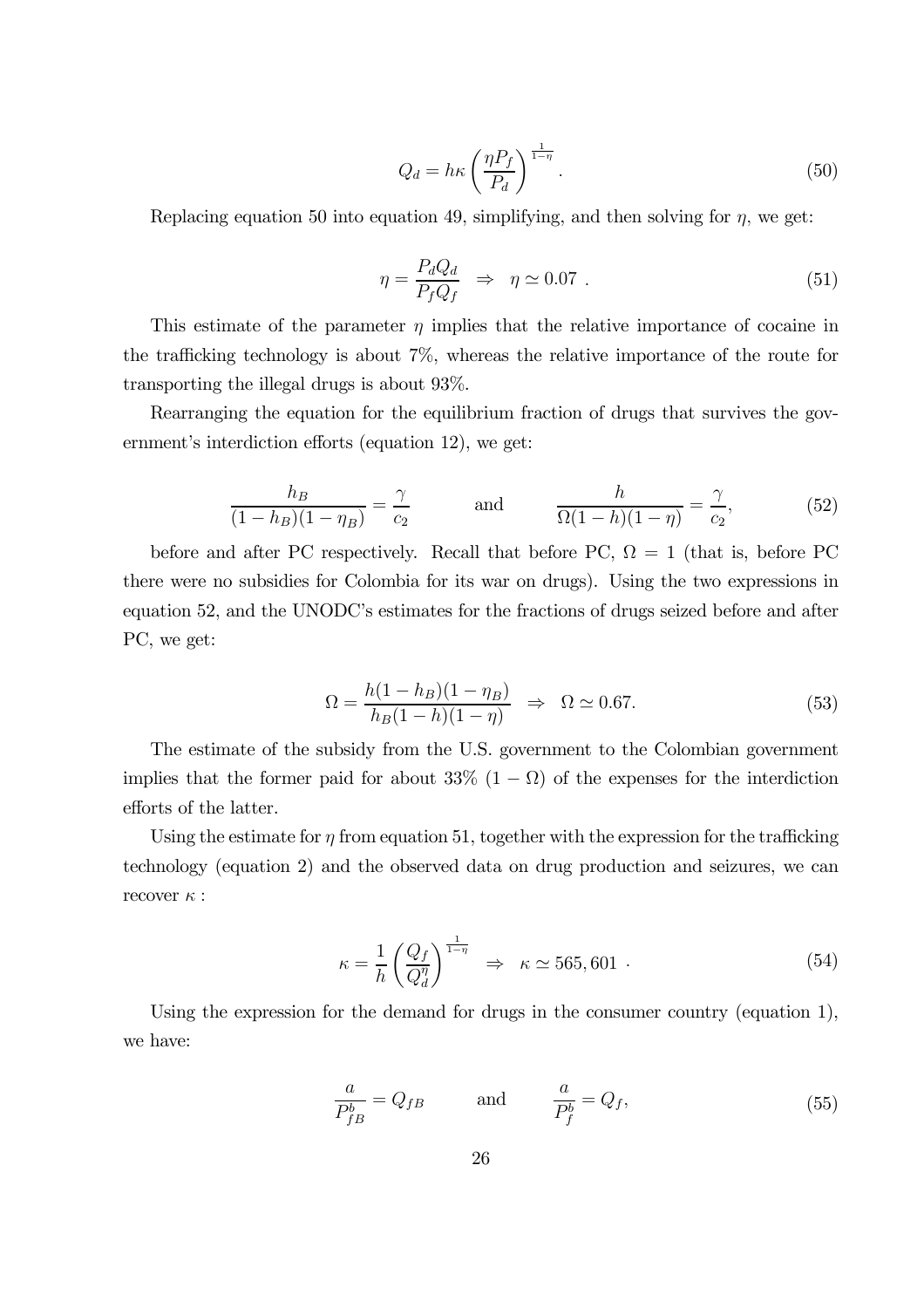before and after PC respectively.

Combining the two expressions in equation 55, and controlling for the fact that Colombia's potential cocaine production before PC was about 78% of worldwide potential cocaine production and, after PC, this share decreased to about 63%, we obtain:

$$
\left(\frac{P_{fB}}{P_f}\right)^b = \frac{0.78Q_f}{0.63Q_{fB}}.\tag{56}
$$

Solving the previous expression for  $b$ , and using the available data on the quantities and prices of cocaine before and after PC, we get:

$$
b = \frac{\ln\left(\frac{0.78Q_f}{0.63Q_{fB}}\right)}{\ln\left(\frac{P_{fB}}{P_f}\right)} \Rightarrow b \approx 0.67.
$$
 (57)

It should be noted that the price elasticity of demand for cocaine that we are calibrating is not that for final consumers, but rather that for drug dealers at the wholesale level in the consumer country. As Becker et al. (2006) show, the price elasticity of demand is a crucial parameter behind the effectiveness of the war on drugs. A relatively inelastic demand for cocaine implies that a large increase in the resources allocated to the war on illegal drug production and trafficking will only decrease the amount of drugs transacted by a relatively small amount.

Using the estimated value for  $b$  and equation 1 we estimate the scale parameter of the demand function, a, as:

$$
a = Q_f P_f^b. \Rightarrow a \simeq 820, 395, 752. \tag{58}
$$

In order to recover the parameters of the drug production technology, we use available data for the productivity per hectare of land used in the cultivation of coca crops - that is, the number of kilograms of cocaine produced on one hectare of land in one year. According to UNODC, the productivity per hectare in Colombia increased from about 4.25 kg per hectare per year before PC to about 7.8 kg per hectare per year after PC. This large increase in productivity has been attributed to better planting techniques and to the use of more productive intermediate inputs. Using equation 34, the productivities per hectare per year before and after PC can be expressed as: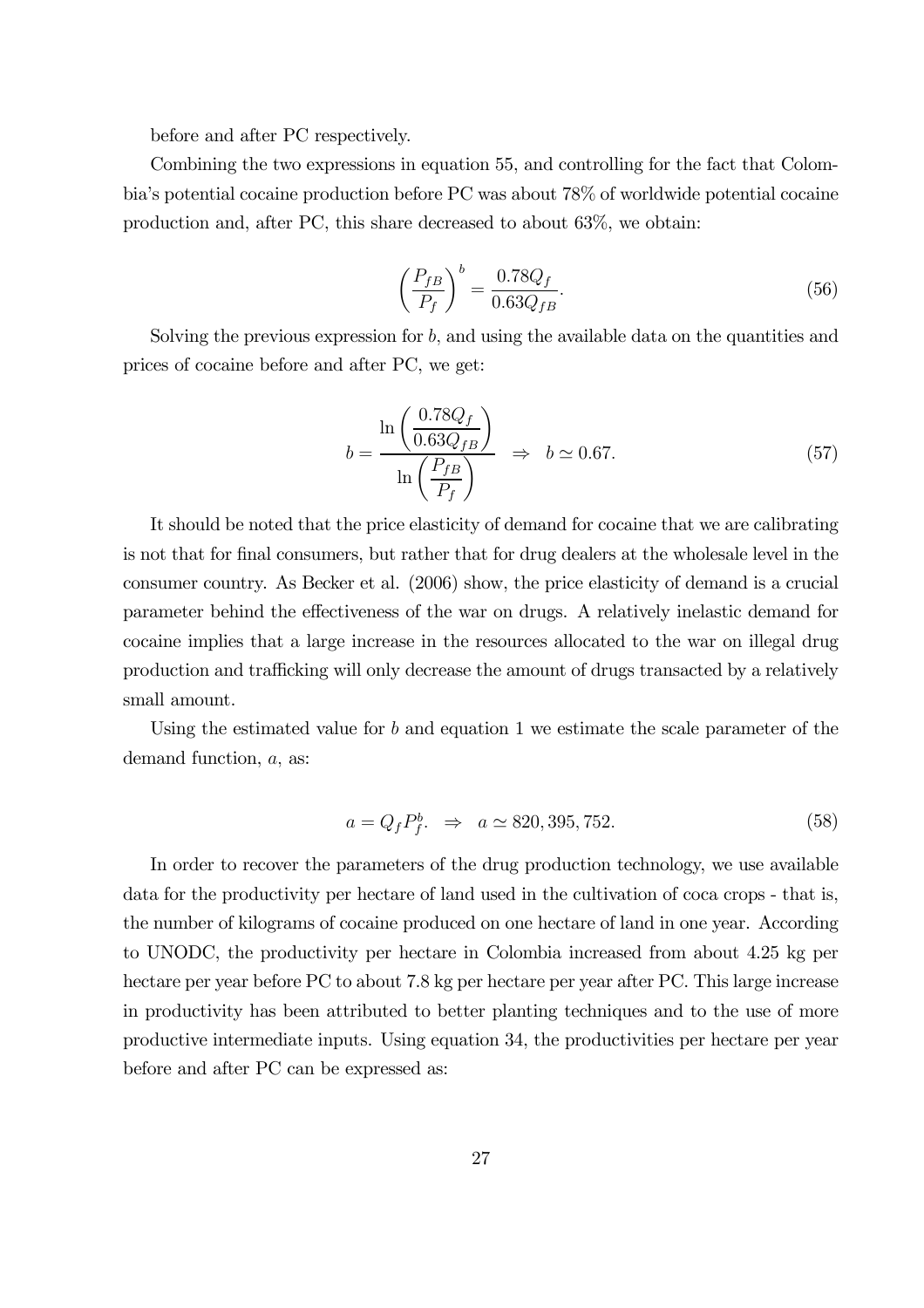$$
\left(\frac{Q_i}{l_i}\right)_B = \alpha^{\frac{\alpha}{1-\alpha}} \lambda^{\frac{1}{1-\alpha}} P_{dB}^{\frac{\alpha}{1-\alpha}} \quad \text{and} \quad \left(\frac{Q_i}{l_i}\right) = \alpha^{\frac{\alpha}{1-\alpha}} \lambda^{\frac{1}{1-\alpha}} P_d^{\frac{\alpha}{1-\alpha}} . \quad (59)
$$

Using the two expressions in equation 59, and solving for  $\alpha$  yields

$$
\alpha = \frac{\ln\left(\frac{(Q_i/l_i)_B}{(Q_i/l_i)}\right)}{\ln\left(\frac{P_{dB}}{P_d}\right) + \ln\left(\frac{(Q_i/l_i)_B}{(Q_i/l_i)}\right)} \Rightarrow \alpha \simeq 0.73 . \tag{60}
$$

The estimated value of  $\alpha$  implies that the relative importance of land in the production of cocaine is about 27%, whereas that of other inputs (chemicals, workshops, the "cook," etc.) is about 73%.

Having found an estimate for  $\alpha$ , the scale parameter of the cocaine production technology can be obtained from the expression for the productivity per hectare per year (the second expression in equation 59) as:

$$
\lambda = \frac{(Q_i/l_i)^{1-\alpha}}{(\alpha P_d)^{\alpha}} \Rightarrow \lambda \simeq 0.01 . \tag{61}
$$

We now turn to the calibration of the costs faced by the Colombian government per unit of income obtained by illegal drug producers and traffickers,  $c_1$  and  $c_2$  respectively. Rearranging equations 12 and 31, we get:

$$
\frac{c_2}{\gamma} = \frac{\Omega(1-\eta)(1-h)}{h} \quad \text{and} \quad \frac{c_1}{\phi} = \frac{\omega(1-\alpha)(1-q)}{qn^2} \ . \tag{62}
$$

In order to calibrate  $c_1$  and  $c_2$ , as well as other parameters, we use the equation describing the government's total expenses for the war on drugs before and after PC (equations 64 and 65 below).

The Colombian budget for the war against drugs after PC is the sum of the costs for each front of this war. If we let  $M_s$  denote the government's total budget for the war on drugs, we have:

$$
M_s = n\omega z^* + \Omega s^*.\tag{63}
$$

Replacing the values for  $z^*$  and  $s^*$  in equation 63 and simplifying, we get:

$$
M_s = (1 - q^*)P_dQ_d c_1 + (1 - h^*)P_fQ_f c_2.
$$
\n(64)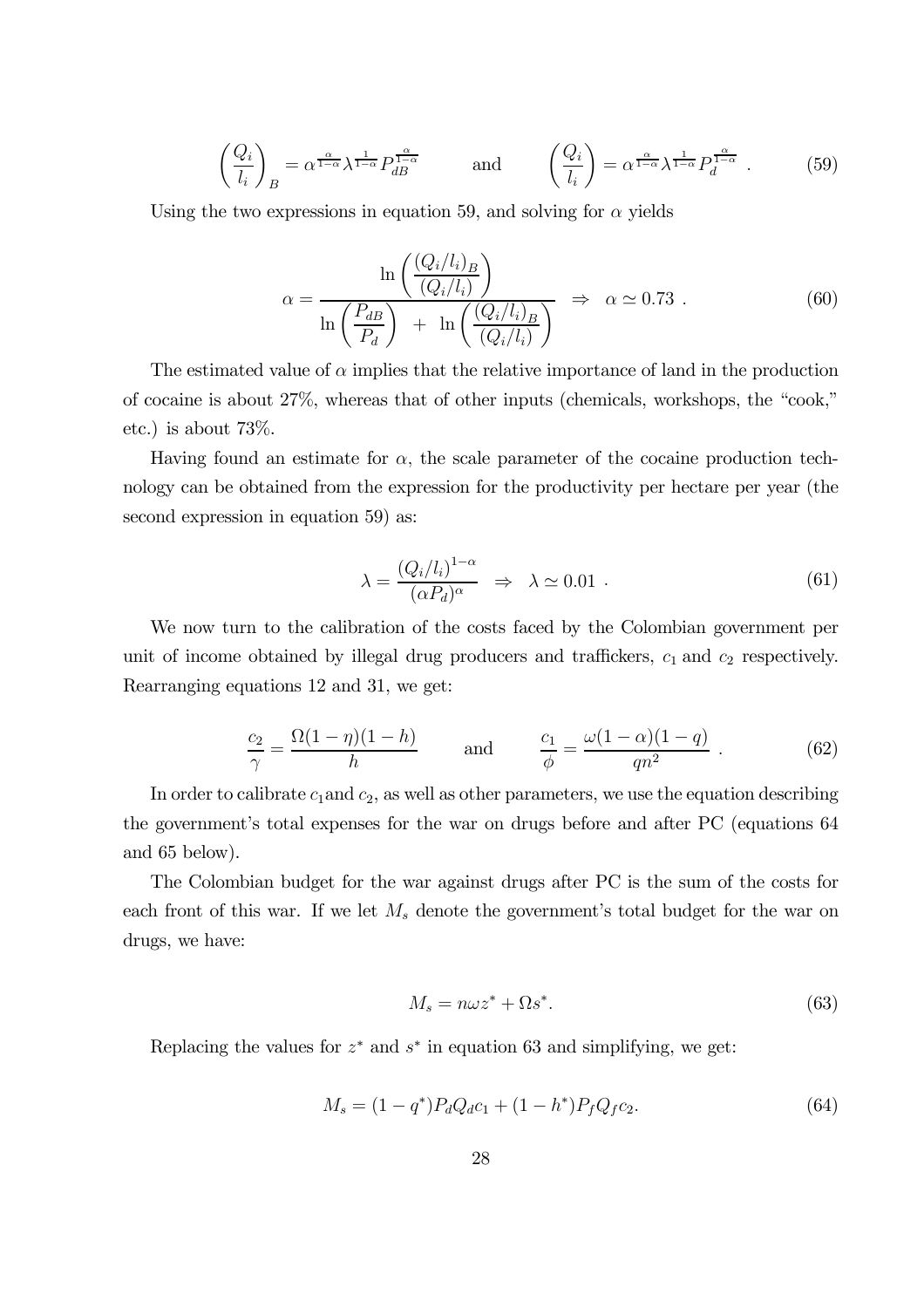The expression in equation 64 corresponds to total Colombian expenses on the war on drugs after PC. The corresponding expression for before PC is given by:

$$
M_{sB} = (1 - q_B^*) P_{dB} Q_{dB} c_1 + (1 - h_B^*) P_{fB} Q_{fB} c_2.
$$
\n(65)

We have values for all the variables in equations 64 and 65 except  $c_1$  and  $c_2$ . Solving for these two unknowns in equations 64 and 65, we get:

$$
c_1 = \frac{M_{sB}(1 - h^*)P_fQ_f - (1 - h^*_B)P_{fB}Q_{fB}M_s}{(1 - q^*_B)P_{dB}Q_{dB}(1 - h^*)P_fQ_f - (1 - h^*_B)P_{fB}Q_{fB}(1 - q^*)P_dQ_d} \Rightarrow c_1 \simeq 0.40,
$$
\n(66)

and,

$$
c_2 = \frac{M_{sB}(1-q^*)P_dQ_d - (1-q_B^*)P_{dB}Q_{dB}M_s}{(1-q_B^*)P_{dB}Q_{dB}(1-h^*)P_fQ_f - (1-h_B^*)P_{fB}Q_{fB}(1-q^*)P_dQ_d} \Rightarrow c_2 \simeq 0.05.
$$
\n(67)

These estimates imply that, with the price in Colombia of one kilogram of cocaine at \$1,860, the Colombian government perceives a cost of about \$760 per kilogram of cocaine successfully produced  $(0.4 \times $1,860)$ . With potential cocaine production after PC at about 645,000 kilograms, the cost to the Colombian government arising from cocaine production has been roughly \$490 million per year. This cost does not include yet the costs of fighting the war against drugs, which will be estimated and discussed below. Turning to the other front of the war on drugs (the interdiction front), we find that, with the price per kilogram of cocaine at the wholesale level in consumer countries at about \$35,800, the Colombian government faces a cost of about \$1,790 per kilogram of cocaine that is successfully exported  $(0.05\times $35, 800)$ . If about 474,000 kilograms of cocaine per year were successfully exported after PC, the cost to the Colombian government arising from illegal drug trafficking has been about \$848 million per year. This cost does not include the cost of fighting the war against illegal drug trafficking, which, again, will be estimated and discussed below.

The total subsidies from the interested outsider (the U.S. government) to the producer country,  $M<sub>o</sub>$ , equals the sum of the subsidies allocated to the war against production and those allocated to the war against drug trafficking. That is:

$$
M_o = (1 - q) \frac{1 - \omega}{\omega} Q_d P_d c_1 + (1 - h) \frac{1 - \Omega}{\Omega} Q_f P_f c_2.
$$
 (68)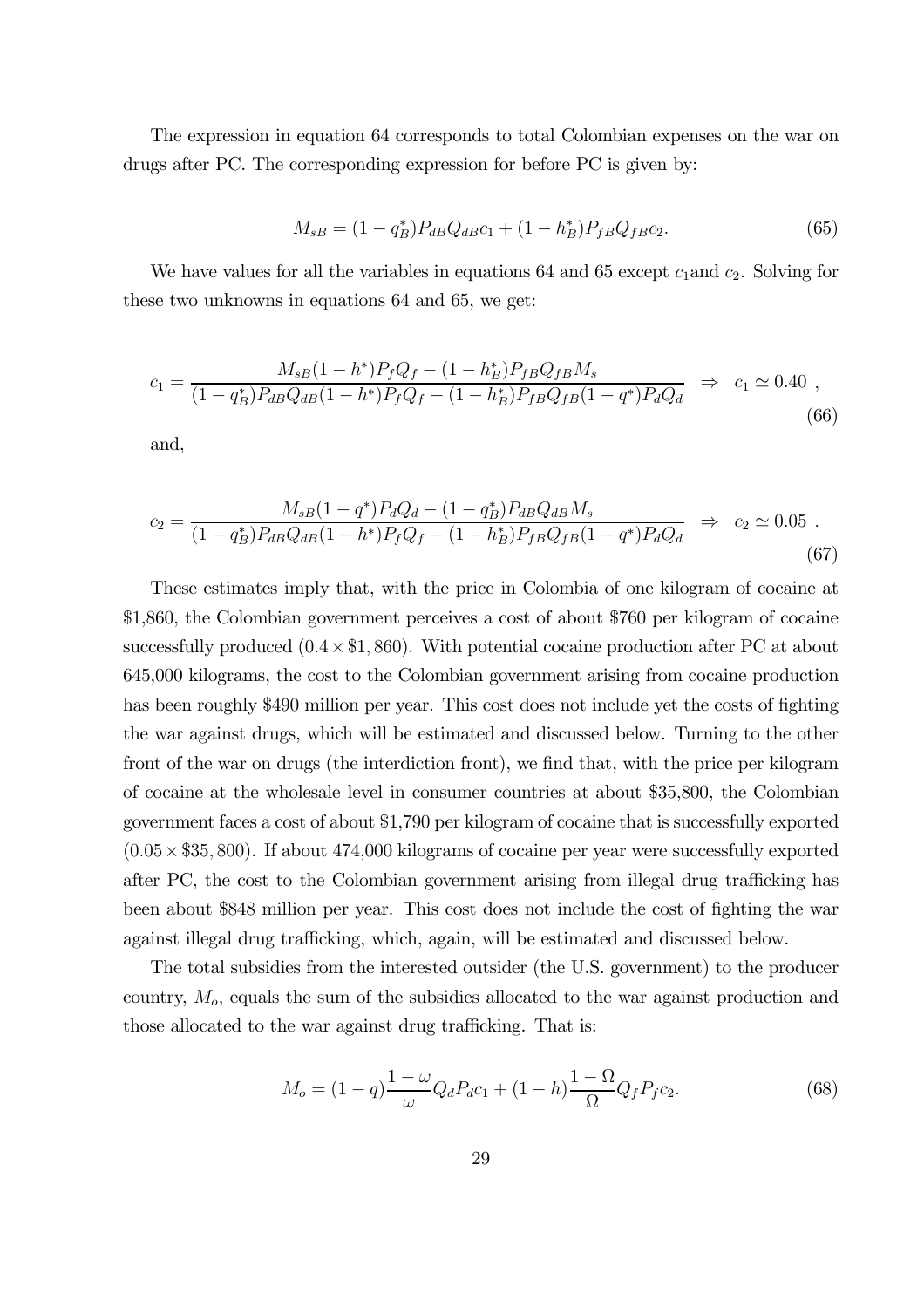We now use equation 68 to estimate the subsidy from the interested outsider to the drug producer country's government in its war against drug producers,  $1 - \omega$ . Solving equation 68 for  $\omega$ , and using the data on prices, quantities, and the parameters estimated so far yields:

$$
\omega = \frac{M_o - (1 - h^*) \frac{1 - \Omega}{\Omega} Q_f P_f c_2}{(1 - q^*) Q_d P_d c_1 + M_o - (1 - h^*) \frac{1 - \Omega}{\Omega} Q_f P_f c_2} \Rightarrow \omega \simeq 0.51. \tag{69}
$$

The calibrated value of  $\omega$  implies that, after PC, the U.S. government has funded about half (49%) of Colombia's expenses in its conflict over land with illegal drug producers.

Having estimated  $\omega$ ,  $c_1$ , and  $c_2$ , we can now use the two expressions in equation 62 to calibrate the relative efficiency of the resources allocated by drug producers in their conflict with the government for the control of arable land,  $\phi$ , and the relative efficiency of the resources that the drug trafficker allocates in order to avoid the interdiction of drug shipments,  $\gamma$ . Solving for  $\gamma$  in the first expression of equation 62, and using the estimations obtained so far, yields:

$$
\gamma = \frac{h^* c_2}{\Omega(1 - h^*)} \Rightarrow \gamma \simeq 0.36 \tag{70}
$$

Solving for  $\phi$  in the second expression of equation 62 and, again, using the estimations obtained so far, we get:

$$
\phi = \frac{q^* c_1 n^2}{\omega (1 - \alpha)(1 - q^*)} \quad \Rightarrow \quad \phi \simeq 2.33 \tag{71}
$$

On the one hand, the estimated value for  $\gamma$  implies that the resources that the drug trafficker allocates to evade the interdiction of drug shipments are less efficient than the resources allocated by the Colombian government to the interdiction front of the war on drugs. On the other hand, the value of  $\phi$  resulting from the calibration of the model implies that the resources allocated by drug producers to the conflict over arable land are much more efficient than those allocated by the Colombian government to this conflict. In sum, the results imply that the government is 2.7 times more efficient  $(1/0.36)$  in interdicting drug shipments than the drug trafficker is in escaping the interdiction, whereas the drug producers are about 2.3 times more efficient than the government in the conflict over the control of arable land.<sup>26</sup>

 $^{26}$ Although the Colombian army has access to better technologies and equipment, the fact that the illegal armed groups associated with illegal drug production are able to use guerrilla tactics in its war against the government's armed forces may help counteract the first factor.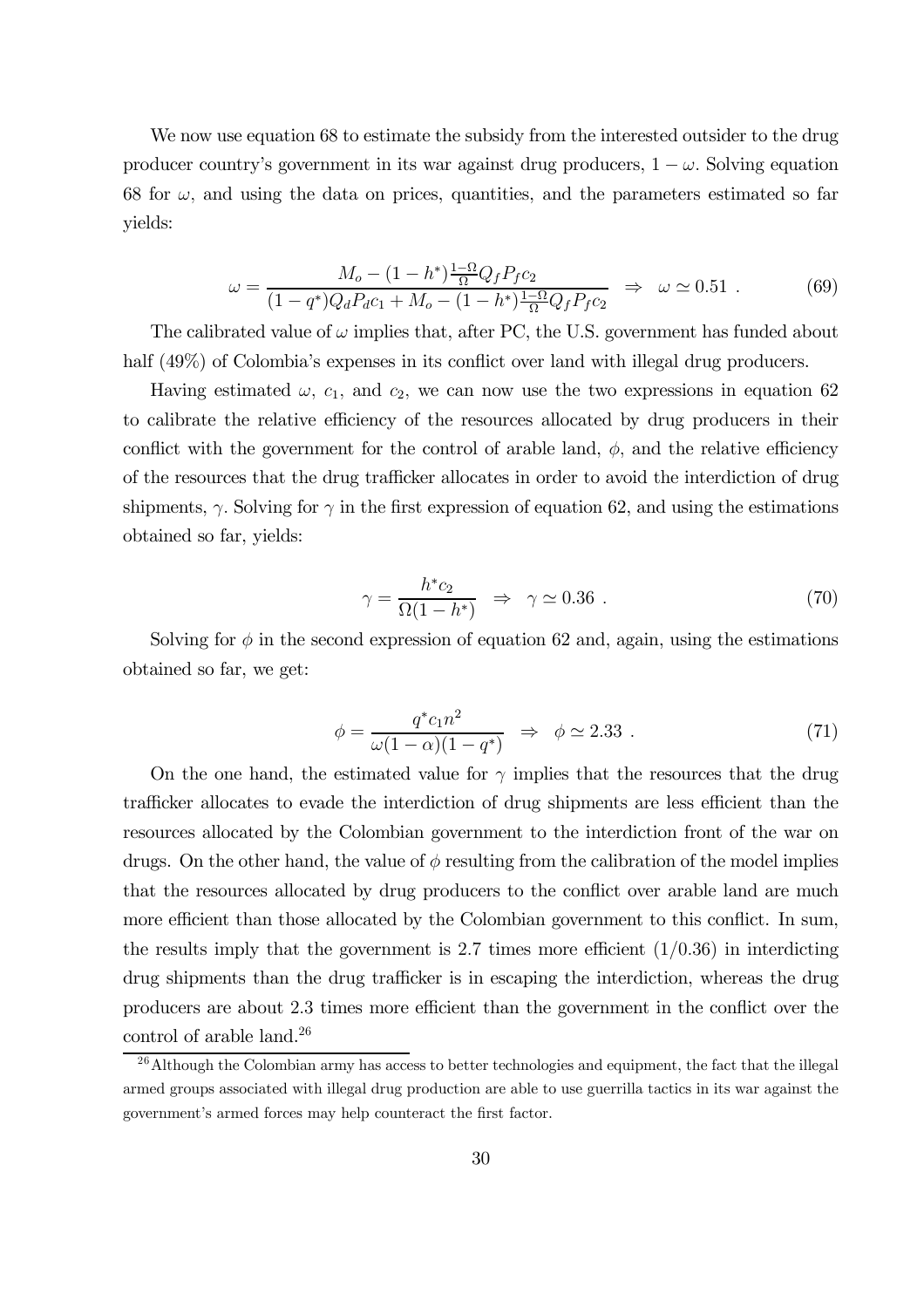Table 2 summarizes the main results from the calibration of the model.

[Insert Table 2 here].

### 3.3 Other variables of interest

Having estimated all the parameters of the model, we can now recover other important variables of the model. Among others, the equilibrium level of expenses for each of the actors involved in the war on drugs, the profits and profit margins for drug producers and the drug trafficker, the intensity of conflict, and the total cost of fighting the war on drugs in Colombia.

First, we estimate the level of expenses for each actor involved in the war on drugs. These estimates are:

| Variable       | <b>Estimated</b> value |
|----------------|------------------------|
| $x_i$          | \$33.6 million         |
| $y_i$          | $$80.3$ million        |
| $z_i$          | $$399.0$ million       |
| $r_i$          | $$439.1$ million       |
| $\overline{t}$ | \$2.86 billion         |
| S              | \$233 million          |
|                |                        |

According to our estimates, after PC, each illegal drug producer spends about \$33.6 million dollars per year fighting the Colombian government for the control of arable land, and about \$80.3 million fighting against other illegal drug producers. Furthermore, each drug producer spends about \$439.1 million dollars on those factors that are complementary to land in the production of cocaine (chemicals, workshops, "cooks", *raspachines*,<sup>27</sup> etc.). Colombia and the U.S., on the other hand, spend about \$399 million per year in the conflict over the control of arable land against each one of the drug producers. The drug trafficker spends about \$2.86 billion per year trying to avoid the interdiction of cocaine shipments (go-fast boats, submarines, small airplanes, drug mules, corrupting the authorities, etc.). This is not surprising, given the huge profit margins associated with illegal drug trafficking activities. Colombia and the U.S. together spend about \$233 million trying to interdict

 $27$ This is the name in Spanish for those workers in charge of cultivating and harvesting illegal crops.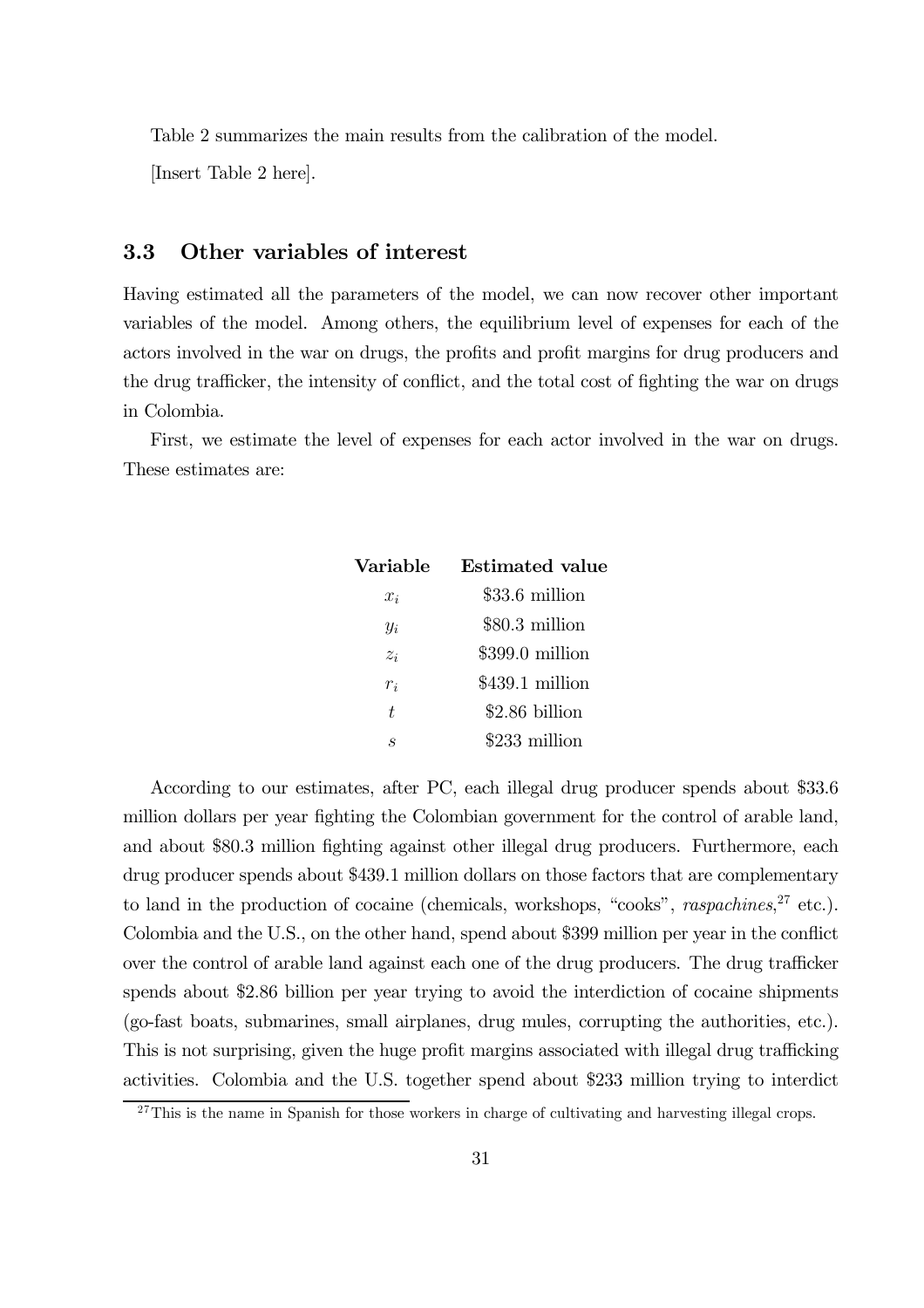illegal drug shipments.

Using the information in Table 3, we can estimate the sum of the resources allocated to the war on drugs by all actors involved (the government, the interested outsider, drug producers, and the drug trafficker). This sum, here denoted by IC, can be understood as a measure of the intensity of the war on drugs. This measure does not include investments in  $r$  (the complementary factors to land in the production of cocaine) by the drug producers, as this variable does not capture investments in the conflict, but rather an investment in a factor of production of cocaine. IC is given by:

$$
IC = t + s + \sum_{i} (x_i + y_i + z_i) \simeq 4.1 \text{ billion dollars.} \tag{72}
$$

Having estimated the level of expenses for each front of the war on drugs in Colombia, we can now obtain an estimate for the profits from illegal drug production (for each drug producer) and from cocaine trafficking. The profits for each individual drug producer are given by:

$$
\pi_i \simeq 46.7 \text{ million per year.} \tag{73}
$$

This figure denotes the profits obtained by each illegal drug producer per year. According to a press release from the Office of National Drug Control Policy (ONDCP), FARC drug profits in 2005 ranged between \$60 and \$115 million.<sup>28</sup> Our estimate for FARC drug profits of \$46.7 million for 2005-2006, which includes only those profits from cocaine production and not those from drug trafficking, is not too far from that obtained by other sources, especially if one takes into account that the FARC are also involved in the very initial stages of cocaine trafficking inside Colombia. The same press release also mentions that FARC drug profits per kilogram of cocaine produced are between \$195 and \$320. Our estimate for FARC drug profits per kilogram of cocaine successfully produced is \$160. Again, this figure does not include FARC profits from cocaine trafficking.<sup>29</sup>

<sup>28</sup>See http://www.whitehousedrugpolicy.gov/pda/060407.html.

<sup>&</sup>lt;sup>29</sup>The similarity between our estimates and the ONDCP's figures on FARC profits per kilogram of cocaine tells us that the FARC produces about half of the total cocaine produced in Colombia, which confirms our assumption that  $n = 2$ , with the other group controlling the production of cocaine being the paramilitaries (AUC).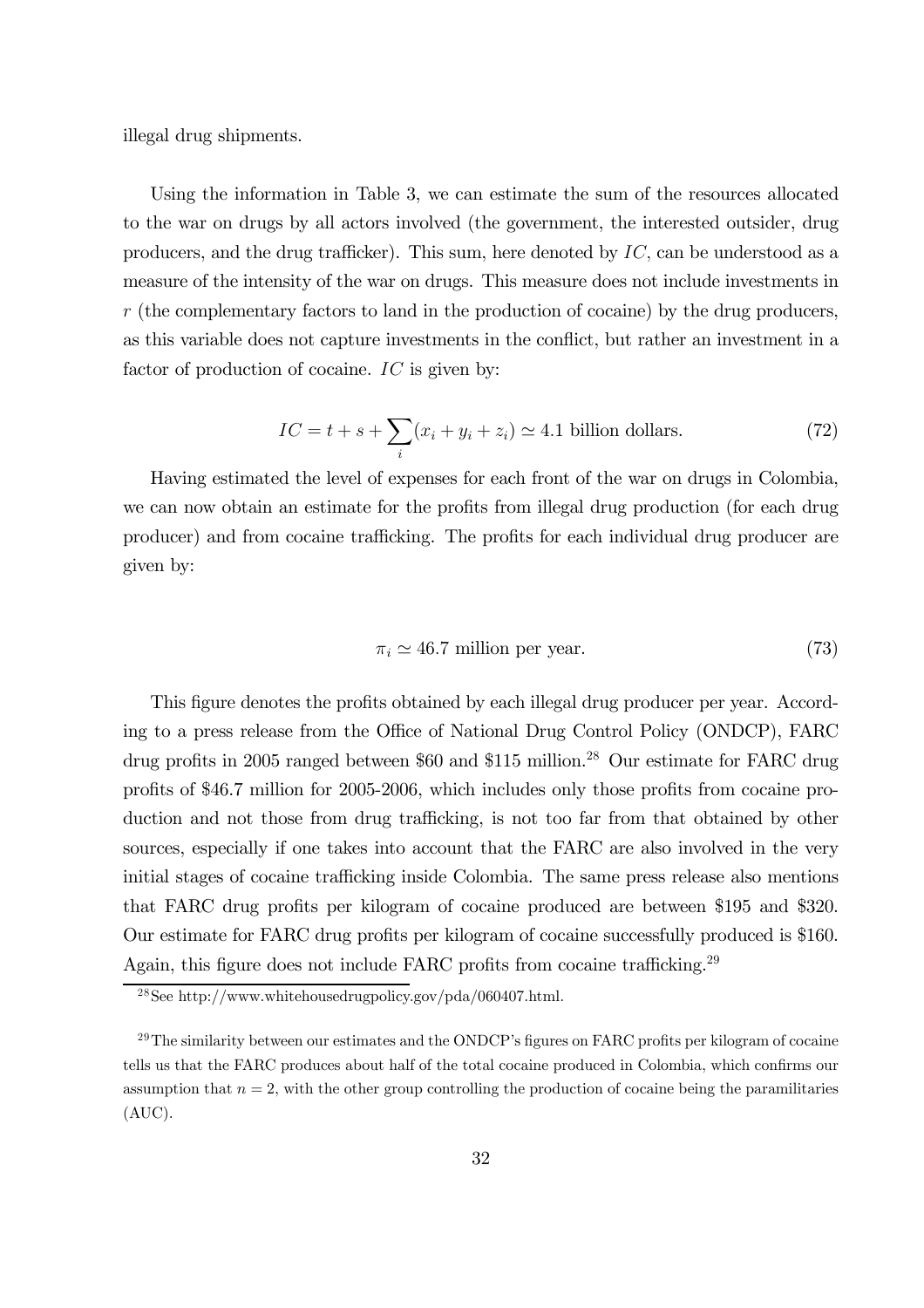The average rate of return from illegal drug production, calculated as the ratio of total profits to total costs from illegal drug production, is estimated to be roughly 8.4%.

Using equations 87, 86, and 12 to express the drug trafficker's profits (equation 4) as a function of the parameters of the model, we can use the parameter values estimated so far in order to find an estimate for this variable:

$$
\pi_T \simeq 12.9 \text{ billion per year.} \tag{74}
$$

This estimate denotes the total profits from cocaine trafficking. To simplify the analysis in our model, we made the assumption of a single drug trafficker, though in fact, there are probably many groups engaged in cocaine trafficking that share these profits. Furthermore, drug trafficking activities require vertically integrated networks that operate not only in Colombia, but also along the routes towards drug consumer countries in North America and Europe. The average rate of return from illegal drug trafficking, calculated as the ratio between total profits to total costs from illegal drug trafficking, is roughly 318%.

The total costs to the Colombian government arising from illegal drug trafficking and production are, respectively:

$$
C_T \simeq 1.021 \text{ billion per year},\tag{75}
$$

and,

$$
C_P \simeq 900 \text{ million per year.} \tag{76}
$$

According to our results, the total cost to Colombia from illegal drug production, trafficking, and the war against these activities, is about \$2 billion per year.

We now estimate the marginal cost to the interested outsider (i.e. the U.S.) of reducing the amount of cocaine reaching the consumer country by one kilogram. Using equations 47 and 48, we estimate the marginal cost to the U.S. government of reducing the supply of cocaine reaching consumer countries by one kilogram by reducing  $\omega$  and by reducing  $\Omega$ , respectively. The estimates for these two marginal costs are:

$$
MC_{\omega}^{U.S.} \simeq \$118,438 \quad \text{and} \quad MC_{\Omega}^{U.S.} = \$4,279 \ .
$$
 (77)

The corresponding marginal costs to Colombia of reducing the quantity of cocaine successfully exported to consumer countries by one kilogram if the U.S. marginally changes  $\omega$  or  $\Omega$  are thus given by: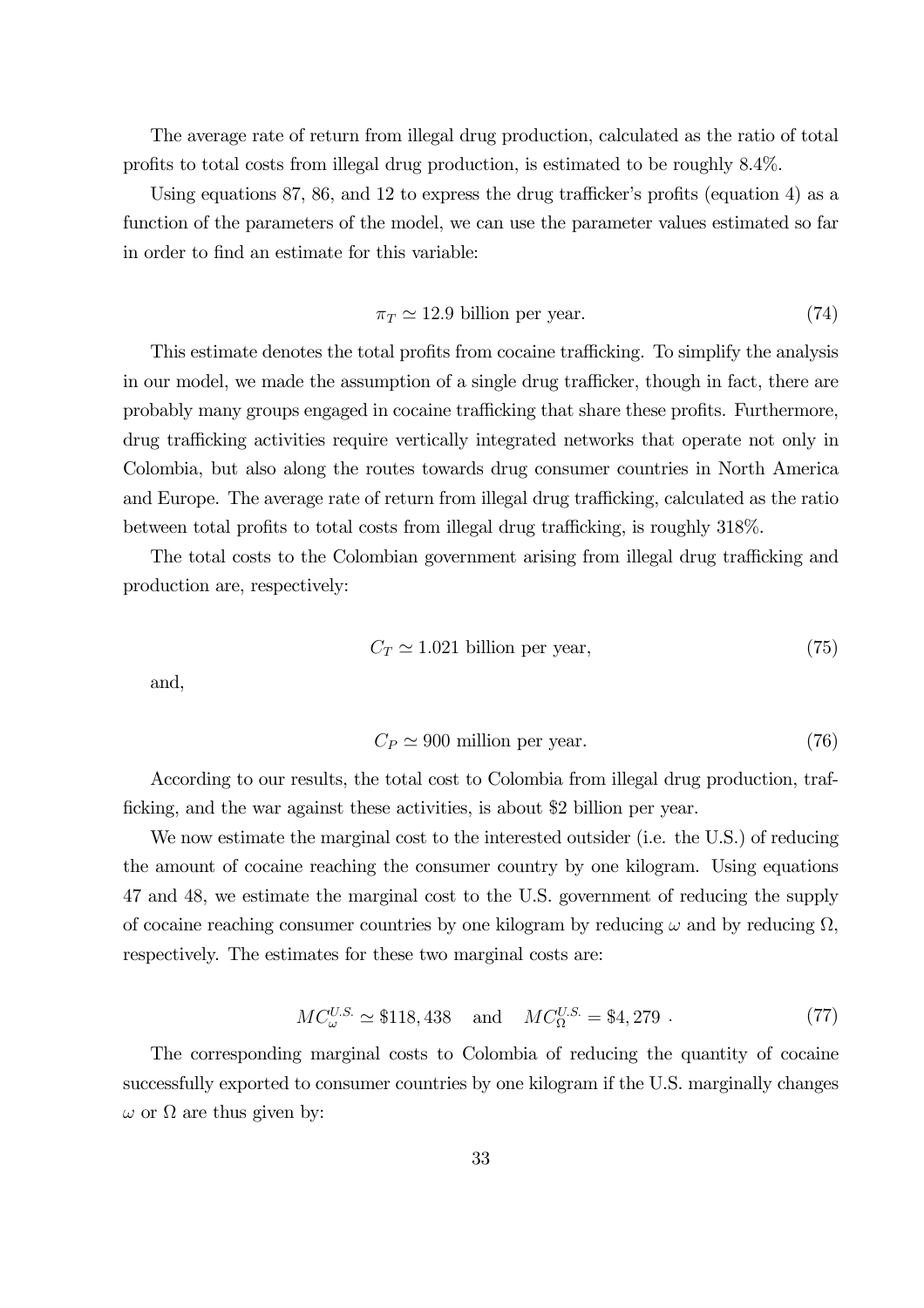$$
MC_{\omega}^{COL} \simeq $9,796 \text{ and } MC_{\Omega}^{COL} = $2,243.
$$
 (78)

The total marginal cost of reducing the amount of cocaine reaching consumer countries by one kilogram by reducing  $\omega$  and  $\Omega$  is given by the sum of the respective marginal costs to the U.S. and Colombia.

Table 3 (column 1) summarizes the results for the variables of interest using UNODC data for the calibration under the current (inefficient) allocation of subsidies by the U.S. to the war on drugs in Colombia.

Given the difference in the estimated marginal costs and the fact that the calibrated values for  $1-\omega$  and  $1-\Omega$  are strictly positive, we can infer that the allocation of subsidies to the two fronts of the war on drugs under PC has not been efficient.<sup>30</sup>

A few questions naturally follow from this last result. What would be the subsidies to the two fronts of the war on drugs under an efficient allocation? What is the efficiency loss due to the misallocation of subsidies? Finally, what would be the equilibrium level of the endogenous variables of the model if the subsidies were allocated efficiently? Recall that based on the calibration of the model presented above, we found that  $1 - \omega \simeq 0.49$  and  $1-\Omega \simeq 0, 33$ . Using the optimality condition for the interest outsider's problem (equations 46, 47, and 48) as well as its budget constraint (equation 68) we calibrate the efficient allocation of subsidies to the two fronts of the war on drugs in Colombia. We find that the solution would be a corner solution. More specifically, we find that under an efficient allocation of subsidies, the U.S. government would allocate all its resources to subsidizing the Colombian government's interdiction efforts. Under an efficient allocation, the U.S. government would not subsidize the Colombian government in its conflict with the drug producers over the control of arable land  $(1 - \omega^* \approx 0)$ , and it would, however, subsidize about 64% of the resources spent by the Colombian government on the interdiction of illegal drug shipments (under the current allocation the U.S. subsidizes only 33% of Colombian expenses on this front of the war on drugs). Under an efficient allocation, then, we would have the following:

$$
1 - \omega^* \simeq 0 \quad \text{and} \quad 1 - \Omega^* \simeq 0.64. \tag{79}
$$

<sup>30</sup>Note that the two marginal costs could in principle be different, even if the interested outsider is allocates subsidies efficiently. However, this would be the case only if the solution to the interested outsider's problem is a corner solutuion (that is, with either  $1 - \omega = 0$ , or  $1 - \Omega = 0$ ). However, the calibrated values for both  $\omega$  and  $\Omega$  are strictly less than 1 ( $\omega = 0.51$  and  $\Omega = 0.67$ ).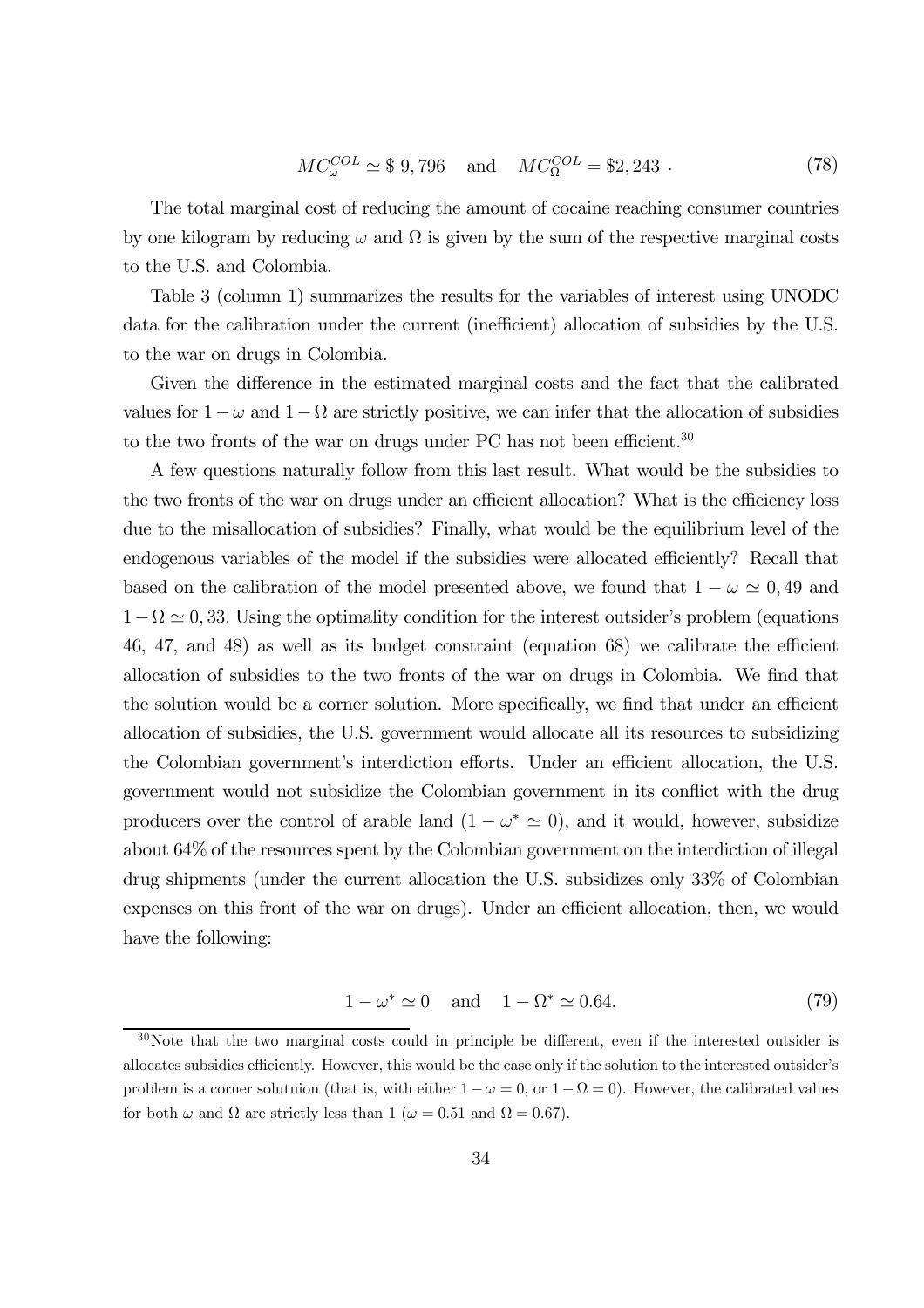With these optimal subsidies, we can now estimate the marginal cost of decreasing the supply of drugs in consumer countries. These marginal costs are now given by: $31$ 

$$
MC_{\omega^*}^{U.S.} \simeq $67,679 \quad \text{and} \quad MC_{\Omega^*}^{U.S.} = $10,141 \tag{80}
$$

The respective figures for Colombia would then be:

$$
MC_{\omega}^{COL} \simeq $19,314 \text{ and } MC_{\Omega}^{COL} = $2,470.
$$
 (81)

Another question naturally arising from the finding that subsidies have not been allocated efficiently is, by how much would the supply of cocaine have been decreased if the U.S. had in fact allocated the subsidies to the war on drugs efficiently? We can estimate the supply of drugs using all of the parameters of the model calibrated above but, instead of using the estimated values for  $\omega$  and  $\Omega$ , we use the subsidies under an efficient allocation  $-1 - \omega^* = 0$  and  $1 - \Omega^* = 0.64$ . Had the subsidies been allocated efficiently, we find that the cocaine supply in consumer countries would have been 11% lower than it actually was. That is, instead of being about 474,000 kilograms, it would have been about 420,480 kilograms. In other words, although the subsidies were not allocated efficiently, the efficiency loss due to the inefficient allocation was relatively low.

Table 3 (column 2) presents the results for the variables of interest using UNODC data in the calibration, but assuming an efficient allocation of subsidies to the two fronts of the war on drugs in Colombia.

### 3.4 Robustness check

In the previous section, we used the figures produced by the UNODC, the main data source for data on, among other things, illegal drug production, illegal crop cultivation, interdiction, and market outcomes, in order to calibrate the parameters of the model. However, there is an additional, alternative source of information for some of the data that we used in the calibration exercise. The White House Office for National Drug Control Policy (ONDCP) also collects data on coca cultivation and the interdiction of illegal drugs.<sup>32</sup>

<sup>&</sup>lt;sup>31</sup>Note that these two marginal costs are not equal because the solution to the optimization problem for the interested outsider is in a corner. The relevan marginal cost is the lowest one, that is  $MC_{0*}^{US}$ .

 $32$ Many informed observers agree that ONDCP data is not as reliable (see, for instance, Dobbs, 2007, and Mejia and Posada, 2008). For instance, the ONDCP also produces an estimate of potential cocaine production. There are many problems with this estimation however. For one thing, the ONDCP never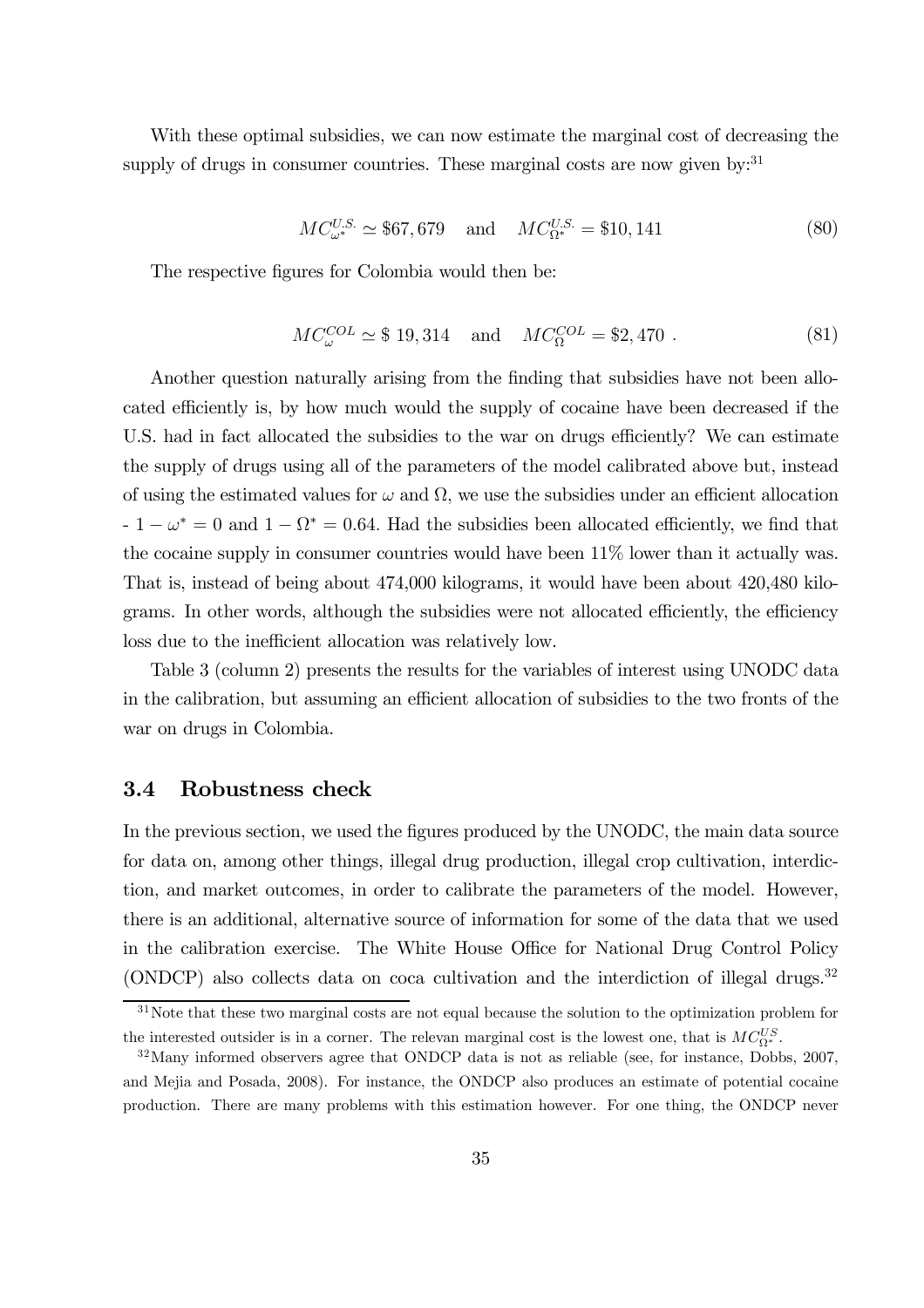Furthermore, we also have data on cocaine prices from a different data source, STRIDE. Although STRIDE price data mostly captures retail transactions in the U.S., it also produces a price series for transactions of cocaine greater than 50 grams (with a median of about 118 grams per transaction). This is the closest alternative figure we might use for the wholesale price of cocaine in the U.S. in order to check the robustness of our results. Unfortunately, STRIDE data is only available through 2004, though Arkes et al. (2008) produced a price series based on STRIDE price data through 2005.<sup>33</sup> It is this price data that we use in the robustness check.

Table 4 presents the data from ONDCP and STRIDE (before and after PC), as well as the other figures that we use to calibrate the model in this section.

[Insert Table 4 here]

Table 5 (column 1) reports the results from the calibration of the model using coca cultivation figures,  $34$  as well as the interdiction figures from the ONDCP. For the wholesale price of cocaine we use the price of a kilogram of cocaine as reported by Arkes et al. (2008) for transactions greater than 50 grams (with a mean size for transactions of about 118 grams). Because the price data is only available up through 2005, we use an average of the figures between 1999 and 2000 as a reference point for before PC, and an average of the figures between 2004 and 2005 for after PC. In column 2, we report the results we obtained before using the UNODC data so as to compare the robustness and stability of our results. As the reader will notice, the calibration results are very similar to the ones obtained using the UNODC data. While our original calibration for the price elasticity of demand, b, was about 0.67, we obtain a slightly higher value,  $b \approx 0.86$ , using the alternative data sources; although higher than our original estimate, it still denotes a relatively inelastic demand for drugs. Using the ONDCP and STRIDE data, we estimate  $\alpha$  to be about 0.7 and  $\eta$  about 0.13 (using the UNODC data, these values were 0.73 and 0.07, respectively). As for the costs faced by the Colombian government from illegal drug production and trafficking, we

says how it calculated these figures; furthermore, the figures themselves are very erratic, and the reported figures for a given year are changed frequently in official statements and press releases. As a result, we only use ONDCP figures for coca cultivation, while continuing to use the productivity measures from the original data source, the UNODC,in arriving at estimates of potential cocaine production.

<sup>33</sup>See Arkes et al. (2008) for details.

<sup>34</sup>ONDCP extended the surveyed area in Colombia by about 81% in 2005. Fortunately, for 2005 the coca cultivation figures they report are for both, for the originally surveyed area (before 2005) and for the extende area. We use the numbers they report for the originally surveyed area.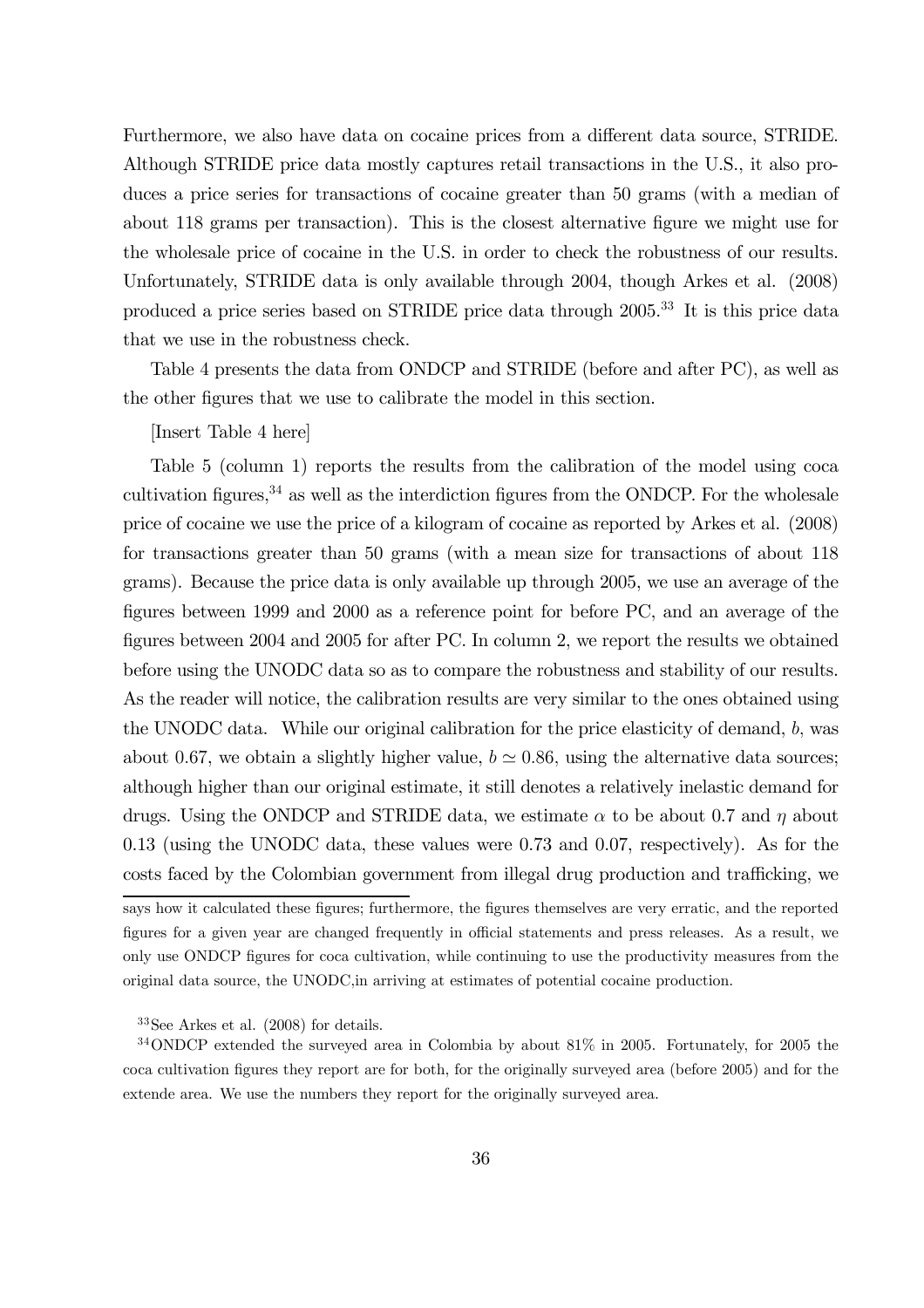get  $c_1 \approx 0.26$  and  $c_2 \approx 0.18$ , respectively; using the UNODC data, we had that  $c_1 \approx 0.4$ and  $c_2 \simeq 0.05$ . Only one parameter significantly changes when we use the alternative data sources,  $\gamma$ , the relative effectiveness of the resources invested by illegal drug trafficker to avoid the interdiction of drug shipments. The result obtained for this parameter using the UNODC figures was about 0.36, while that using the ONDCP interdiction data is much higher,  $\gamma = 2.12$ . We find then that illegal drug traffickers are more (and not less) effective than the government in the interdiction sub-game using the ONDCP data.

### [Insert Table 5 here]

The values for the other endogenous variables of the model estimated using the ONDCP and STRIDE data are reported in Table 6 (column 1). Regarding the qualitative result concerning the efficiency in the allocation of subsidies between eradication and interdiction efforts, we get the same result - namely, that the U.S. should only be funding interdiction efforts, and not the conflict for the control of arable land. Using the ONDCP data and STRIDE prices, we report the results for the variables of interest under an efficient allocation of subsidies in Table 6 (column 2). Had the subsidies been allocated efficiently,the quantity of cocaine reaching the U.S. markets would have been about 10,000 kilograms less (that is, 239,785 kilograms, as compared to 250,100 kilograms under the current allocation). In other words, had the subsidies been allocated efficiently, the cocaine supply in consumer countries would have been about  $4.1\%$  lower than it actually was.

[Insert Table 6 here]

### 3.5 Simulations

An important policy question that one can answer within the framework developed in this paper is, by how much would the cocaine supply decrease if the total budget allocated to subsidies for the war on drugs in producer countries were increased?. This estimation would give us a measure of the costs of making "important advances" in the war on drugs, not only in terms of the monetary costs involved in reducing the amount of cocaine produced and trafficked, but also in terms of the change in the intensity of conflict that these policies might induce. We also study the response of many of the model's other endogenous variables to an increase in the U.S. budget allocated to the war on drugs in Colombia. In order to do this, we conduct numerical simulations under the assumption that subsidies to the two fronts of the war on drugs are allocated efficiently. More precisely, we exogenously increase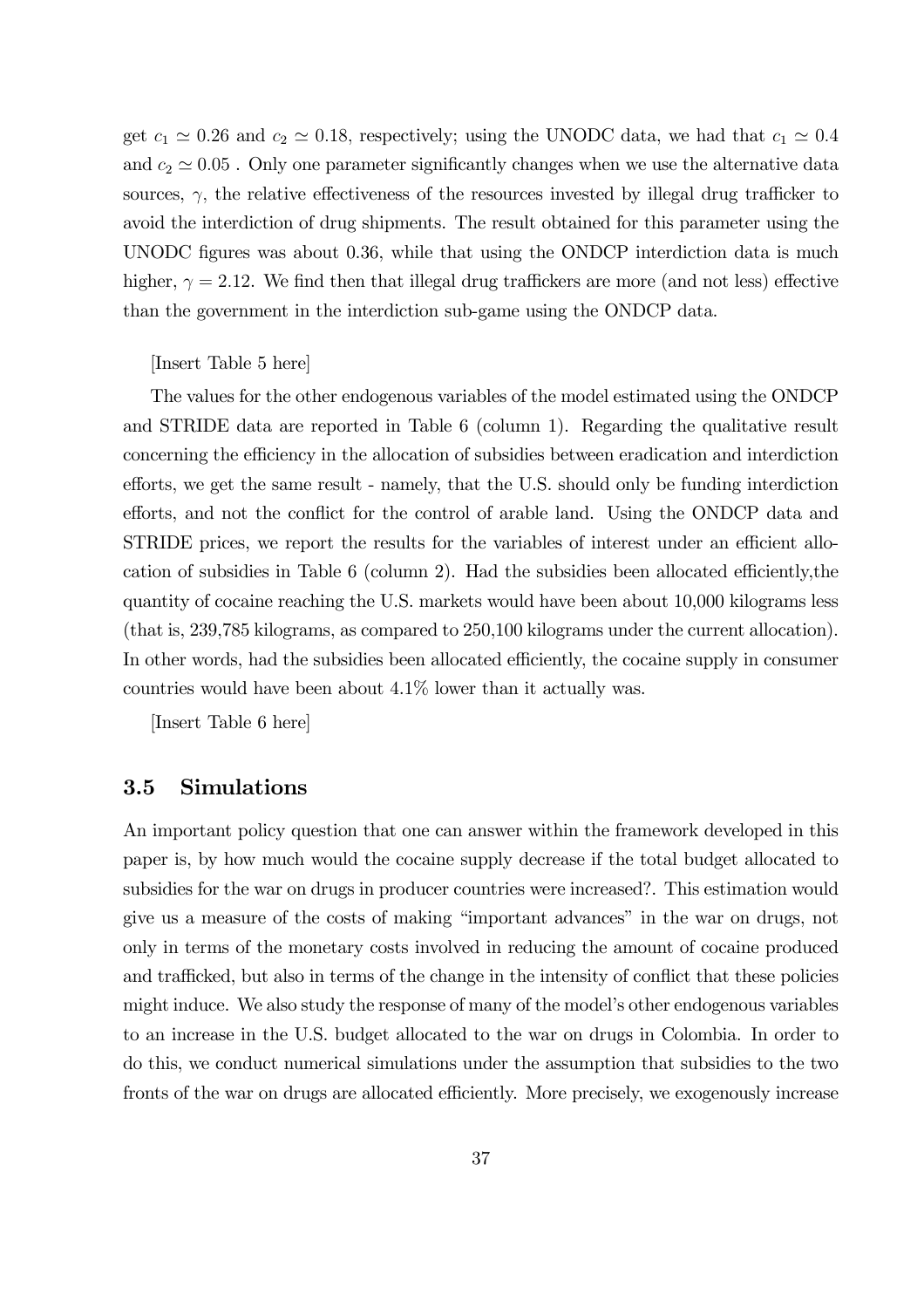M (the total U.S. budget allocated to the war on drugs in Colombia) and determine the response of some of the key variables of the model.

Figures 1, 2, and 3 show the results of the simulations for an exogenous increase in  $\overline{M}$ , from about \$400 million to about \$1,500 million, using the calibration results obtained with UNODC data. We find that an efficient allocation of subsidies still implies (for all levels of M between \$400 million and \$1.500 billion) that the entire U.S. budget should be used to fund the Colombian government's interdiction efforts and none to fund its conflict with the drug producers over the control of arable land (panel A in Figure 1). While the fraction of drugs surviving interdiction decreases from about 72.2% to about 59%, the fraction of land under the drug producers' control stays constant at about 27% (panel B in Figure 1). The domestic quantity of cocaine slightly increases due to the fact that no funding is being assigned to fight against production; at the same time, the supply of cocaine in consumer countries (U.S. and Europe) would decrease from roughly 427, 078 kg to about 355, 674 kg (panel C in Figure 1) - that is, if the U.S. budget allocated to the war on drugs in Colombia is multiplied by a factor of about three, the quantity of cocaine reaching consumer countries would decrease by about 17%. This implies that the average cost to the U.S. of decreasing the supply of cocaine by 1 kg is about \$15,405. Productivity per hectare, on the other hand, increases from about 5.58 kg per hectare per year to about 5.96 kg per hectare per year (panel D in Figure 1).

The marginal cost to the U.S. of reducing the supply of cocaine by 1 kilogram increases from about \$9,235 per kilogram to about \$23,207 per kilogram (panel A in Figure 2), and the marginal cost to the Colombian government increases from about \$2,429 to about \$2,970 (panel B in Figure 2). Colombian expenses on the war on drugs also increase by about 31% (panel C in Figure 2), due to the decrease in the subsidies granted by the interested outsider which causes a decrease in the marginal cost to Colombia of investing resources in interdiction efforts. The sum of the resources invested in the war on drugs by all the actors involved (our measure for the intensity of conflict in equation 72) increases from slightly less that \$6 billion to about \$10 billion (panel D in Figure 2).

While the wholesale price of a kilogram of cocaine at the border of the average consumer country increases from \$41,920 to about \$55,130 (that is, by about 32%), the domestic price of a kilogram of cocaine only increases by about 2% (panels A and B in Figure 3). Given that the optimality condition for the U.S. calls for no subsidies to the Colombian government in its conflict over the control of arable land, an increase in the budget increases producers' profits but decreases those of the drug trafficker (panels C and D in Figure 3).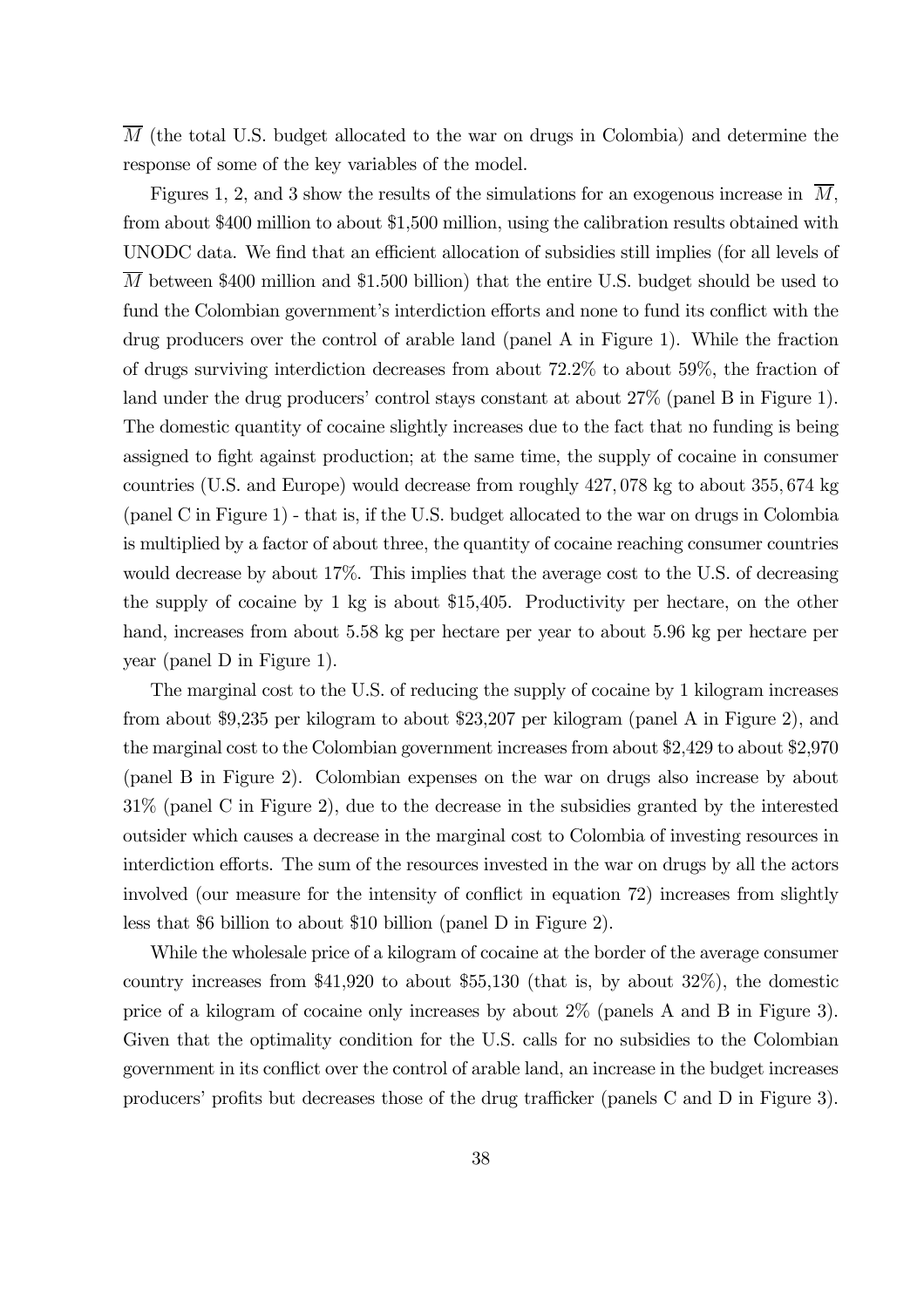The increase in producers' profits is about 10%, whereas the decrease in the drug trafficker's profits would be about 10%.

[Insert Figures 1 to 3 here].

Summarizing the results obtained from the simulations of an exogenous three-fold increase in the U.S. budget allocated to the war on drugs in Colombia, we find that the decrease in the supply of cocaine in consumer countries is very small relative to the large increase in the resources invested in the war on drugs. Although the price of cocaine in consumer countries increases by about 32%, the amount of cocaine transacted at the wholesale level would only decrease by about 17%. This result is explained, at least in part, by the relatively low elasticity of demand for cocaine that we estimated. The increase in the budget allocated to the war on drugs in Colombia also causes an increase in the resources allocated by the Colombian government to the war on drugs; in general then, it leads to an intensification of the war (in terms of the sum of the resources being invested in the war by all actors involved). For the Colombian government, the total cost of the war on drugs increases, as measured by the sum of  $C_T$  and  $C_P$ .

Table 3 summarizes the results for all the endogenous variables of the model under three different scenarios: the actual observed values of the variables (first column), the values of the endogenous variables that would be obtained had the subsidies been allocated efficiently, but with the current total level of expenditures by the U.S. (second column), and the predicted values of the endogenous variables of the model if the U.S. increased the total amount of resources allocated to the war on drugs in Colombia to \$1,5 billion (third column).

When we carry out the same simulations but instead use the calibration results obtained using the ONDCP and STRIDE data, we obtain a very similar pattern for all the endogenous variables of the model.<sup>35</sup> An interesting result emerges, however. Namely, we find that for  $M \geq $900$  million, the optimal allocation of subsidies between eradication and interdiction efforts is no longer in a corner solution; at that point, the U.S. should begin subsidizing the Colombian government in its war against drug producers over the control of arable land. In other words, if the total budget allocated by the U.S. government to the war on drugs in Colombia is greater than \$900 million, we find that the U.S. should begin subsidizing the Colombian government on both fronts of the war on drugs. Recall that when we did the simulations using the UNODC data, we found that the U.S. should not

 $35$ The corresponding figures for these simulations are available from the authors upon request.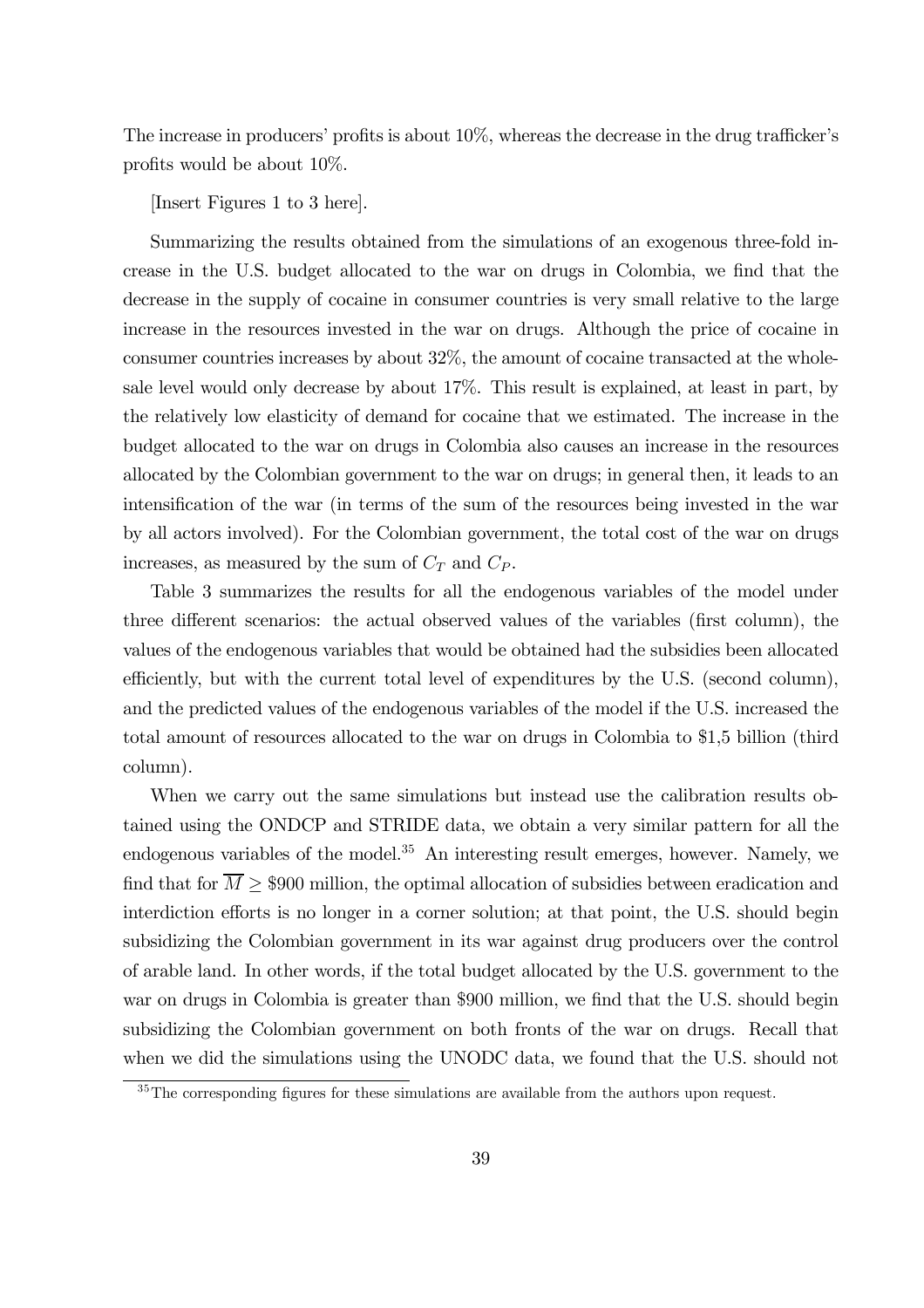subsidize the Colombian government in its conflict with drug producers over the control of arable land; this held for any level of expenses in the war on drugs between \$400 million and \$1.5 billion. Using the ONDCP and STRIDE data, we find that a three-fold increase in the U.S. budget allocated to PC (from about \$465 million to \$1.5 billion) decreases the amount of cocaine reaching the U.S. wholesale market by about 32,000 kilograms (or by about  $12.7\%$ , see Table 6, third column).<sup>36</sup>

# 4 Discussion

# 4.1 Why is it so costly to make "important advances" in the war on drugs? (Or, why is the war on drugs so ineffective?)

This section provides an explanation as for why the war on illegal drug production and trafficking is so costly / ineffective. We identify the key factors underlying the ineffectiveness of the war on illegal drug production and trafficking.

After a few algebraic steps, we are able to express the marginal cost to the interested outsider of decreasing by 1 kilogram the amount of drugs reaching the consumer country by subsidizing the producer country's government in its war against drug producers over the control of arable land, as:

$$
CM_{\omega}^{U.S.} = \frac{M_o}{Q_f} \left[ \frac{1-b}{b} + \frac{b+\alpha\eta - b\alpha\eta}{b(1-\alpha)} \left( \frac{c_1(\Upsilon - \Upsilon q^2 - q^2)}{q(c_1\eta(1-q)(\Upsilon(1-q)/q-1) + c_2(1-h)(\Theta(1-h)/h-1))} \right) \right]
$$
(82)

The last expression implies that the elasticity of  $Q_f$  with respect to  $M_0$ , by subsidizing the government's conflict with the drug producer over the control of arable land, is:

$$
\epsilon_{\omega} = \left(\frac{\partial Q_f}{\partial M_o}\right)_{\omega} \frac{M_o}{Q_f} = \frac{1}{\frac{1-b}{b} + \frac{b+\alpha\eta - b\alpha\eta}{b(1-\alpha)} \left(\frac{c_1(\Upsilon - \Upsilon q^2 - q^2)}{q(c_1\eta(1-q)(\Upsilon(1-q)/q-1) + c_2(1-h)(\Theta(1-h)/h-1))}\right)}
$$
(83)

We can also express the marginal cost to the interested outsider of decreasing by 1 kilogram the amount of drugs reaching the consumer country by subsidizing producer country's government in its interdiction efforts, as:

<sup>36</sup>Column 3 in Table 6 reports the predicted values (using the results of the calibration of the model obtained using the ONDCP and STRIDE data) for all the endogenous variables of the model, assuming an efficient allocation of subsidies, and that the U.S. increases the total budget allocated to PC from \$465 million to \$1.5 billion.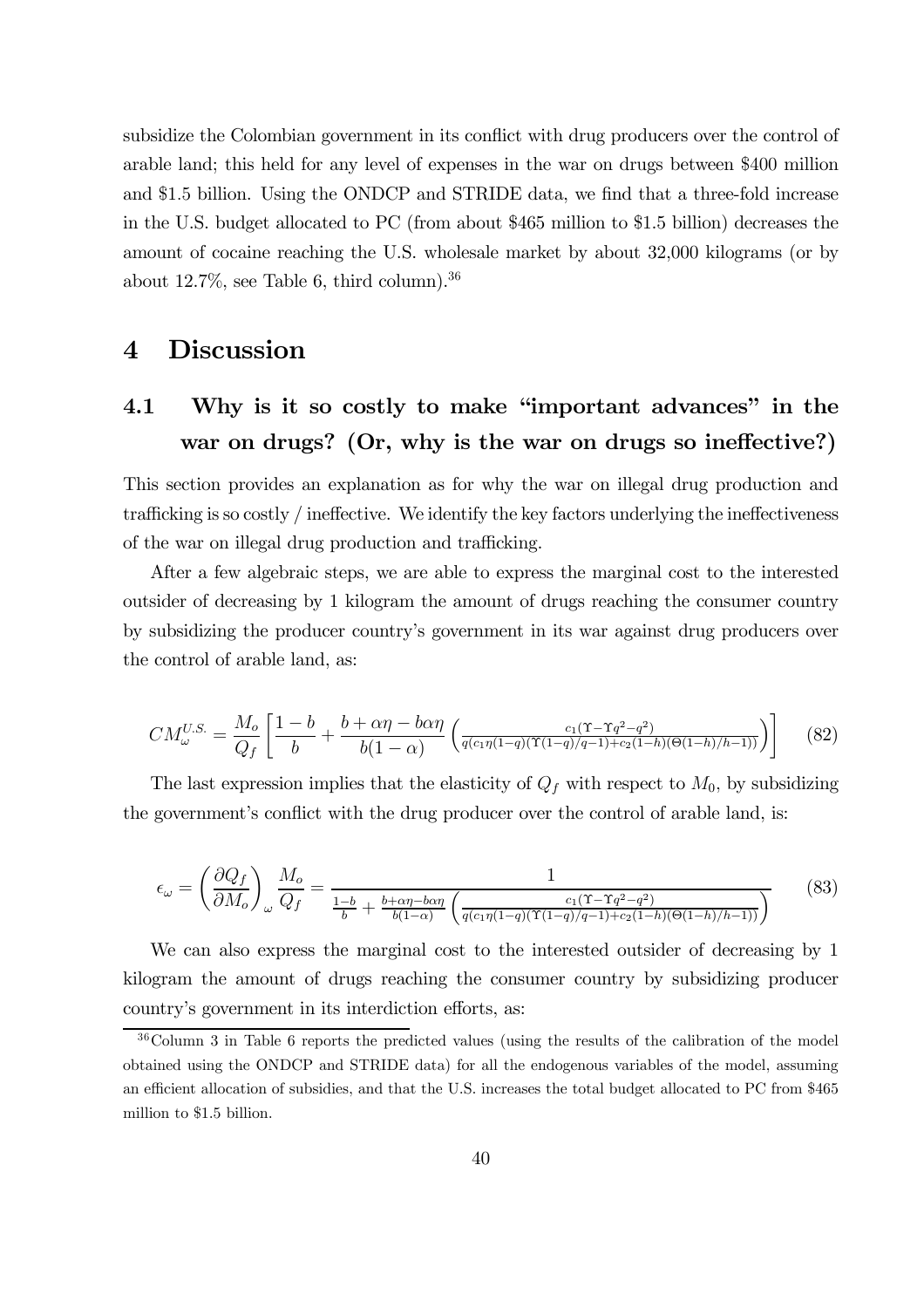$$
CM_{\Omega}^{U.S.} = \frac{M_o}{Q_f} \left[ \frac{1-b}{b} + \frac{b+\alpha\eta - b\alpha\eta}{b(1-\eta)} \left( \frac{c_2(\Theta - \Theta h^2 - h^2)}{h(c_1\eta(1-q)(\Upsilon(1-q)/q-1) + c_2(1-h)(\Theta(1-h)/h-1))} \right) \right]
$$
(84)

The last expression implies that the elasticity of  $Q_f$  with respect to  $M_o$ , by subsidizing the interdiction efforts, is given by:

$$
\epsilon_{\Omega} = \left(\frac{\partial Q_f}{\partial M_0}\right)_{\Omega} \frac{M_o}{Q_f} = \frac{1}{\frac{1-b}{b} + \frac{b+\alpha\eta - b\alpha\eta}{b(1-\eta)} \left(\frac{c_2(\Theta - \Theta h^2 - h^2)}{h(c_1\eta(1-q)(\Upsilon(1-q)/q-1) + c_2(1-h)(\Theta(1-h)/h-1))}\right)}\tag{85}
$$

Using the previous expressions, we are able to identify the key factors underlying the answer to our question, why is it so costly to make important advances in the war against drugs?

If the marginal costs in expressions 82 and 84 are large (or the elasticities in expressions 83 and 85 are small) then the war on drugs is more costly (less effective).

Given that the key factors driving up the costs are the same factors reducing the elasticities, let us focus on the elasticities,  $\epsilon_{\Omega}$  and  $\epsilon_{\omega}$ . Our numerical results suggest that  $\epsilon_{\Omega} > \epsilon_{\omega}$ ; that is, at the U.S.'s current level of expenditures in the war on drugs in Colombia, subsidies should only be allocated to interdiction efforts. However, both of these elasticities are relatively small. The first one,  $\epsilon_{\Omega}$ , is about 0.102, and the second one,  $\epsilon_{\omega}$ , about 0.014, both assuming an efficient allocation of subsidies to the war on drugs under PC. This implies that a 10% increase (that is, an increase of about \$50 million per year in actual values) in the U.S. budget allocated to interdiction efforts under PC (the best possible alternative) would only decrease the supply of cocaine reaching consumer countries by about 1% (or about 4,600 kilograms of cocaine); things could get even worse if the subsidies are allocated inefficiently, as in fact seems to have been the case.

So, then, why are these elasticities so small?

Both elasticities depend positively on  $b$ , the price elasticity of demand for cocaine at the wholesale level. If b is low, then the war on drugs tends to become more ineffective. Conversely, if the demand for drugs is relatively elastic, then the war on drugs tends to be more effective (a higher  $\epsilon_{\Omega}$  and  $\epsilon_{\omega}$ ). This first key factor, the price elasticity of demand for illegal drugs, is in line with the conclusion arrived at by Becker et al. (2006). The reason for this is that, with an inelastic demand function, any attempt to shift the supply of drugs to the left has only minor effects on the quantity transacted and a relatively large effect on prices.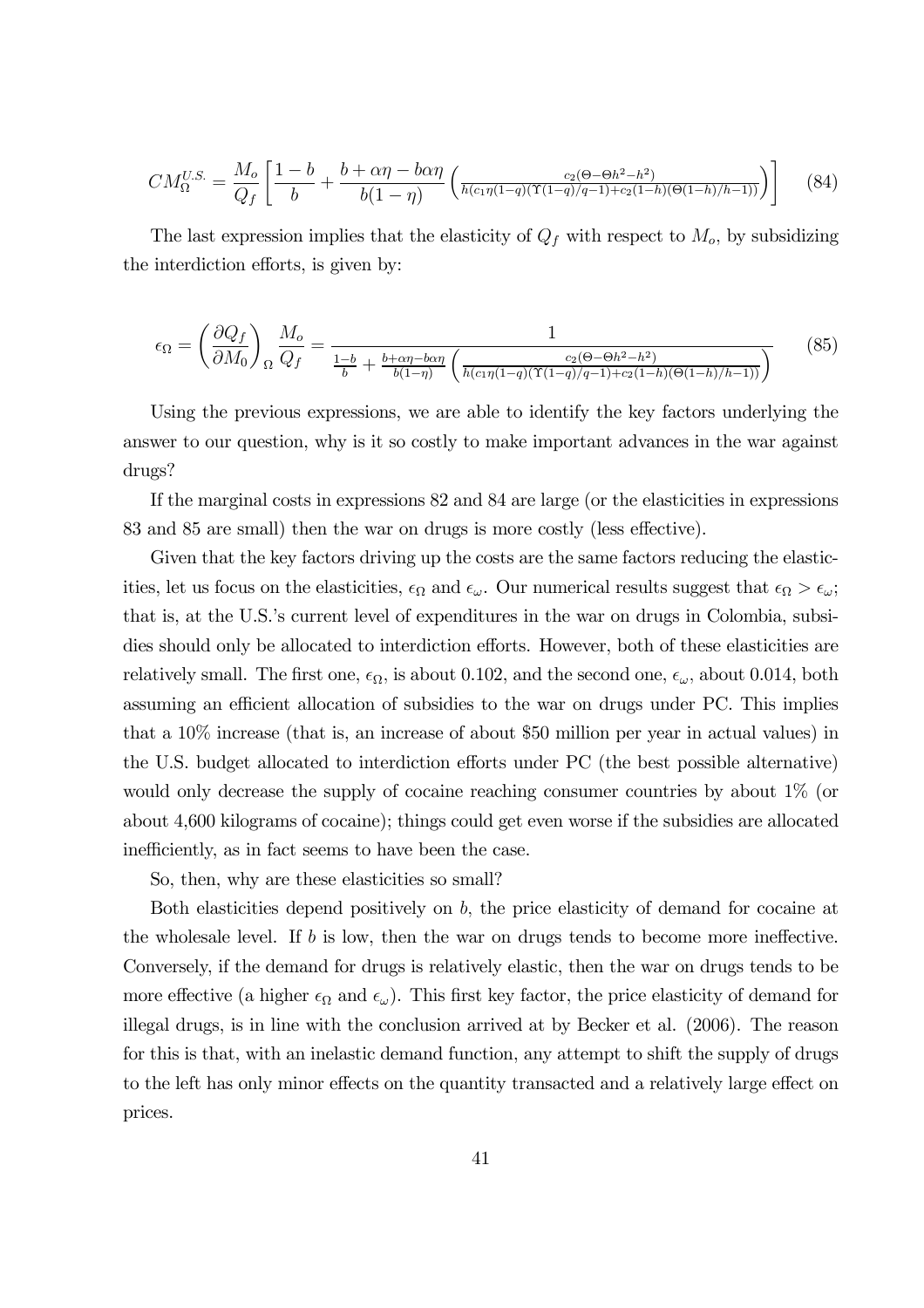Additionally, the two elasticities depend negatively on  $\phi$  and  $\gamma$ . If the resources invested by the government in the conflict over the control of arable land with drug producers or in interdiction efforts against the drug trafficker are less efficient (that is, relative to the resources invested by the drug producers and the drug trafficker respectively), then the responsiveness of  $Q_f$  to marginal increases in  $M_o$  will be lower.

Finally, the two elasticities depend positively on  $(1-\alpha)$  and  $(1-\eta)$ . These are, respectively, the relative importance of land in the production of illegal drugs and the relative importance of drug routes in the trafficking technology. While we found a relatively high value for  $(1 - \eta)$ , the value obtained for  $(1 - \alpha)$  was relatively low. In other words, while the war against illegal drug production is mainly a dispute over the control of arable land - which turns out to be a relatively unimportant factor in the production of cocaine - the war against illegal drug trafficking focuses on the interdiction of drug routes - which turn out to be relatively quite important in the trafficking technology. This difference in the relative importance of each of the factors being contested in the two fronts of the war on drugs is one of the reasons why the optimal allocation of subsidies is in a corner solution. This is a topic that will be elaborated on more detail in the subsection that follows.

# 4.2 Why should the U.S. only fund interdiction efforts in Colombia? (And why should Colombia be concerned about it?)

One of the policy recommendations emerging from our analysis and results is that the U.S. should only be funding interdiction efforts in Colombia. As this result might seem controversial, given the huge emphasis that Colombia and the U.S. have placed on eradication measures and the conflict over the control of arable land, it deserves further analysis. Two factors are behind this result. First, the elasticity of  $Q_f$  with respect to  $M_0$ , by subsidizing the government's conflict with the drug producer over the control of arable land, is much lower than the elasticity of  $Q_f$  with respect to  $M_0$ , by subsidizing the government's interdiction efforts - that is,  $\epsilon_{\Omega} > \epsilon_{\omega}$ . It follows then that the U.S. should allocate the resources devoted to the war on drugs in Colombia where they are more productive - that is, in the interdiction front of the war on drugs. Second, the war against illegal drug production constitutes a conflict over the control of arable land, whereas the interdiction front is a conflict over the fraction of routes controlled by the drug trafficker. While land turns out to be a relatively unimportant factor in the production of cocaine, routes turn out to be a very important factor in the trafficking technology - that is, the war on production represents a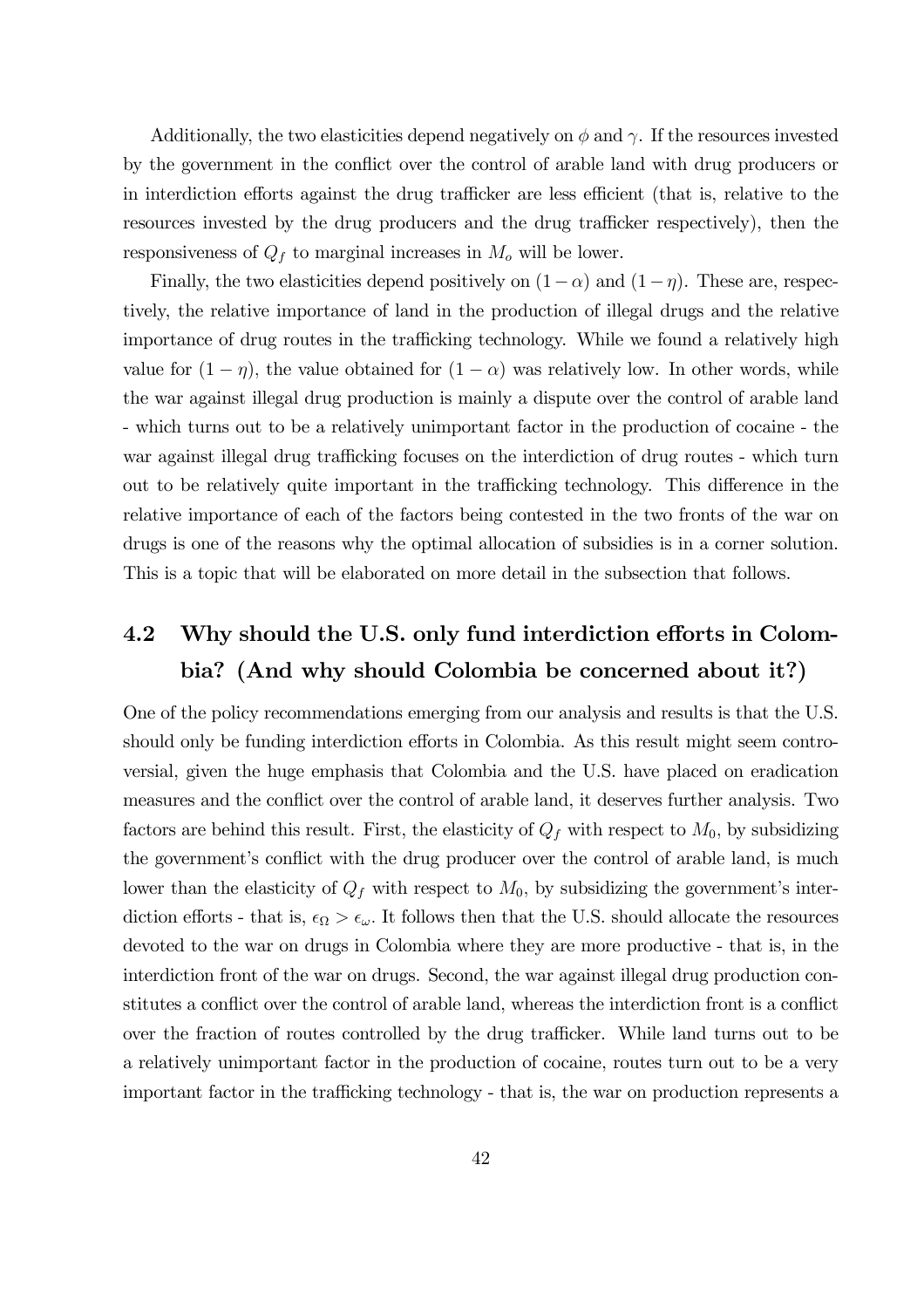conflict over a relatively cheap factor, land, whereas interdiction represents a conflict over a very important and costly factor of production of drug shipments, drug routes.

So why should Colombia be concerned about the U.S. only allocating subsidies to interdiction efforts and none to subsidize Colombia in its conflict with drug producers over the control of arable land? The reason is very simple, the sum of the total costs to Colombia from illegal drug production and trafficking is lower under the current, relatively inefficient allocation of subsidies, than under an efficient allocation (for the U.S.). The reason for this is that, although the income derived by drug producers,  $P_dQ_d$ , is much lower than the income derived by the drug trafficker,  $P_fQ_f$ ,  $c_1$  is much higher than  $c_2$ ; the difference between these two costs to Colombia more than counteracts the difference between the respective incomes of drug producers and the drug trafficker. Thus, Colombia is better off then under the current inefficient allocation of subsidies by the U.S. to PC. Costs  $c_1$  and  $c_2$  are important to the U.S. only to the extent that they induce Colombia to fight harder against drug producers and against drug traffickers, respectively. However, if the U.S. were to stop subsidizing Colombia in its war against drug producers over the control of arable land, drug production would increase, the income of drug producers would go up and, thus, the cost facing Colombia from this activity would increase. In fact, our results suggest that under an efficient allocation of subsidies, the total cost from illegal drug production would go up by about \$116 million, whereas the total cost from illegal drug trafficking would only go down by about \$4 million. As a result, the sum of these two costs to Colombia would increase if the subsidies to the two fronts of the war on drugs were allocated efficiently.

To summarize, the fact that Colombia faces costs  $c_1$  and  $c_2$ , whereas the U.S. does not, creates an asymmetry in the preferred allocation of subsidies between the two countries.37

## 5 Concluding Remarks

Modelling the motivations and choices of the actors involved in the war on drugs using economic tools (more precisely, game theory tools) is an important step towards better understanding the observed outcomes and future prospects of this apparently-ineffective war.

In this paper, we developed a game-theory model of the war against illegal drug pro-

 $37$ One might naturally conjecture that the observed inneficiency in the allocation of subsidies between the two fronts of the war on drugs could mean that the U.S. also cares about the costs faced by Colombia, and not only about the quantity of drugs reaching consumer countries.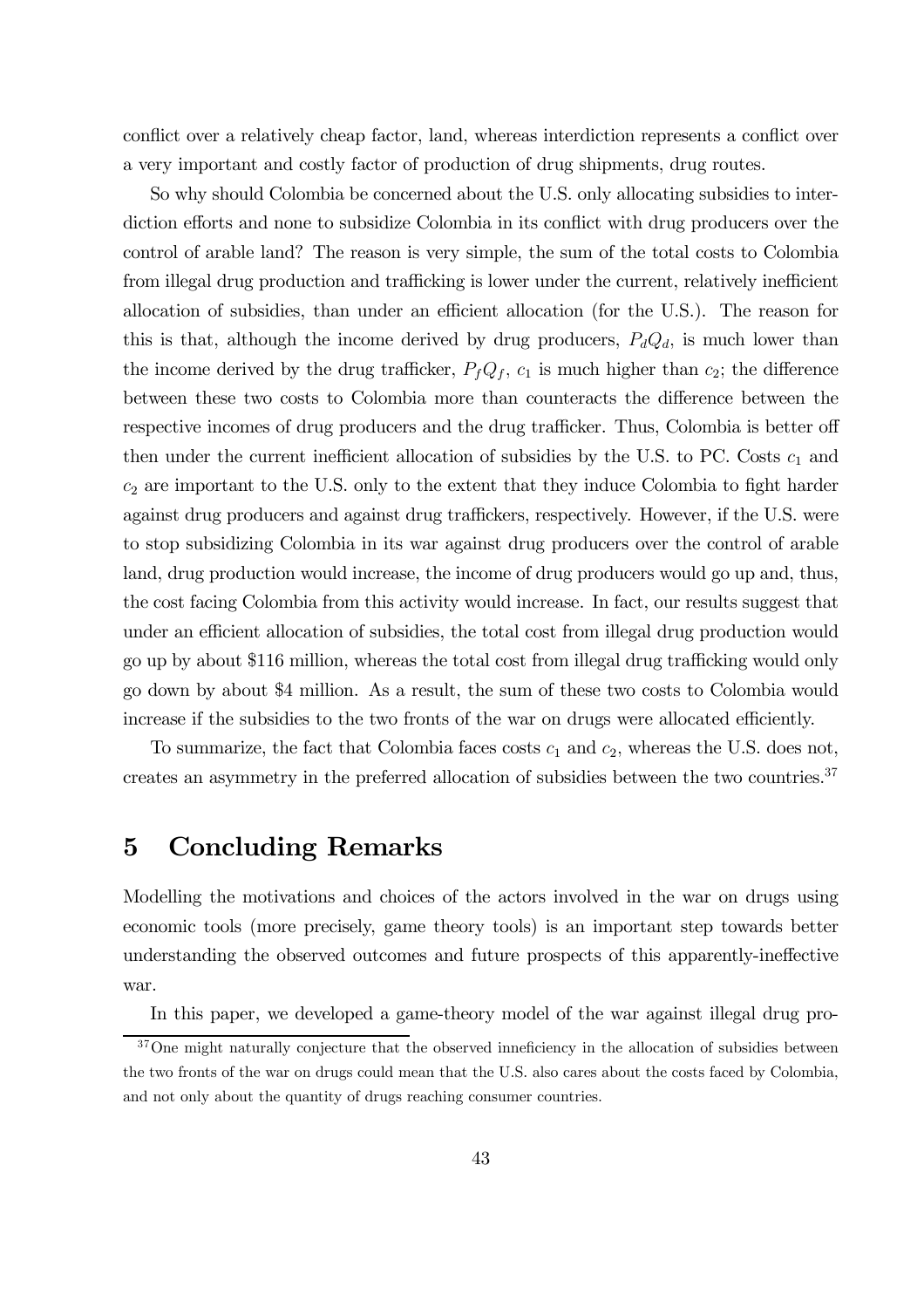duction and trafficking, and use the available evidence from the cocaine market as well as the stylized facts of the war on drugs in Colombia in order to calibrate all the unobservable parameters of the model. Importantly, we are thus able to estimate important variables that are key for evaluating the effectiveness, efficiency, and costs of the war on drugs in Colombia, as well as its future prospects. The paper provides estimates for a wide range of parameters that are key to understanding the outcomes of the war on drugs - for instance, the value of the price elasticity of demand, which, in line with the results of Becker et al. (2006), is a key parameter for understanding the response of market outcomes to an increase in the budget allocated to the war on drugs. The paper also provides estimates for the marginal cost of decreasing the production and trafficking of cocaine by one kilogram, the allocation of resources to the war on drugs by the different actors involved, the intensity of conflict, and the rates of return associated with illegal drug production and trafficking, among others. .

By means of a simulation exercise, the paper also provides an analysis of the effects of increasing the U.S. budget allocated to the war on drugs in Colombia. In particular, we find that a three-fold increase in the U.S. budget allocated to the war on drugs in Colombia would only decrease the supply of cocaine that successfully reaches the consumer countries by about 17%, with an average cost to the U.S. of decreasing the exportation of cocaine by one kilogram of about \$15,405.

The framework developed in this paper, as well as the estimates of key variables, should help policy makers objectively evaluate current anti-drug policies and, hopefully, guide them in the process of shaping more sound strategies in the war on illegal drugs.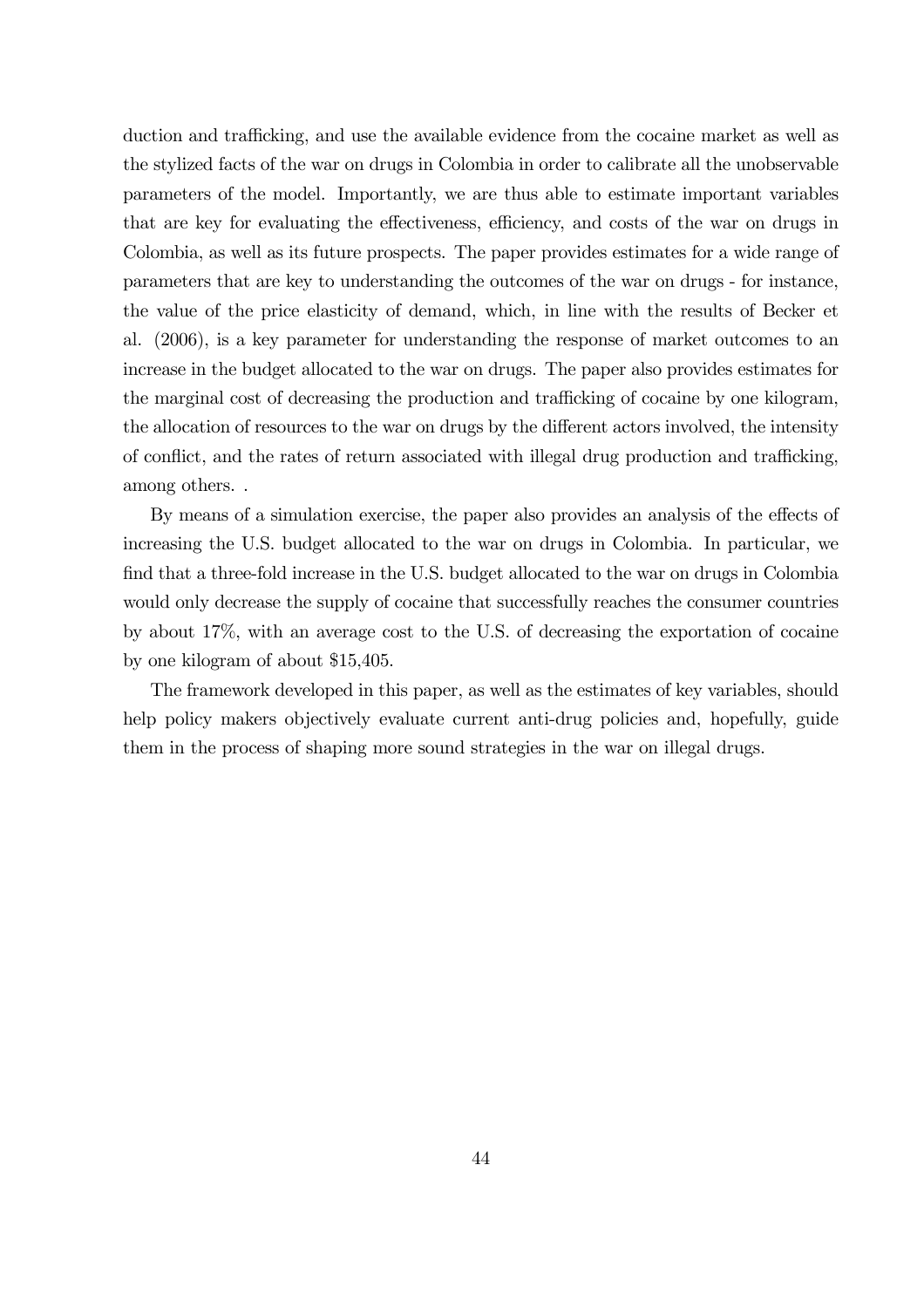#### References

Arkes, J., Liccardo Pacula , R., Paddock, S., Caulkins, J., and Reuter, P., 2008. Why the DEA Stride data are still useful for understanding drug markets. NBER working paper 14224, August.

Becker, G., Murphy, K. and Grossman, M., 2006. The Market for Illegal Goods: The case of Drugs. Journal of Political Economy 114(1), 38-60.

Bottía, M., 2003. La presencia y expansión municipal de las FARC: Es avaricia y contagio, más que ausencia estatal. Working Paper 2003-03, CEDE, Universidad de los Andes.

Caulkins, J., 1993. Local Drug Markets' Response to Focused Police Enforcement. Operations Research 41(5), 848-63.

Caulkins, J., 2004. Drug Policy: Insights from mathematical analysis. In: Brandeau, M., Sainfort, F., and Pierskalla, W., Operations research and healthcare (pp. 297-332). Boston: Kluwer.

Caulkins, J. and Hao, H., 2008. Modelling drug market supply disruptions: Where do all the drugs not go? Journal of Policy Modeling 30, 251-270.

Chumacero, R., 2006. Evo, Pablo, Tony, Diego, and Sonny. Mimeo, Universidad de Chile.

Costa Storti, C., and De Grauwe, P., 2008. Modelling the Cocaine and Heroin Markets in the Era of Globalization and Drug Reduction Policies. Paper presented at the CESifo Venice summer institute, 2008.

Díaz, A.M., and Sanchez, F., 2004. Geography of Illicit Crops and Armed Conflict in Colombia. Working Paper 2004-18, CEDE, Universidad de los Andes.

Departamento Nacional de Planeación (DNP), 2006. Balance Plan Colombia: 1999- 2005. Septiembre.

Dobbs, M., 2007. Is There a Cocaine Shortage?. The Fact Checker, The Washington Post, November.

Echeverry, J.C., 2004. Colombia and the War on Drugs, How Short is the Short Run? Working Paper 2004-13, CEDE, Universidad de los Andes.

Grossman, H. and Mejia, D., 2008. The War Against Drug Producers. Economics of Governance 9(1), 5-23.

Hirshleifer, J., 1991. The Technology of Conflict as an Economic Activity. American Economic Review Papers and Proceedings 81 (2), 130-134.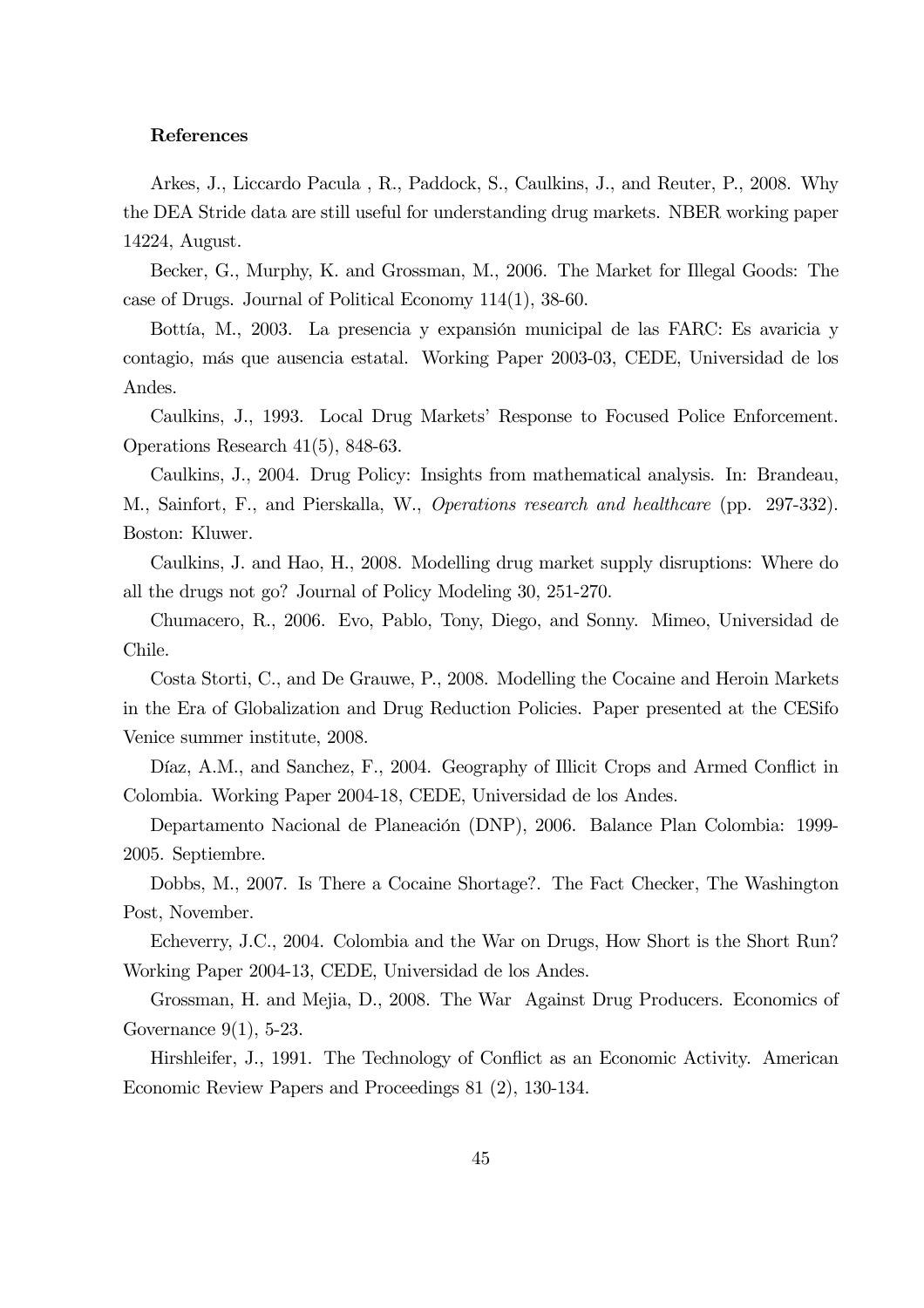Hirshleifer, J., 2001. Conflict and Rent-Seeking Success Functions: Ratio vs. Difference Models of Relative Success, in Hirshleifer, J., The Dark Side of Force, ch. 5, 89-101.

McDermott, J., 2004. New Super Strain of Coca Plant Stuns Anti-Drug Officials, The Scotsman, Scotland, August 27.

Mejia D. and Posada., C.E., 2008. Cocaine Production and Trafficking: What do we know?. Policy Research Working Paper 4618. The World Bank.

Mejia D., 2008. The War on Illegal Drugs: The interaction of anti-drug policies in producer and consumer countries. Mimeo, Universidad de los Andes.

Office of National Drug Control Policy (ONDCP), 2007. National Drug Control Strategy, FY 2007 Budget Summary.

Rabassa, A., Chalk, P., 2001. Colombian Labyrinth. RAND.

Rangel, A., 2000. Parasites and Predators: Guerrillas and the Insurrection Economy of Colombia. Journal of International Affairs 53(2). 577-601.

Reuter, P., 2008. Can Production and Trafficking of Illegal Drugs be Reduced or Merely Shifted? Policy Research Working Paper 4564. The World Bank.

Rydell, P., Caulkins, J., and Everingham, S., 1996. Enforcement or Treatment: Modelling the Relative Efficacy of Alternatives for Controlling Cocaine. Operations Research 44(5), 687-95.

Skaperdas, S., 1996. Contest Success Functions. Economic Theory 7, 283-290.

Thoumi, F., 2003. Illegal Drugs, Economy, and Society in the Andes. Woodrow Wilson Center Press and The Johns Hopkins University Press.

Tragler, G., Caulkins, J., and Feichtinger, G., 2001. Optimal Dynamic Allocation of Treatment and Enforcement In Illicit Drug Control. Operations Research 49(3), 352-62.

United Nations Office for Drug Control (UNODC), 1999 through 2007. World Drug Report.

United Nations Office for Drug Control (UNODC), 1999 through 2007. Drug Monitoring Report, Colombia.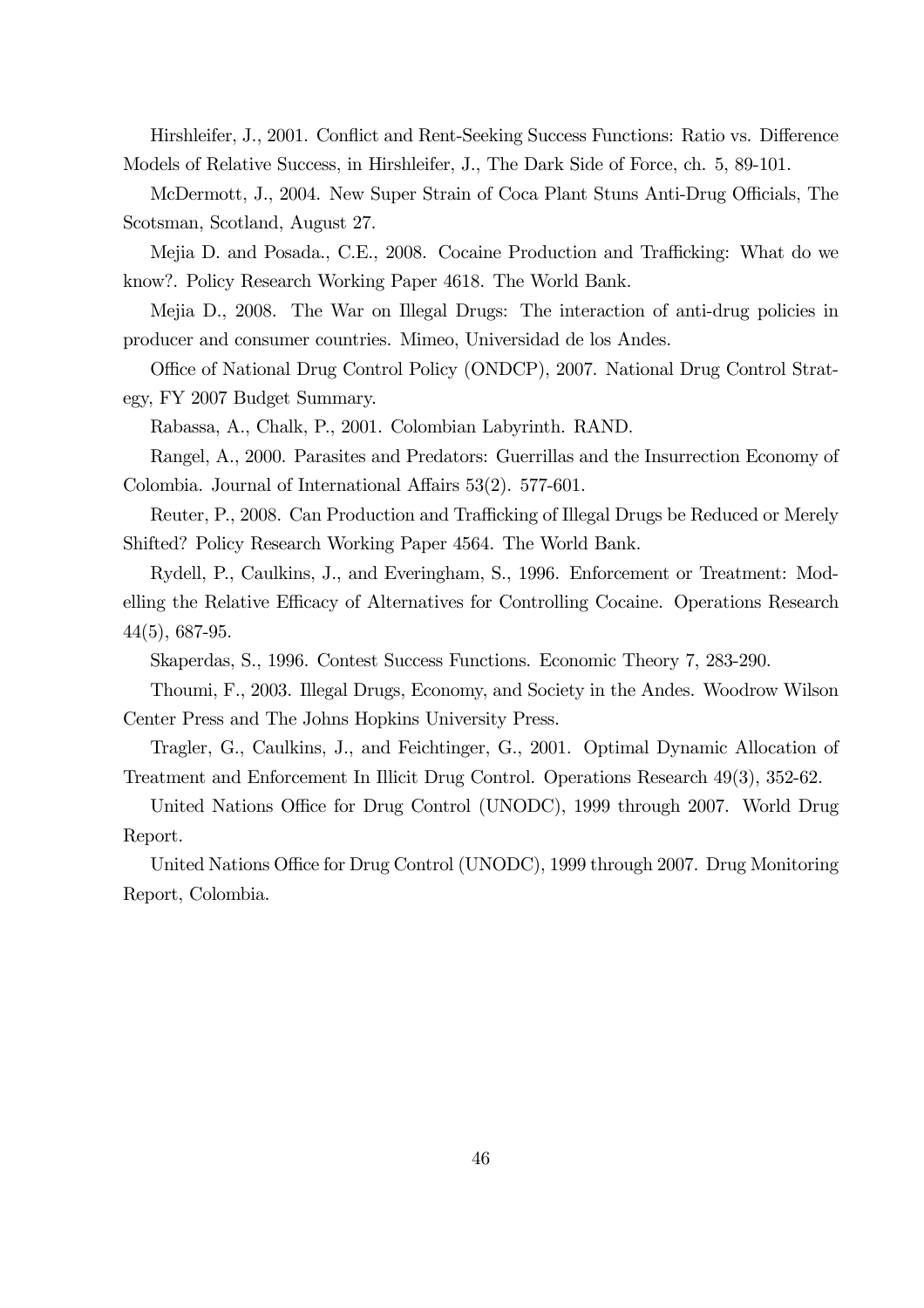### Appendix

· Solution to the drug market equilibrium (in the producer and consumer countries).

Solving equations 35 and 36, the equilibrium price of drugs in the producer country,  $P_d$ , in the consumer country,  $P_f$ , and the corresponding drug quantities in the producing and consumer country are given by:

$$
P_d^* = \frac{1}{q^{*\frac{(\eta+b-b\eta)(1-\alpha)}{b+\alpha\eta-b\alpha\eta}}h^{*\frac{(1-b)(1-\alpha)(1-\eta)}{b+\alpha\eta-b\alpha\eta}}}\left(\frac{\Lambda}{\Delta}\right)^{\frac{(1-\alpha)(\eta+b(1-\eta))}{b+\alpha\eta-b\alpha\eta}},\tag{86}
$$

and,

$$
P_f^* = \frac{1}{q^{*\frac{\eta(1-\alpha)}{b+\alpha\eta-b\alpha\eta}}h^{*\frac{1-\eta}{b+\alpha\eta-b\alpha\eta}}} \left(\frac{a}{\Pi}\right)^{\frac{1-\alpha\eta}{b+\alpha\eta-b\alpha\eta}}.
$$
(87)

where:  $\Delta = \alpha^{\frac{\alpha}{1-\alpha}}\lambda^{\frac{1}{1-\alpha}}L$ ,  $\Lambda = (a\eta^b\kappa^{\eta+b(1-\eta)-1})^{\frac{1}{\eta+b(1-\eta)}}$  , and  $\Pi = (\alpha^{\alpha\eta}\lambda^{\eta}L^{(1-\alpha)\eta}\eta^{\alpha\eta}\kappa^{1-\eta})^{\frac{1}{1-\alpha\eta}}$ .

The corresponding equilibrium quantities transacted in the producer and consumer country are given by:

$$
Q_d^* = \frac{q^{\ast \frac{b(1-\alpha)}{b+\alpha\eta-b\alpha\eta}}}{h^{\ast \frac{\alpha(1-b)(1-\eta)}{b+\alpha\eta-b\alpha\eta}}}\Delta^{1-\frac{\alpha(\eta+b(1-\eta))}{b+\alpha\eta-b\alpha\eta}}\Lambda^{\frac{\alpha(\eta+b(1-\eta))}{b+\alpha\eta-b\alpha\eta}},
$$

and,

$$
Q_f^* = q^{*\frac{b\eta(1-\alpha)}{b+\alpha\eta-b\alpha\eta}}h^{*\frac{b(1-\eta)}{b+\alpha\eta-b\alpha\eta}}a^{1-\frac{b(1-\alpha\eta)}{b+\alpha\eta-b\alpha\eta}}\Pi^{\frac{b(1-\alpha\eta)}{b+\alpha\eta-b\alpha\eta}}.
$$

· Parameters of the Interested Outsider's total expenses in the war on drugs (equation 38):

$$
\Gamma = \frac{(1-\alpha)(\eta - b\eta)}{b + \alpha\eta - b\alpha\eta}, \quad \psi = \frac{(1-b)(1-\eta)}{b + \alpha\eta - b\alpha\eta},
$$
  
\n
$$
\Upsilon = \frac{\phi(1-\alpha)}{c_1 n^2}, \quad \Theta = \frac{\gamma(1-\eta)}{c_2},
$$
  
\n
$$
A = c_1 \left(\frac{a\eta^b}{\kappa^{(1-b)(1-\eta)}\alpha^{\alpha\eta - b\alpha\eta}\lambda^{\eta - b\eta}L^{(1-\alpha)(\eta - b\eta)}}\right)^{\frac{1}{b + \alpha\eta - b\alpha\eta}},
$$
 and  
\n
$$
B = c_2 \left(\frac{a}{\eta^{\alpha\eta - b\alpha\eta}\kappa^{(1-b)(1-\eta)}\alpha^{\alpha\eta - b\alpha\eta}\lambda^{\eta - b\eta}L^{(1-\alpha)(\eta - b\eta)}}\right)^{\frac{1}{b + \alpha\eta - b\alpha\eta}}.
$$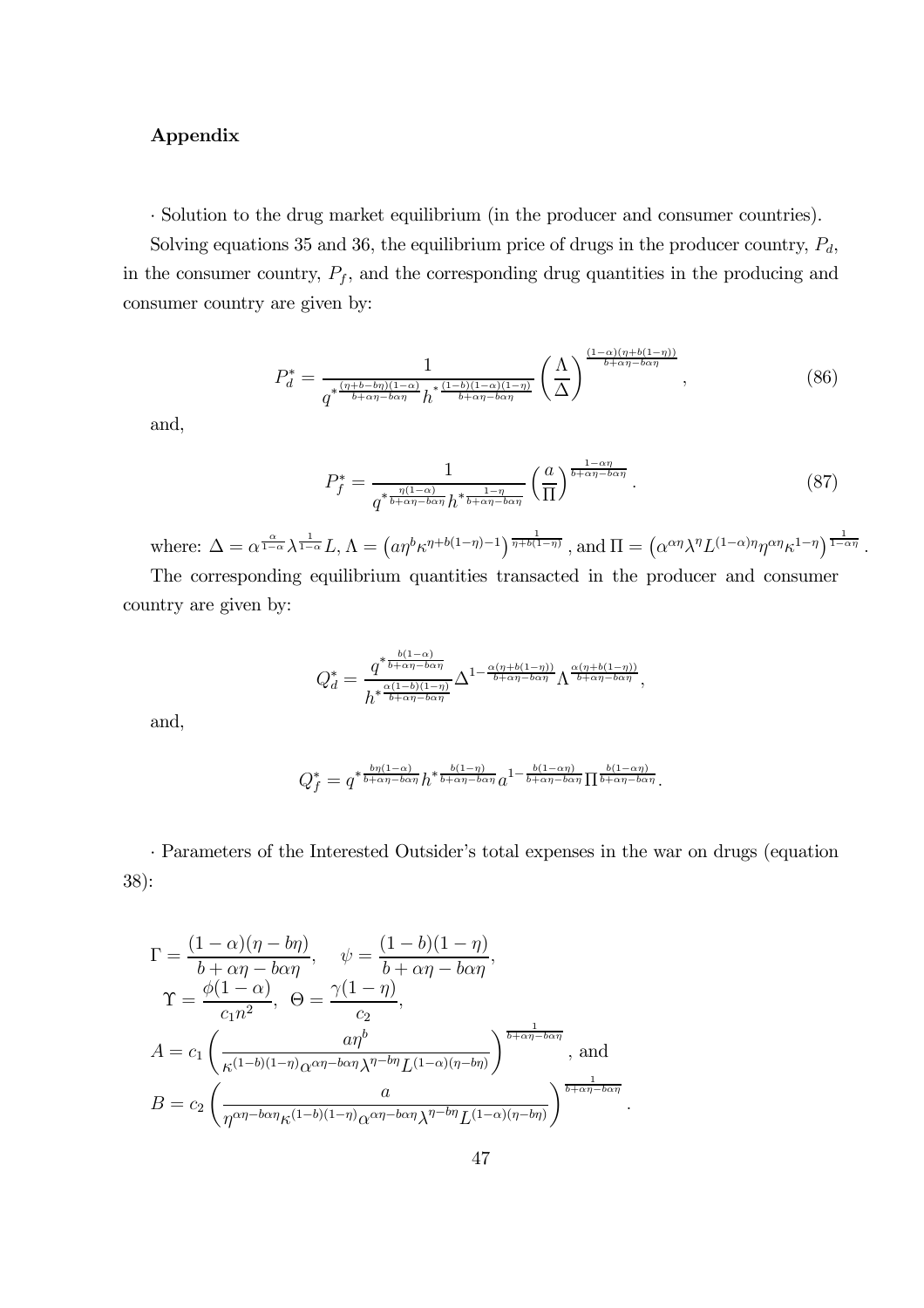· Parameters of equilibrium quantity of drugs that is successfully produced and exported in equilibrium (equation 39):

$$
\zeta = \frac{b\eta(1-\alpha)}{b+\alpha\eta-b\alpha\eta}, \ \chi = \frac{b(1-\eta)}{b+\alpha\eta-b\alpha\eta}, \text{ and}
$$

$$
C = (\kappa^{1-\eta}(\alpha\eta)^{\alpha\eta}\lambda^{\eta}L^{\eta(1-\alpha)})^{\frac{b}{b+\alpha\eta-b\alpha\eta}}a^{\frac{\alpha\eta}{b+\alpha\eta-b\alpha\eta}}.
$$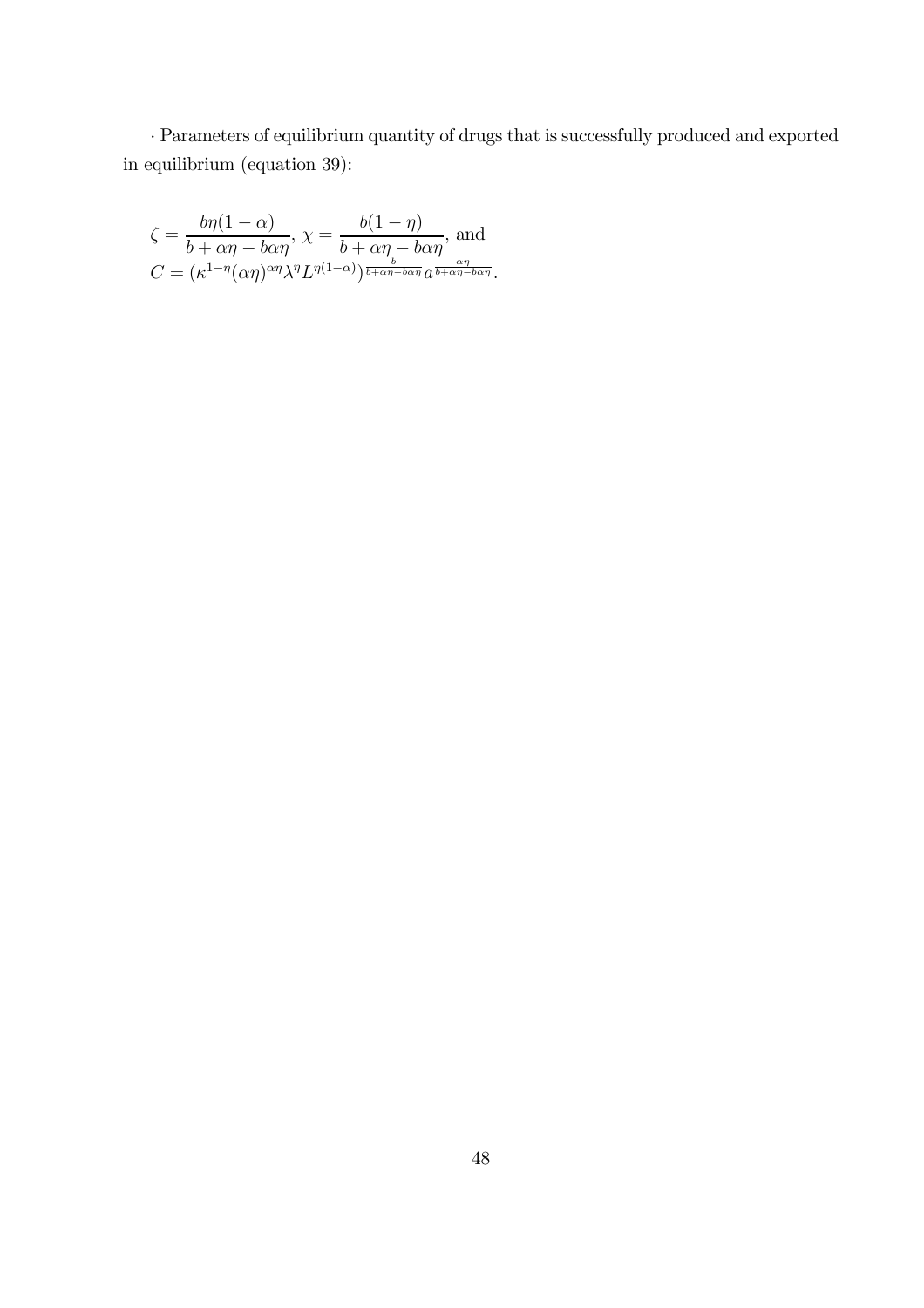| $\mathbf{r}$ and $\mathbf{r}$ . Then constructed belong and allow $\mathbf{r}$ (crips $\mathbf{r}$ and $\mathbf{r}$ ). |                            |                            |
|------------------------------------------------------------------------------------------------------------------------|----------------------------|----------------------------|
|                                                                                                                        | Before PC                  | After PC                   |
| Final Price                                                                                                            | \$37,900                   | \$35,862                   |
| Domestic Price                                                                                                         | \$1,485                    | \$1,860                    |
| Final Supply from Colombia                                                                                             | $561,000$ kgs.             | $474,000$ kgs.             |
| Domestic Supply                                                                                                        | $687,500$ kgs.             | $645,000$ kgs.             |
| Hectares with cocaine                                                                                                  | $161,700$ has.             | $82,000$ has.              |
| Productivity per Hectare                                                                                               | $4.25\ \text{kgs/ha/year}$ | $7.86 \text{ kgs/ha/year}$ |
| Percentage of Land with Cocaine Crops                                                                                  | $32.3\%$                   | $16.4\%$                   |
| Seizures by Colombian Authorities                                                                                      | 87,000                     | 113,000                    |
| Percentage Not Seized                                                                                                  | 87.2%                      | 81.8%                      |
| Colombia Expenses                                                                                                      | \$420 million              | \$566 million              |
| (Assuming a $35\%$ increase)                                                                                           |                            |                            |
| <b>USA Expenses</b>                                                                                                    | $\overline{0}$             | \$465 million              |
| Supply in Consumer Countries                                                                                           | $718,000$ kgs.             | $745,000$ kgs.             |
| Percentage of USA Cocaine Supplied by Colombia                                                                         | 78\%                       | 63%                        |

Table 1: Plan Colombia: Before and after (UNODC data).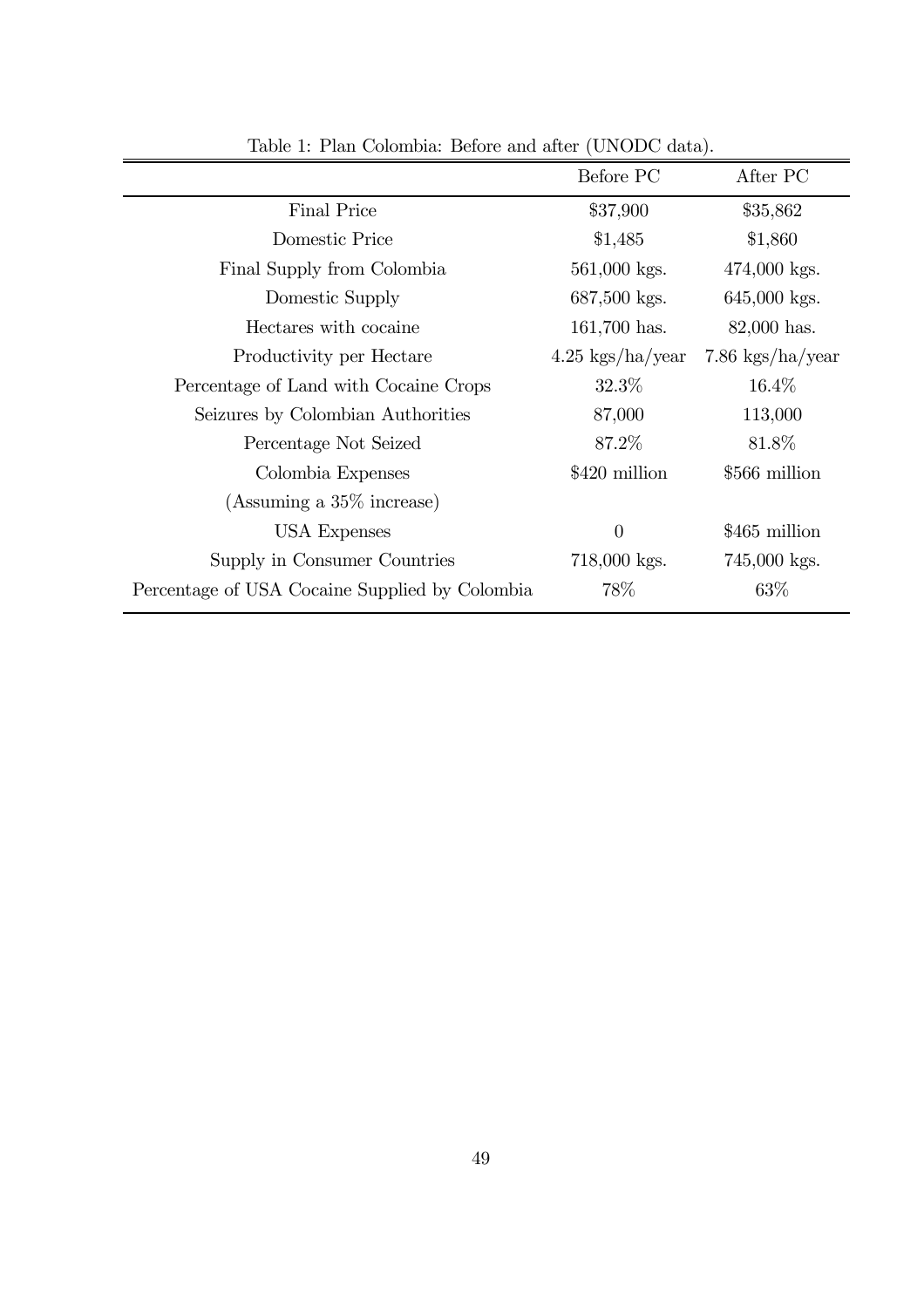| Parameter        | Value       |
|------------------|-------------|
| $\omega$         | 0.51        |
| Ω                | 0.67        |
| $\kappa$         | 565,601     |
| $\eta$           | 0.07        |
| $\boldsymbol{a}$ | 820,395,752 |
| b                | 0.67        |
| $\alpha$         | 0.73        |
| $\lambda$        | 0.01        |
| $c_{1}$          | 0.40        |
| c <sub>2</sub>   | 0.05        |
| $\phi$           | 2.33        |
| $\gamma$         | 0.36        |
| $\sigma$         | 0.11        |

Table 2: Calibration results: Parameters (using UNODC data).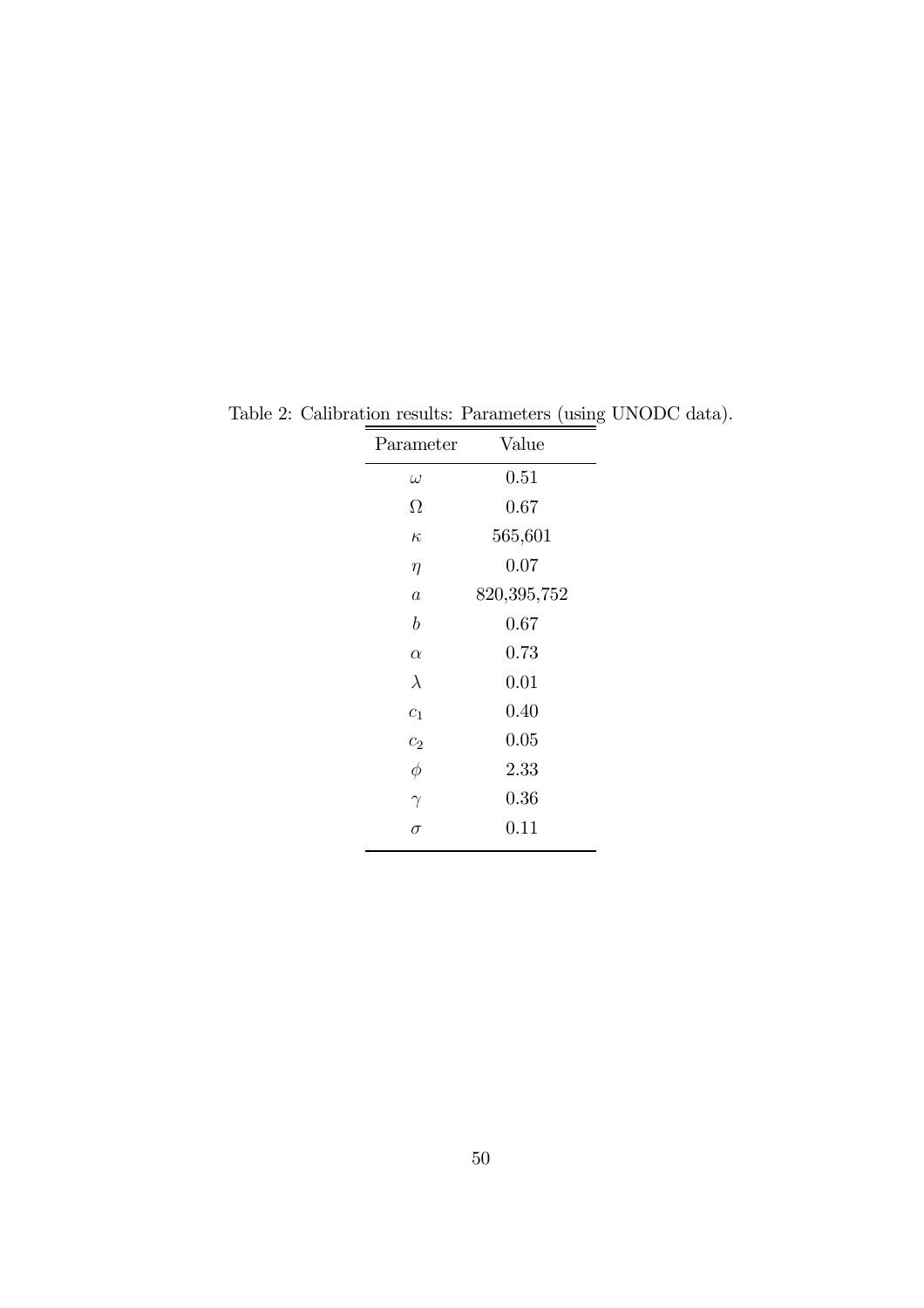| Actual           | Efficient Allocation       | Efficient Allocation |
|------------------|----------------------------|----------------------|
|                  | $(M=0.46 \text{ billion})$ | $(M=1.5)$ billions)  |
| $0.51\,$         | $\mathbf{1}$               | $\mathbf 1$          |
| 0.67             | 0.36                       | 0.21                 |
| 0.164            | 0.27                       | $0.27\,$             |
| 0.818            | 0.71                       | 0.59                 |
| \$118,438        | \$67,679                   | \$88,344             |
| \$4,279          | \$10,141                   | \$23,207             |
| 474,000 kgs      | $420,480$ kgs              | 355,674 kgs          |
| \$35,862         | \$42,909                   | \$55,130             |
| 645,000 kgs      | 774,881 kgs                | 823,570 kgs          |
| \$1,860          | \$1,643                    | \$1,680              |
| \$2,864,799,573  | \$4,867,998,354            | \$7,472,030,802      |
| \$232,967,687    | \$731,081,309              | \$1,906,397,792      |
| \$33,590,080     | \$30,859,531               | \$33,538,276         |
| \$80,359,042     | \$85,292,652               | \$92696434           |
| \$399,016,156    | \$188,278,147              | \$204,621,529        |
| \$439,131,915    | \$466,092,236              | \$506,551,118        |
| \$46,768,963     | \$54,433,121               | \$59,158,159         |
| \$12,934,088,427 | \$11,900,855,776           | \$10,752,434,569     |
| \$566,666,667    | \$642,983,544              | \$818,189,914        |
| \$9,796          | \$19,314                   | \$24,982             |
| \$2,243          | \$2,470                    | \$2,970              |
| \$900,156,506    | \$896,938,232              | \$974,796,466        |
| \$1,021,470,143  | \$1,184,192,497            | \$1,406,378,215      |
| \$4,123,697,817  | \$6,207,940,323            | \$10,040,141,070     |
| 7.87             | 5.61                       | 5.96                 |
| 1929             | 1974                       | 2009                 |
| 8.4%             | $9.3\%$                    | $9.3\%$              |
| 318\%            | 193%                       | 121\%                |
|                  |                            |                      |

Table 3: Calibration results: Variables of Interest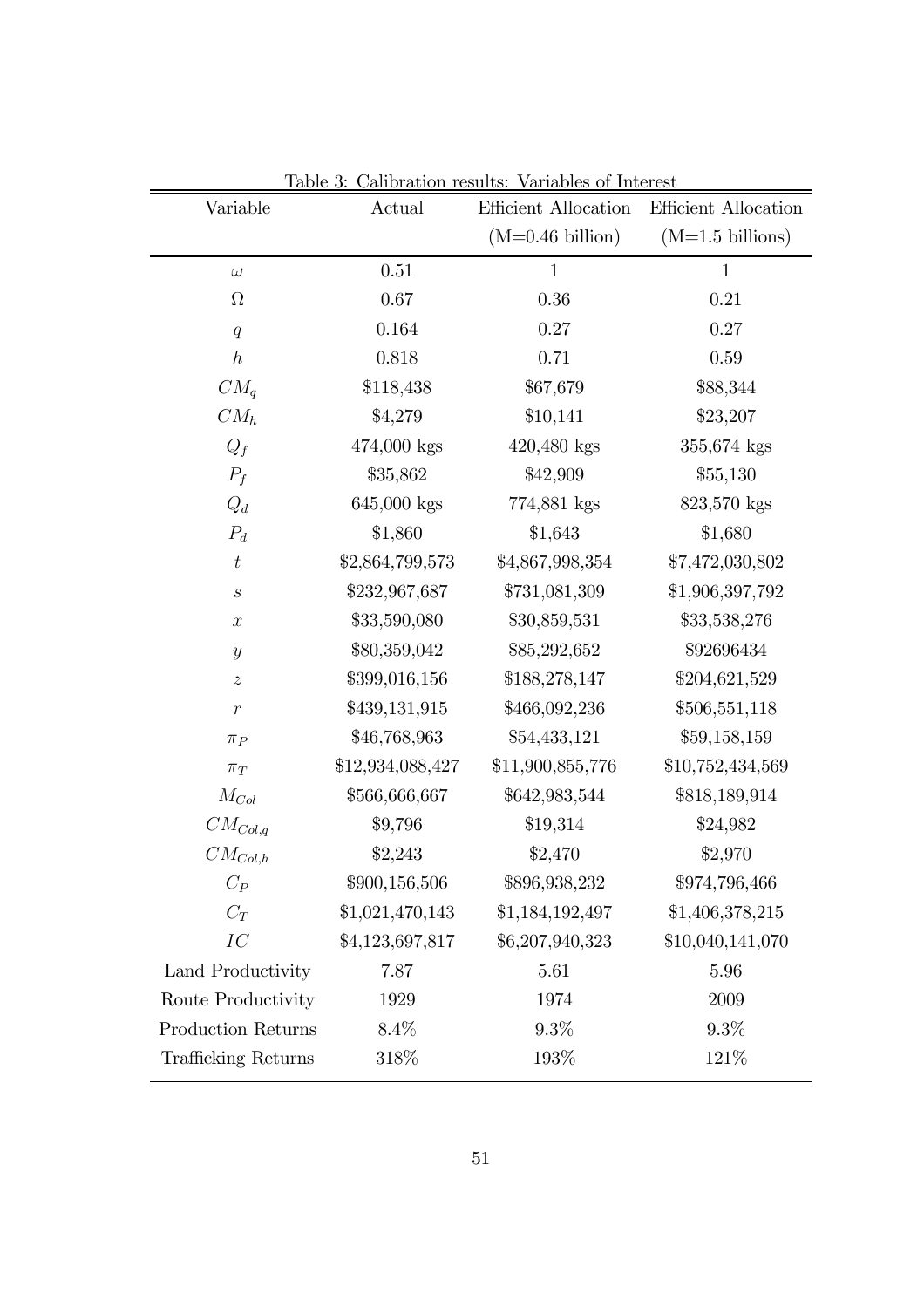| 1. I kan Colombia. Dolore and alter.           |                           |                           |
|------------------------------------------------|---------------------------|---------------------------|
|                                                | Before PC                 | After PC                  |
| <b>Final Price</b>                             | \$56,500                  | \$45,000                  |
| Domestic Price                                 | \$1,485                   | \$1,860                   |
| Final Supply from Colombia (in US markets)     | $281,357$ kgs.            | 250,099 kgs.              |
| Domestic Supply                                | $556,205$ kgs.            | $812,150$ kgs.            |
| Hectares with cocaine                          | $129,350$ has.            | $109,750$ has.            |
| Productivity per Hectare                       | $4.3\ \text{kgs/ha/year}$ | $7.4\ \text{kgs/ha/year}$ |
| Percentage of Land with Cocaine Crops          | 25,8%                     | $21,9\%$                  |
| Seizures by Colombian Authorities              | $47,713$ kgs.             | 97,447 kgs.               |
| Percentage Not Seized                          | $91,4\%$                  | 88\%                      |
| Colombia Expenses                              | \$420 million             | \$566 million             |
| (Assuming a $35\%$ increase)                   |                           |                           |
| USA Expenses                                   | $\theta$                  | \$465 million             |
| Supply in USA                                  | 398,601 kgs.              | 484,830 kgs.              |
| Percentage of USA Cocaine Supplied by Colombia | 70\%                      | 51%                       |

Table 4: Plan Colombia: Before and after. (ONDCP - White House data)

| Table 5: Calibration results: UNODC vs. ONDCP. |             |                                   |  |
|------------------------------------------------|-------------|-----------------------------------|--|
| Parameter                                      |             | Value (UNODC) Value (White House) |  |
| $\omega$                                       | 0.51        | 0.45                              |  |
| $\Omega$                                       | 0.67        | 0.75                              |  |
| $\kappa$                                       | 565,601     | 236,767                           |  |
| $\eta$                                         | 0.07        | 0.13                              |  |
| $\overline{a}$                                 | 820,395,752 | 4,895,642,855                     |  |
| $\boldsymbol{b}$                               | 0.67        | 0.86                              |  |
| $\alpha$                                       | 0.73        | 0.7                               |  |
| $\lambda$                                      | 0.01        | 0.01                              |  |
| $c_1$                                          | 0.40        | 0.26                              |  |
| c <sub>2</sub>                                 | 0.05        | 0.18                              |  |
| $\phi$                                         | 2.33        | 2.25                              |  |
| $\gamma$                                       | 0.36        | 2.12                              |  |
| $\sigma$                                       | 0.11        | 0.12                              |  |